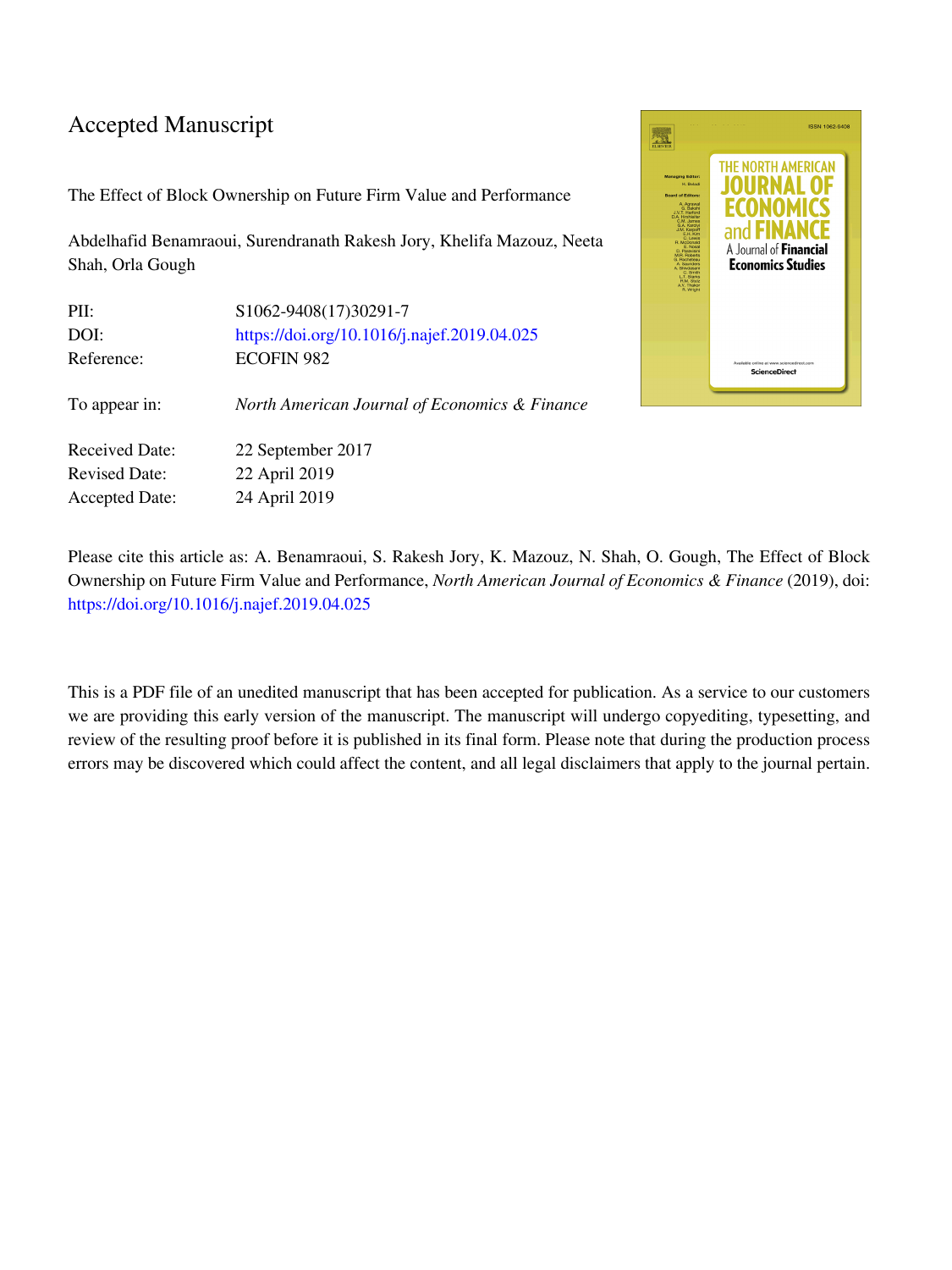#### **The Effect of Block Ownership on Future Firm Value and Performance**

Abdelhafid Benamraoui<sup>1</sup>

Surendranath Rakesh Jory<sup>2</sup>

Khelifa Mazouz<sup>3</sup>

Neeta  $Shah^4$ 

Orla Gough<sup>5</sup>

a.benamraoui@westminster.ac.uk

 $5$  Deceased 2014

CRAN RO

<sup>&</sup>lt;sup>1</sup> Department of Accounting, Finance & Governance, University of Westminster, 35 Marylebone Road, London, NW1 5LS, UK, phone: 44-203-506-6697, fax: 44-207-911-5839, e-mail:

<sup>&</sup>lt;sup>2</sup> Southampton Business School, University of Southampton, Highfield, Southampton, SO17 1BJ, UK, phone: 44-23-8-059-5923, e-mail: S.R.Jory@soton.ac.uk

<sup>&</sup>lt;sup>3</sup> Department of Accounting & Finance, Cardiff Business School, Aberconway Building, Colum Drive, Cardiff, CF10 3EU, UK, phone: 44-292-087-0973, e-mail: MazouzK@cardiff.ac.uk

<sup>&</sup>lt;sup>4</sup> Department of Accounting, Finance & Governance, University of Westminster, 35 Marylebone Road, London, NW1 5LS, UK, phone: 44-207-911-5000, e-mail: shahn@westminster.ac.uk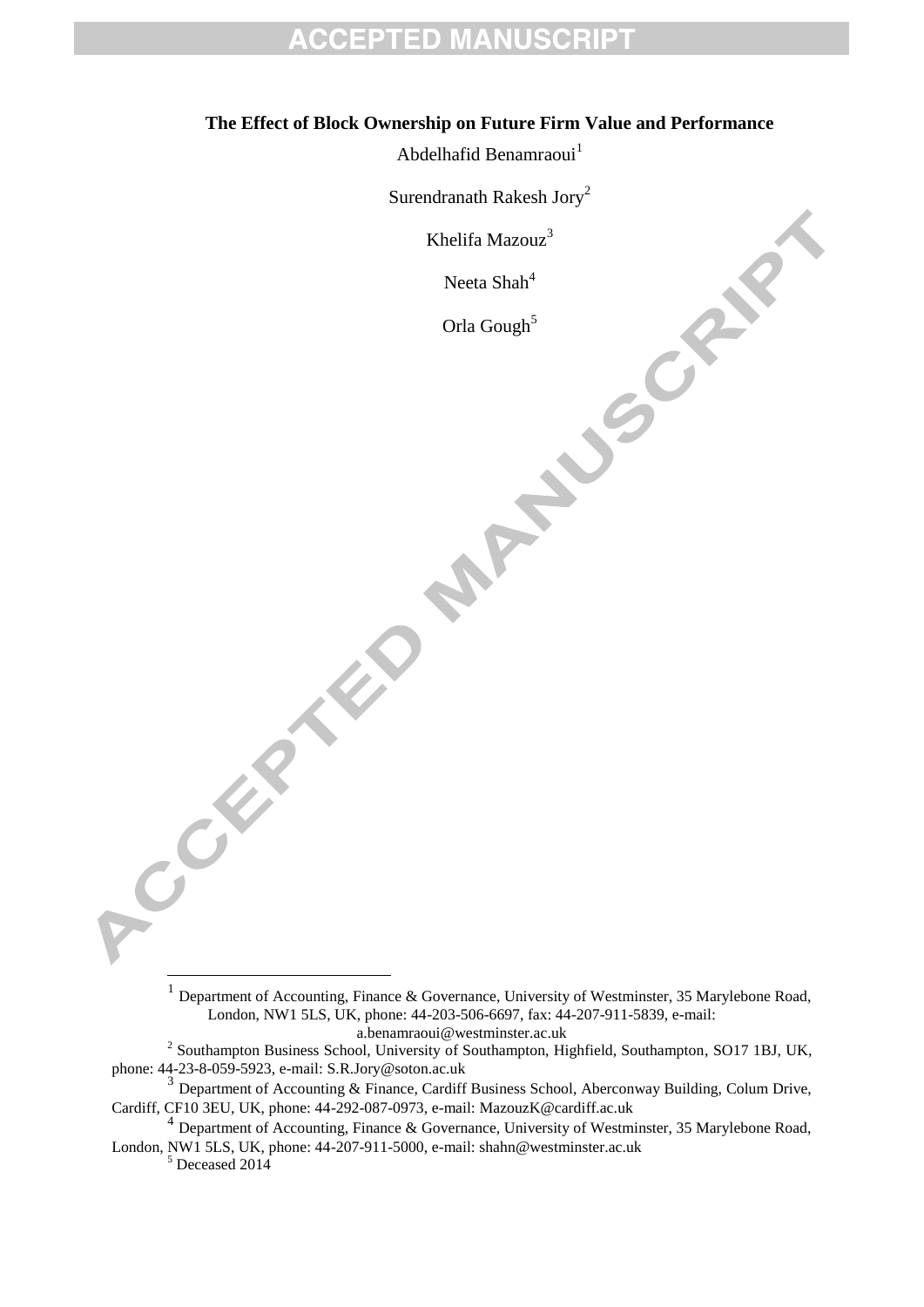#### **The Effect of Block Ownership on Future Firm Value and Performance**

**Abstract:** This paper examines the performance of the investment decisions of block owners. The block ownership data is obtained from Dlugosz, Fahlenbrach, Gompers, and Metrick (2006). We find that firm valuation (measured by Tobin's Q), operating performance (measured by changes in return on assets) and stock performance (measured by excess buy and hold returns) are positively and significantly related to the previous years' level of block ownership both in terms of the size of the ownership and the number of blockholders. Our results are robust to endogeneity concerns. Regarding whether a specific blockholder is an "insider" or an "outsider" to the firm, we find that the ownership of "outside" blockholders is a key determinant in explaining future firm performance. Note though that this category makes up about two-thirds of the aggregate amount of blockholding in Dlugosz et al. (2006) database, and also includes all blockholders not classified in other categories. In general, we attribute the superior performance to the presence of more blockholders. We also find an inverse association between the volatility in blockownership and the ex-post firm performance measures.

**Keywords** Block Ownership; Corporate Value; Financial Performance; Stock Return

**Paper Type** Research Paper **JEL Classification** G32; G34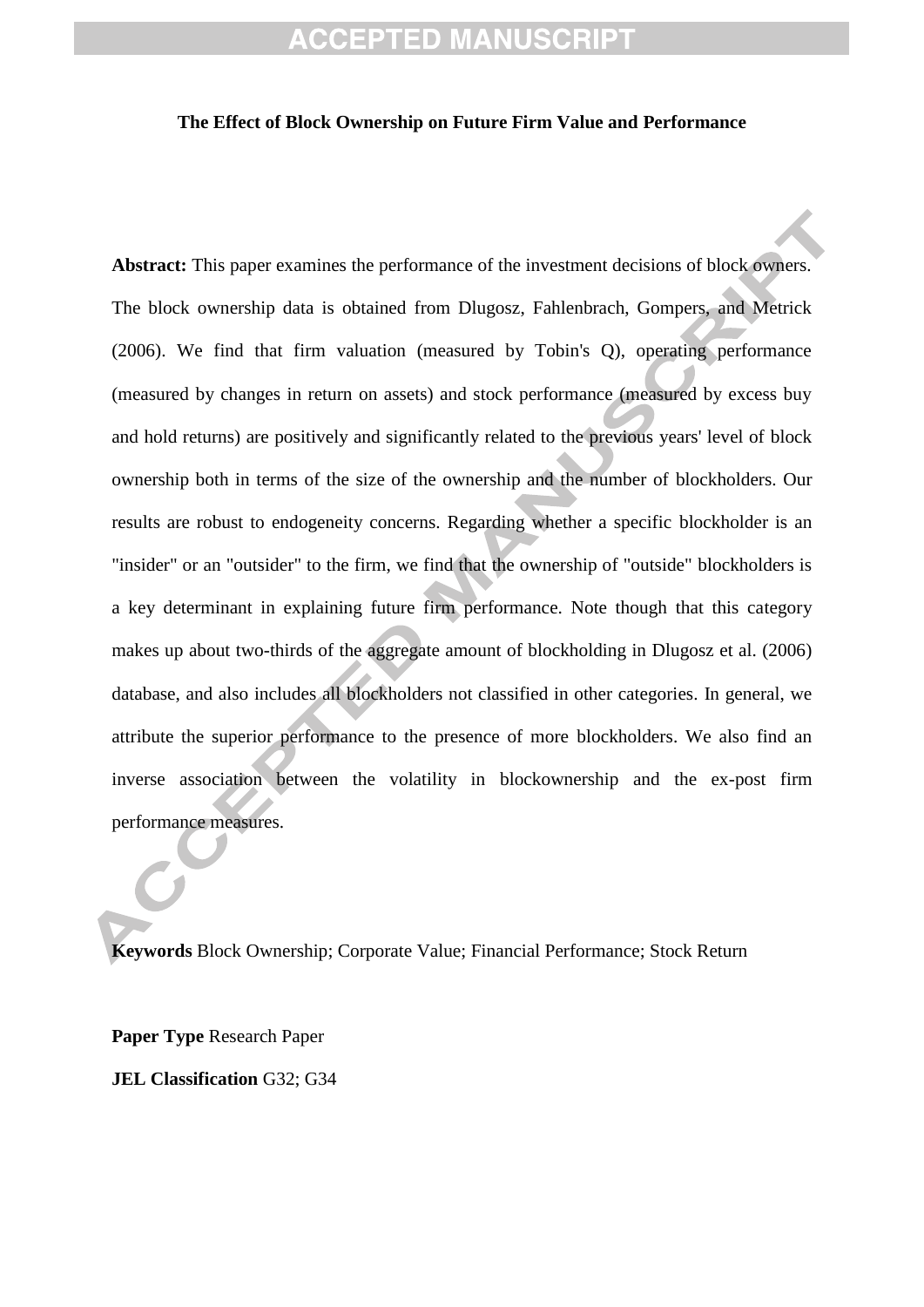#### **The Effect of Block Ownership on Future Firm Value and Performance**

#### **1. Introduction**

[Holderness \(2009\)](#page-24-0) states that "*relatively little research addresses ownership by all largepercentage shareholders, which differs from inside ownership to the extent that large shareholders are not directors or officers*." This study attempts to address Holderness's concerns by investigating the effect of different levels of block ownership as well as the various forms of inside and outside ownership on a number of aspects of corporate performance and value. A blockholder is defined as an entity that owns five percent or more of a company's shareholding. We also address the call of Ducassy and Montandrau (2015) for further and more in-depth research investigation on ownership structure and their influence on the firm from a financial perspective.

Since the work of [Berle and Means \(1932\),](#page-23-0) ownership concentration has become a key area of research in the field of corporate governance (see [Kumar and Zattoni, 2015\)](#page-25-0). One of the issues being highlighted in this sphere is that large blockholders positively affect firm value. Blockholders will help minimize the agency problem between the managers and the owners of the firm. This is particularly important as the diffused shareholders with smaller holdings in the firm are unlikely to help monitor the firm. Proponents of large blockholders suggest that this group provides a voice―for example, by limiting managerial discretion―to minimize agency costs and to increase firm value [\(see, for example, Schleifer and Vishny,](#page-25-1)  [1986](#page-25-1) ).

In contrast to the presence of a single large blockholder to enhance firm value, academics also argue that large blockholders can expropriate wealth from small shareholders, which should adversely affect the firm value as large blockholders try to seek private benefits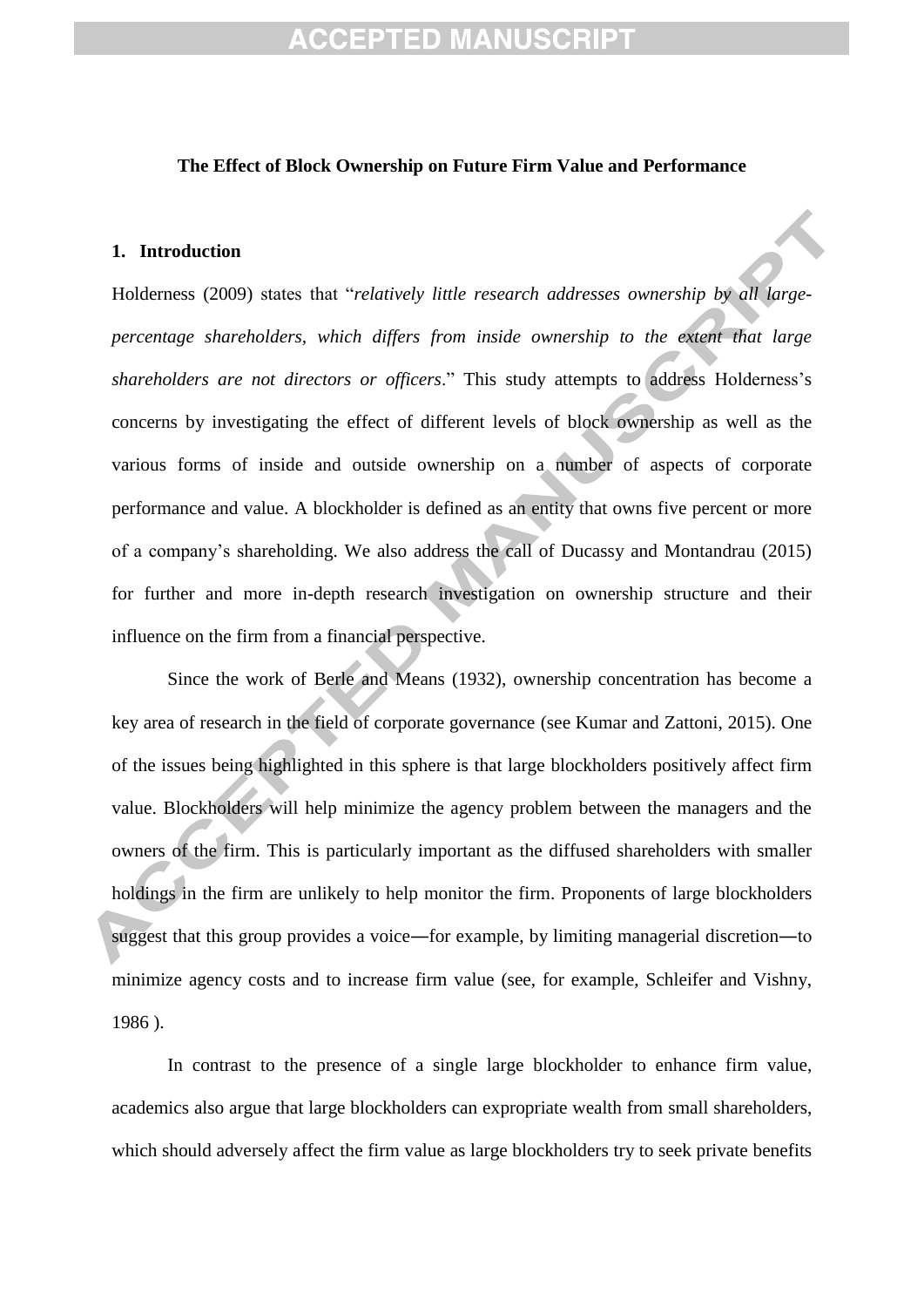[\(La Porta, Lopez-De-Silanes, Shleifer and Vishny, 2002\)](#page-25-2). As the role of a large blockholder is treated differently depending on whether they are classified as either an insider or an outsider, [Demsetz and Lehn \(1985](#page-23-1) ) caution that regressions of firm value and performance are fraught with endogeneity concerns. We address such issues as explained in the methodology section.

We use the classification of block ownership by Dlugosz et al. (2006), i.e., affiliated; nonofficer director; Employee Share Ownership Plans (ESOP), officer director and outside blockholder to examine how corporate performance is linked to the shareholdings of the various categories of blockholders. We measure different aspects of performance, i.e., using Tobin's Q to assess valuation, changes in return on asset to measure operating performance and buy and hold returns in excess of the Standard & Poor's S&P500 Index to measure stock performance.

The current study is based on a sample of 1,658 firms listed in the United States (U.S.) over the period 1996 to 2001. The advantage of using Dlugosz et al. (2006) is that several cleaning measures have been already applied to ensure their robustness and reliability (e.g., Chen and Yur-Austin, 2007; Konijn et al., 2011) to enable us to examine the relationship between block ownership and firm value and performance using multivariate analyses. We choose to conduct our analysis in the U.S. context for two main reasons. First, it is well documented that institutional investors dominate corporate ownership in the US. [Gompers and Metrick \(2001\)](#page-24-1) associate the differences between individual and institutional investors to the legal environment in which institutional investors have a fiduciary role. The Prudent-Man principle has facilitated such a role in the U.S. since 1974 [\(Longstreth, 1986](#page-25-3) ). Second, the U.S. market is characterized as having a highly diffuse pattern of share ownership, which [Berle and Means \(1932\)](#page-23-0) described as the 'separation of ownership and control.' [Jensen and Meckling \(1976\)](#page-24-2) examined this conflict through the agency theory where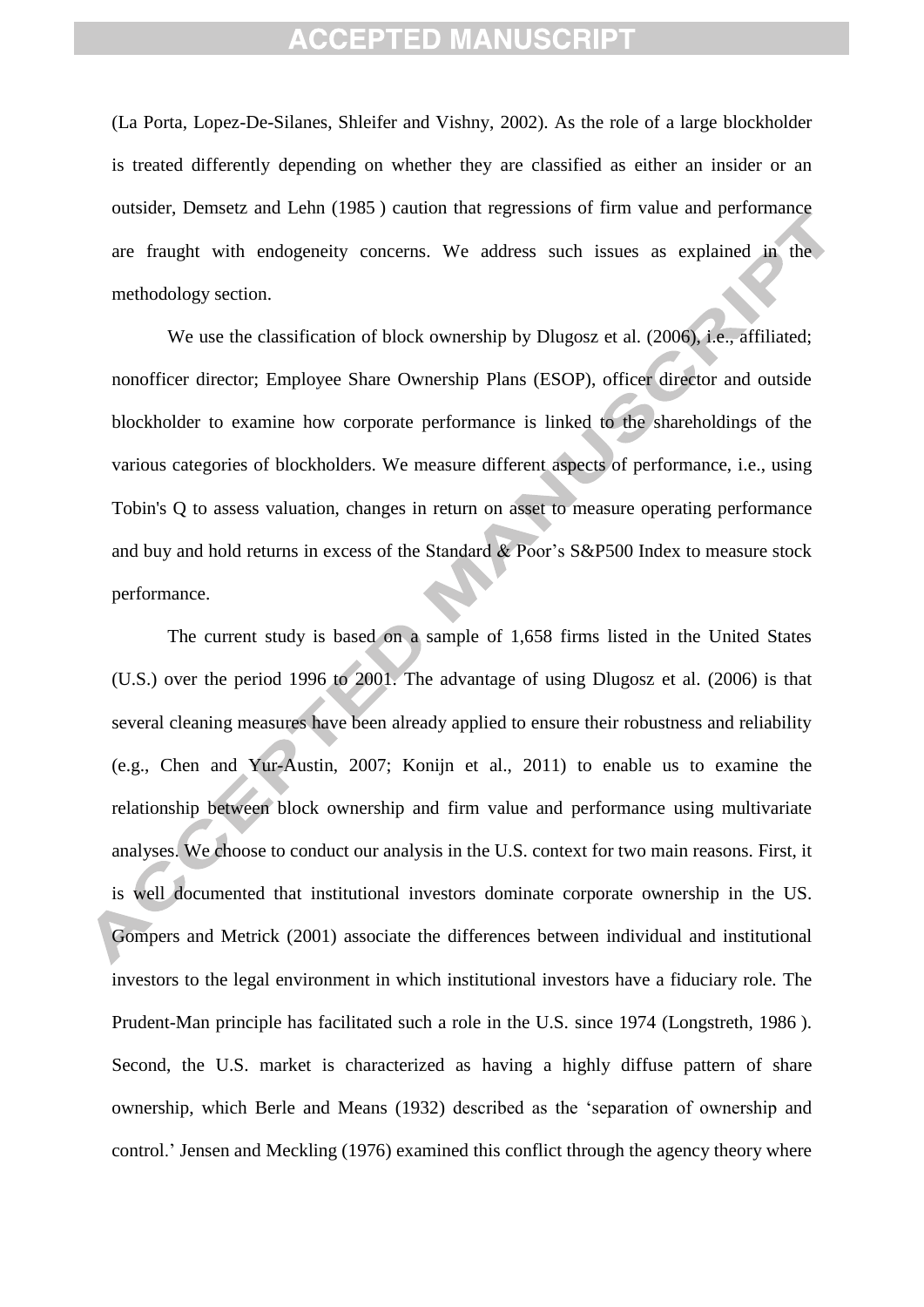the firm represents a nexus of contracts between the principals and agents. Despite diffused ownership, [Holderness \(2009\)](#page-24-0) states that controlling shareholders exert a great deal of influence on corporate governance. According to [Edmans \(2014\)](#page-24-3), the definition of blockholder is ambiguous, but empirical research uses the 5% ownership level as the threshold to identify block shareholders (similar to the U.S. Securities and Exchange Commission Act requirements for mandatory public disclosure of ownership in the U.S. [\(Morck](#page-25-4) et al., 1988 )).

Our analysis yields several interesting findings. We find that firm valuation (measured by Tobin's Q), operating performance (measured by changes in return on assets) and stock performance (measured by excess buy and hold returns) are positively and significantly related to the previous years' level of block ownership both in terms of the size of the ownership and the number of blockholders. Our results are robust to endogeneity concerns. Regarding whether a specific blockholder is an "insider" or an "outsider" to the firm, we find that the ownership of "outside" blockholders is a critical determinant in explaining future firm performance. Note though that this category makes up about two-thirds of the aggregate amount of blockholding in Dlugosz et al. (2006) database, and also includes all blockholders not classified in other categories. Thus, we attribute the superior performance to the presence of more blockholders generally.

We also demonstrate the importance of the stability of blockownership. More precisely, we test the effect of the volatility in the annual blockownership on ex-post firm performance. We find the association to be negative, i.e., the higher the volatility in the blockownership, the lower is the firm performance in the following year.

The rest of the paper proceeds as follows. We review the literature and formulate the hypotheses in the next section. Data collection is explained in Section 3. Our methods are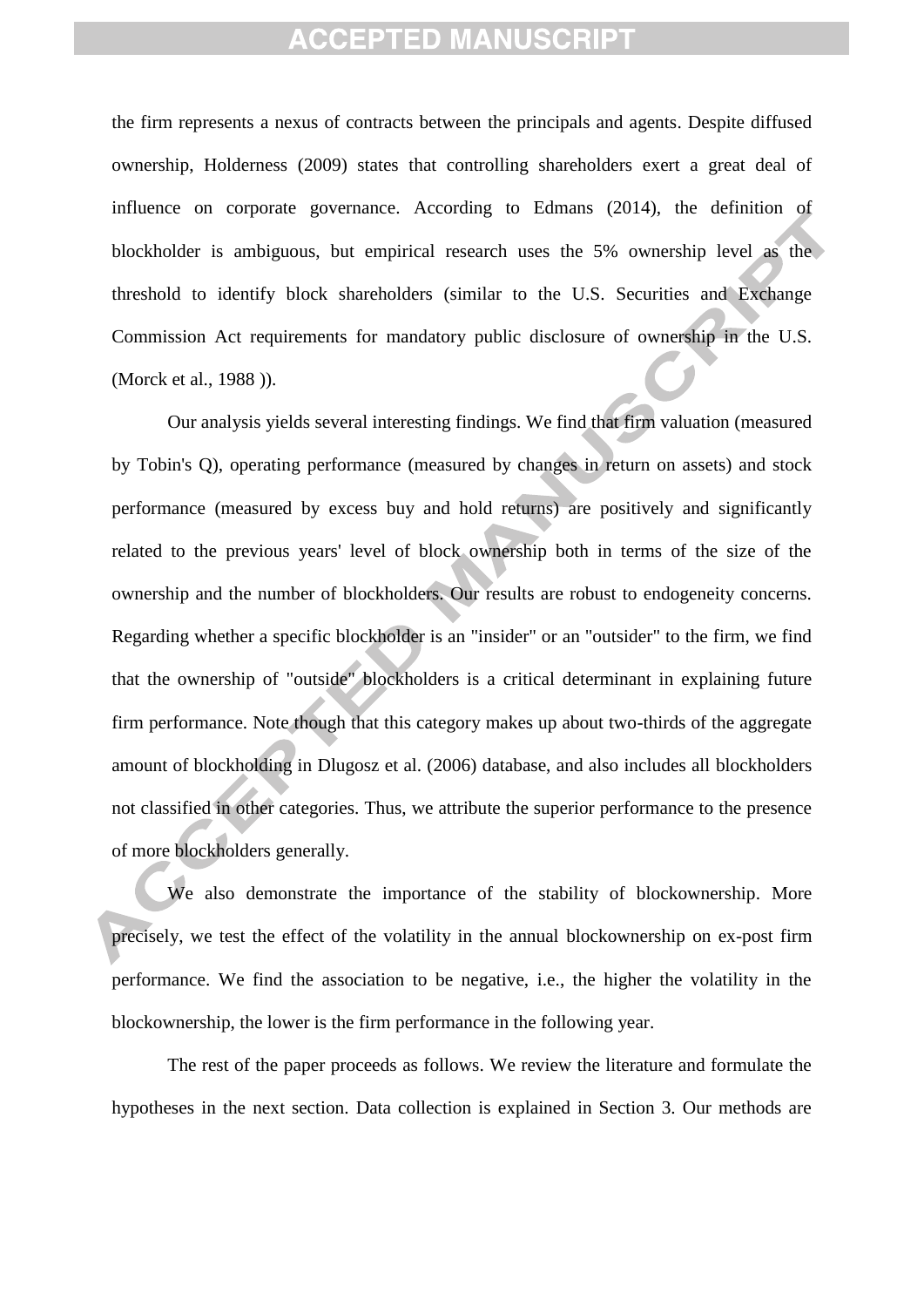explained in Section 4. Findings and discussions are presented in Section 5. The final section concludes the paper.

#### **2. Literature Review and Hypotheses Development**

Following [Dlugosz](#page-23-2) et al. (2006 ), we classify blockholders into five groups, i.e., non-officer director blockholders, Employee Shareholder Ownership Plan (ESOP), affiliated blockholders, officer blockholders and outside blockholders, respectively. Below, we develop our hypothesis by linking corporate performance to each blockholder category.

#### *2.1 Non-officer Director blockholders*

On the whole, previous research on block ownership could be split into two main areas. The first area covers outside ownership, excluding all categories of insiders as well as a firm's officers (e.g., Edmans, 2014; Elyasiani and Jia, 2010; Smith, 1996; Woidtke, 2002). The second area covers insider ownership (e.g., Akbar et al., 2016; Bushee 2001; Goranova et al., 2007; Wahba, 2015). Overall, the findings are mixed, and this could be because different categories of blockowners exert distinct effects on firm performance.

Besides their focus on firm performance, blockholders are widely linked to corporate monitoring and governance. Research shows that large blockholders are able to monitor managers and provide better control over managers' behavior, which attenuates agency cost (Edmans, Fang and Zur, 2013; Jensen and Meckling, 1976; Shleifer and Vishny, 1986). In a recent study by Kaya and Lumpkin-Sowers (2017), the authors assert that measures of sound governance are likely to be correlated with the type of blockholders. Based on this notion they divided blockholders into five categories like Dlugosz et al. (2006 ) and examined if the ownership stake of each blockholder group changes when the economy turns into a recession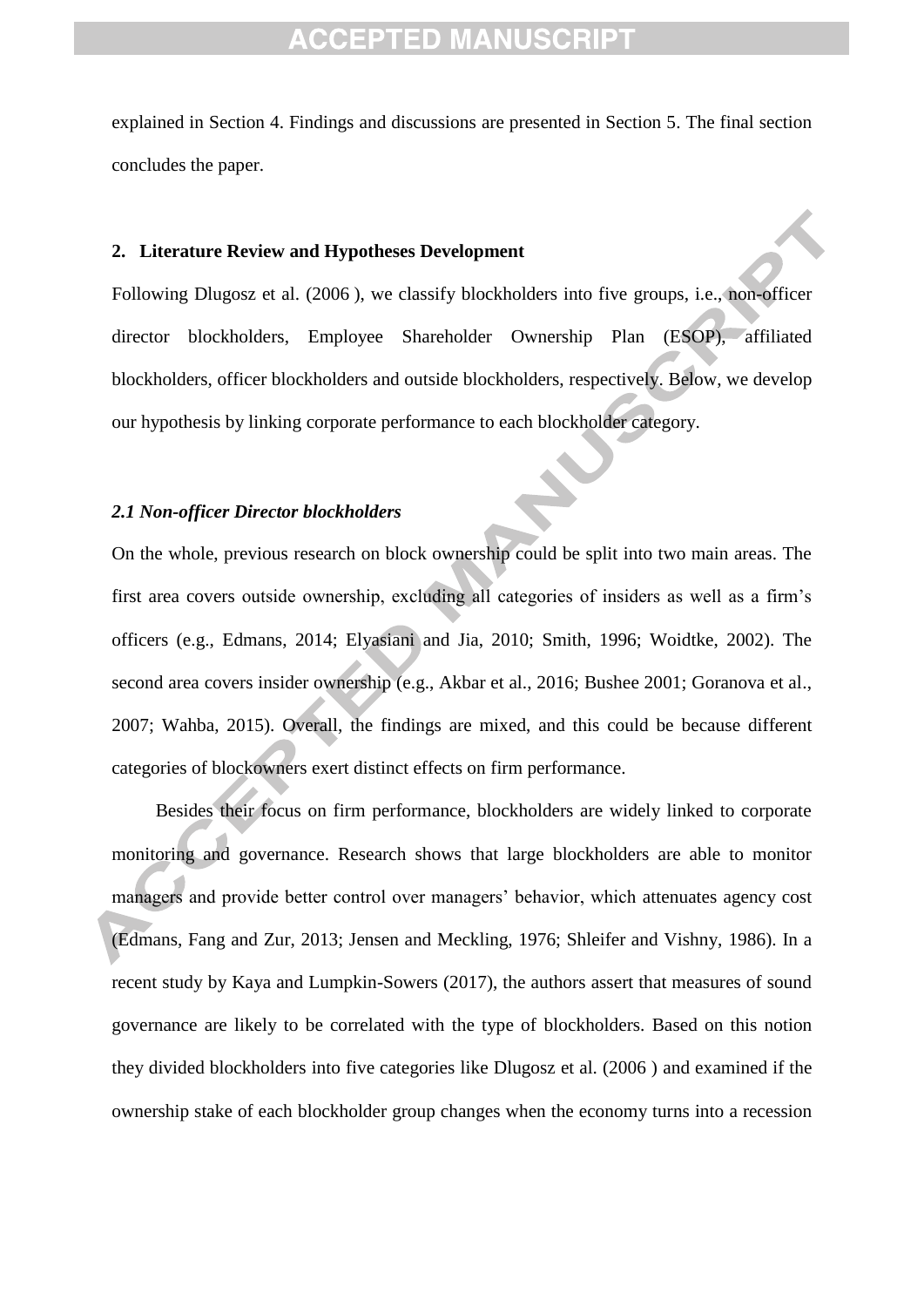as in 2001 following a state of expansion in 1999. We add to the literature by linking expected firm performance with blockownership.

[Dharwadkar](#page-23-3) et al. (2008) argue that the portfolio effect of large institutional investors should be included alongside firm-level variables due to their influence on the level of executive compensation as well as their effectiveness as corporate monitors. Their results further indicate a positive association between portfolio blockholding and pay for performance. Interestingly, [Dharwadkar et al.'s](#page-23-3) findings do not support that large stock owners have more effect on portfolios of large firms (Ryan and Schneider, 2002). Instead, [Dharwadkar et al. s](#page-23-3)how that large investors are better at monitoring small firms in which they have a significant stake. In their concluding remarks, [Dharwadkar et al. \(2008\)](#page-23-3) echo [Hoskisson](#page-24-4) et al.'s (2002) argument to consider the different types of block owners in examinations of the relationship between the size of blockholder ownership and investee firm performance.

The limited research on how various groups of inside blockholders are likely to affect firm performance is more evident when the relationship between firm performance and nonofficer stock ownership is considered. This can be explained by [Edmans \(2014\)](#page-24-3) assertion that non-officers are difficult to identify either as insiders or outsiders because of their role and the way they engage in firm governance. Among the few papers that attempted to address this issue is [Bhagat and Tookes \(2012\)](#page-23-4), who show that holding stocks voluntarily by outside directors is positively related with firm performance while mandatory ownership is not linked to corporate performance. As non-officers and outside directors exert less managerial responsibilities and governance powers, it is appropriate to treat them as a distinct group of block owners. Therefore, in this study, we consider non-officers as a separate blockholder category, which is likely to affect firm performance, and hypothesize that: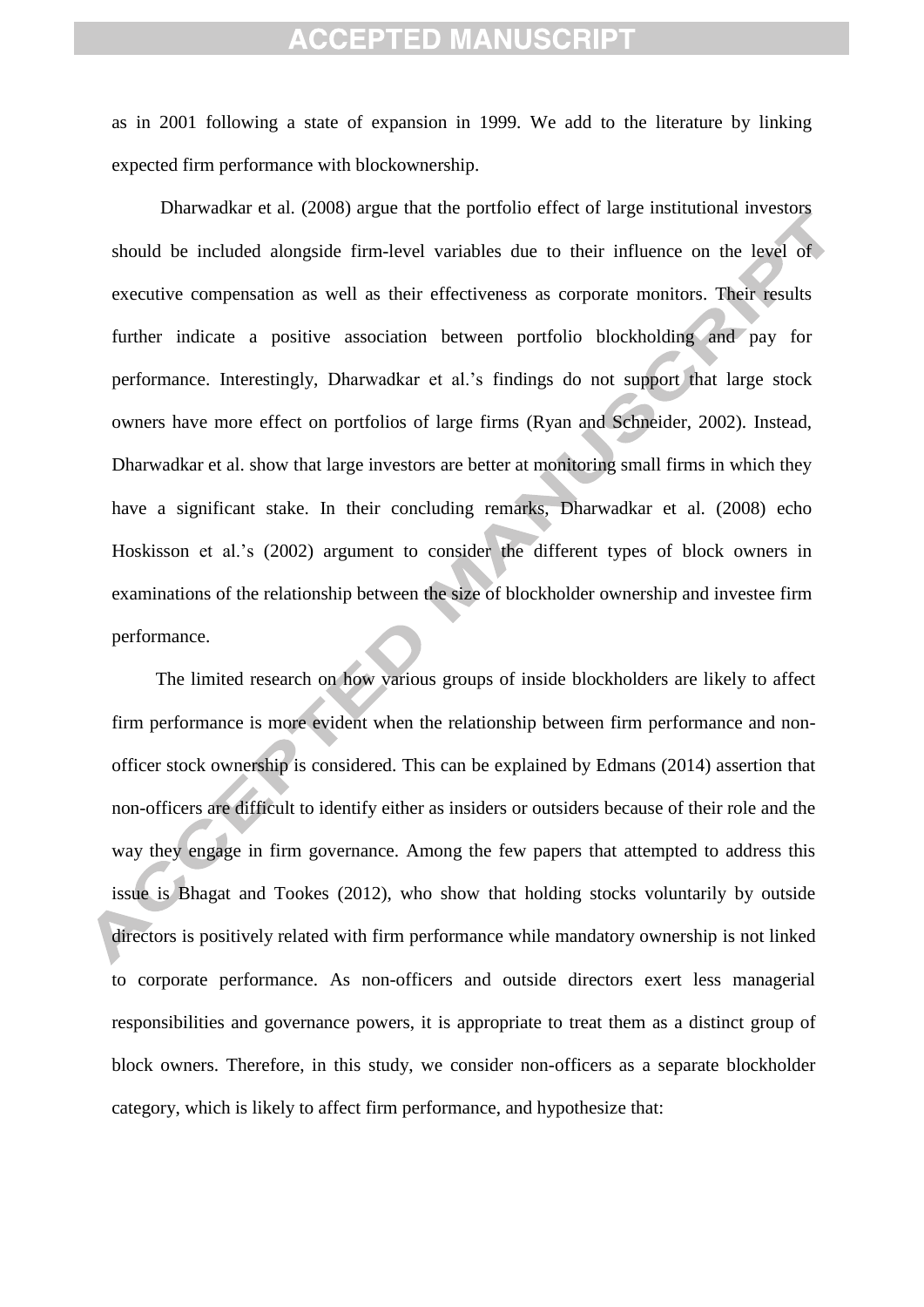*HYPOTHESIS 1: Firm performance is positively correlated with the size of the non-officer director blockholders' ownership.* 

#### *2.2 ESOP and affiliated blockholders*

"Employee Stock Ownership Plan (ESOP) and affiliated groups" is the second typical category of blockholders who own shares in a firm. The literature on ESOP dates back to Louis Kelso $<sup>6</sup>$  in 1956, who designed the first employee stock ownership plan in the U.S.</sup> [\(Hetter, 1977\)](#page-24-5).

Outside the U.S., and using quantile regression on a sample of Taiwanese firms, [Kuo](#page-24-6)  [and Yu \(2013\)](#page-24-6) debate that while issuing equity options incentivizes employees to maximize corporate welfare, yet the dilution in existing shareholders' ownership caused by the exercise of equity options acts as a disincentive. They further find that the association between employee stock ownership and stock returns depends on the firm's prior performance.

[Brockman and Yan \(2009\)](#page-23-5) empirical results show no direct relationship between ESOP and firm-specific return. Though, when insiders are treated as one group, a positive relationship is found between their ownership and firm-specific return. Other researchers, such as [Kaya and Lumpkin-Sowers \(2017\)](#page-24-7), state that employees' stock ownership is likely to change in an economic recession due to their unique characteristics (including how they perceive the element of risk and future cash flows) leading many scholars to treat ESOP as a separate blockholder group in their research methodology. They also note that in theory ESOP has less access to information and lower ability to monitor the firm compared to other blockholders. In line with Kaya and Lumpkin-Sowers (2017), we treat ESOP and affiliated investors separately from other blockholders' types in their ability to affect firm performance. We hypothesize that:

1

<sup>&</sup>lt;sup>6</sup> [http://kelsoinstitute.org/louiskelso/kelso-paradigm/who-what-and-why/\(accessed](http://kelsoinstitute.org/louiskelso/kelso-paradigm/who-what-and-why/(accessed) 1 October 2018).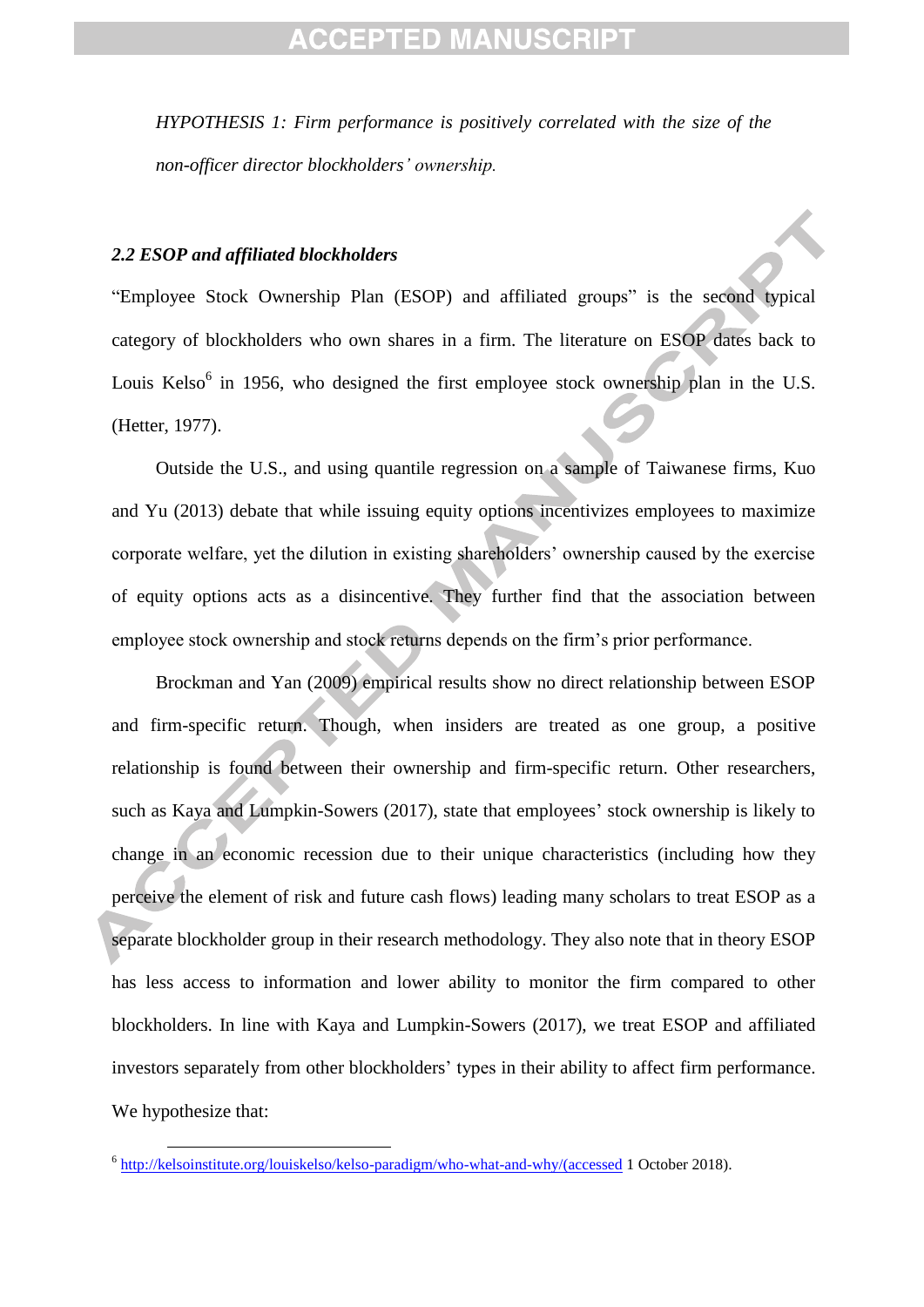*HYPOTHESIS 2a: Firm performance is positively correlated with the size of ESOP blockholders ownership.* 

*HYPOTHESIS 2b: Firm performance is positively correlated with the size of affiliated blockholders ownership.*

#### *2.3 Officer Director blockholders*

The positive relationship between directors or officers' stock ownership and firm performance is widely documented in the literature (see, for example, Agrawal and Knoeber, 1996 and Morck, et al., 1988). McLaughlin et al. (1996) note that the increase in firm value is due to managers becoming less entrenched, while Hermalin and Weisbach (1991) state incentives as a factor for the increase in firm value. Comparable to Bhagat et al. (2008), various studies document a non-linear relationship between the shareholdings of insider blockholders and performance, i.e., increases in performance due to increases in ownership are more noteworthy at lower levels of ownership than higher levels (also see Morck et al., 1988).

Bhagat and Tookes (2012) find that the directors' holdings exert a positive impact on a firm's return on assets. Nonetheless, Lins (2003) find that firms subject to high control rights by managers as opposed to cash flow rights create less value for shareholders; more cash flow inducements would assist in creating value. Firm value, as measured by Tobin's Q, is also influenced by managerial ownership (e.g., Hermalin and Weisbach, 1991; Lins, 2003). This leads us to infer that firm performance is likely to be affected by the size of officers' ownership and, therefore, we hypothesize that:

*HYPOTHESIS 3: Firm performance is positively correlated with officer blockholders ownership.*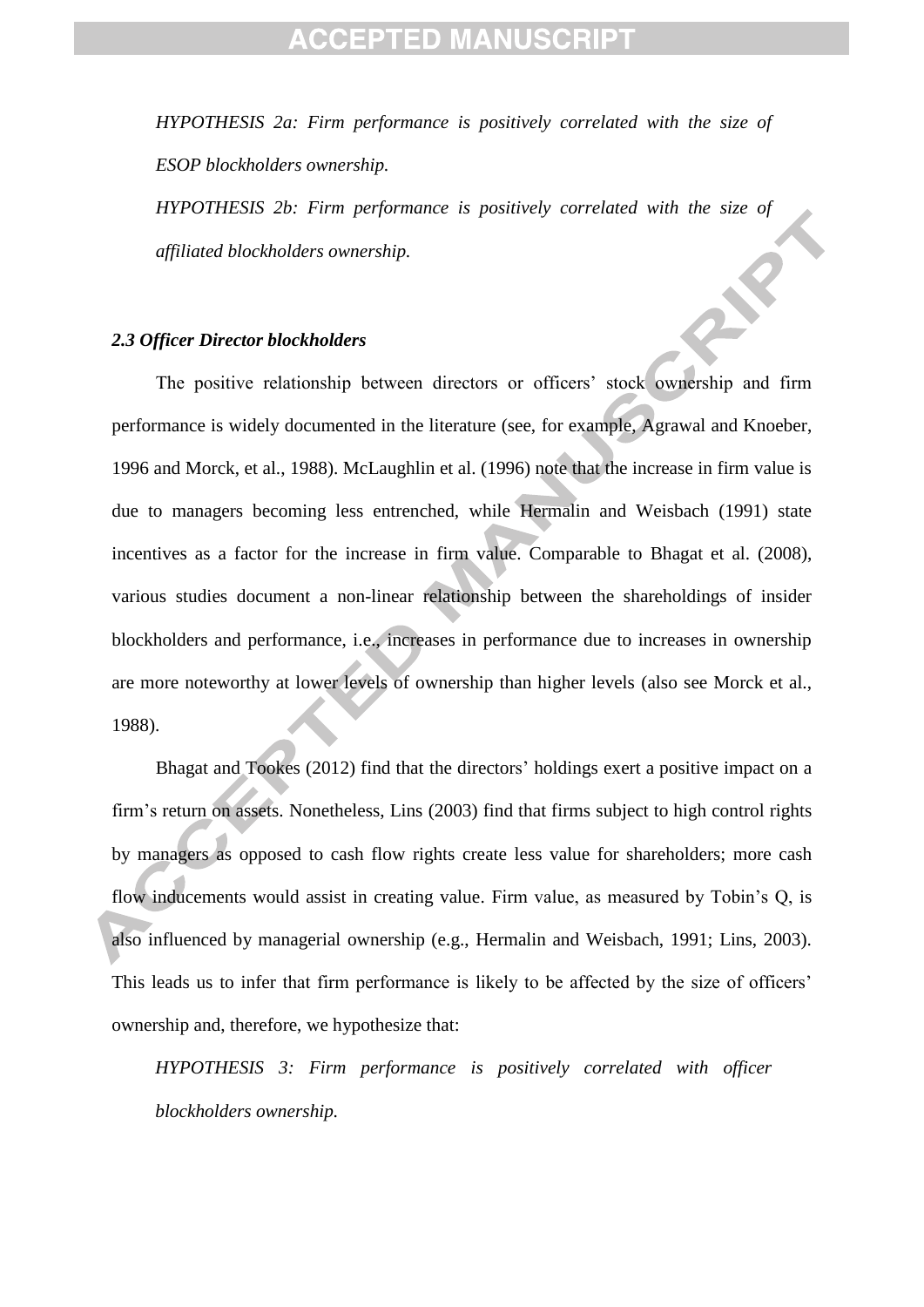#### *2.4 Outside blockholders ownership*

Sias et al. (2001) find that stock return is less correlated with institutional ownership while Cornett et al. (2007) document a positive association between institutional investors' ownership level and firm cash flow return. La Porta et al. (2002) and Claessens et al. (2002) also find a positive connection between firm value and the level of cash flow rights of large shareholders. The positive correlation between outside ownership and firm performance is based on the premise that an increase in the ownership of large investors pressurizes firms' managers to adopt investment and financing policies that contribute to a rise in earnings, an increase in assets' cash flow return and, ultimately, to high share prices. In a seminal work, Bushee (1998, 2001) splits stock owners to "transient," and fiduciary standard type of institutional investors and states that managers are more prone to pursuing short-term earning strategies rather than focus on creating long-term value through research and development (R&D). More recently, Erenburg et al. (2016) note that prior literature on the relationship between institutional holdings and firm performance are divided between the roles of institutional investors as either "influence-based" or "non-influence-based." The former suggesting causality and the latter is archetypal to a positive relationship between the share ownership size and performance. These assertions lead to the following hypothesis:

*HYPOTHESIS 4: Firm performance is positively correlated with outside blockholders ownership.*

We have identified two conceptual issues with direct relevance to the study aims and objectives: firm performance and blockholders ownership structure. Using the theoretical and empirical works of other scholars in this field of research (e.g. [Aslan and Kumar, 2012;](#page-23-6) [Coles, Lemmon and Meschke, 2012;](#page-23-7) [Demsetz and Lehn, 1985;](#page-23-8) [Edmans and Manso, 2011;](#page-24-8) [Schleifer and Vishny, 1986;](#page-25-1) [Wintoki](#page-25-5) et al. 2012) we provide the context on which we have dealt with each of these areas.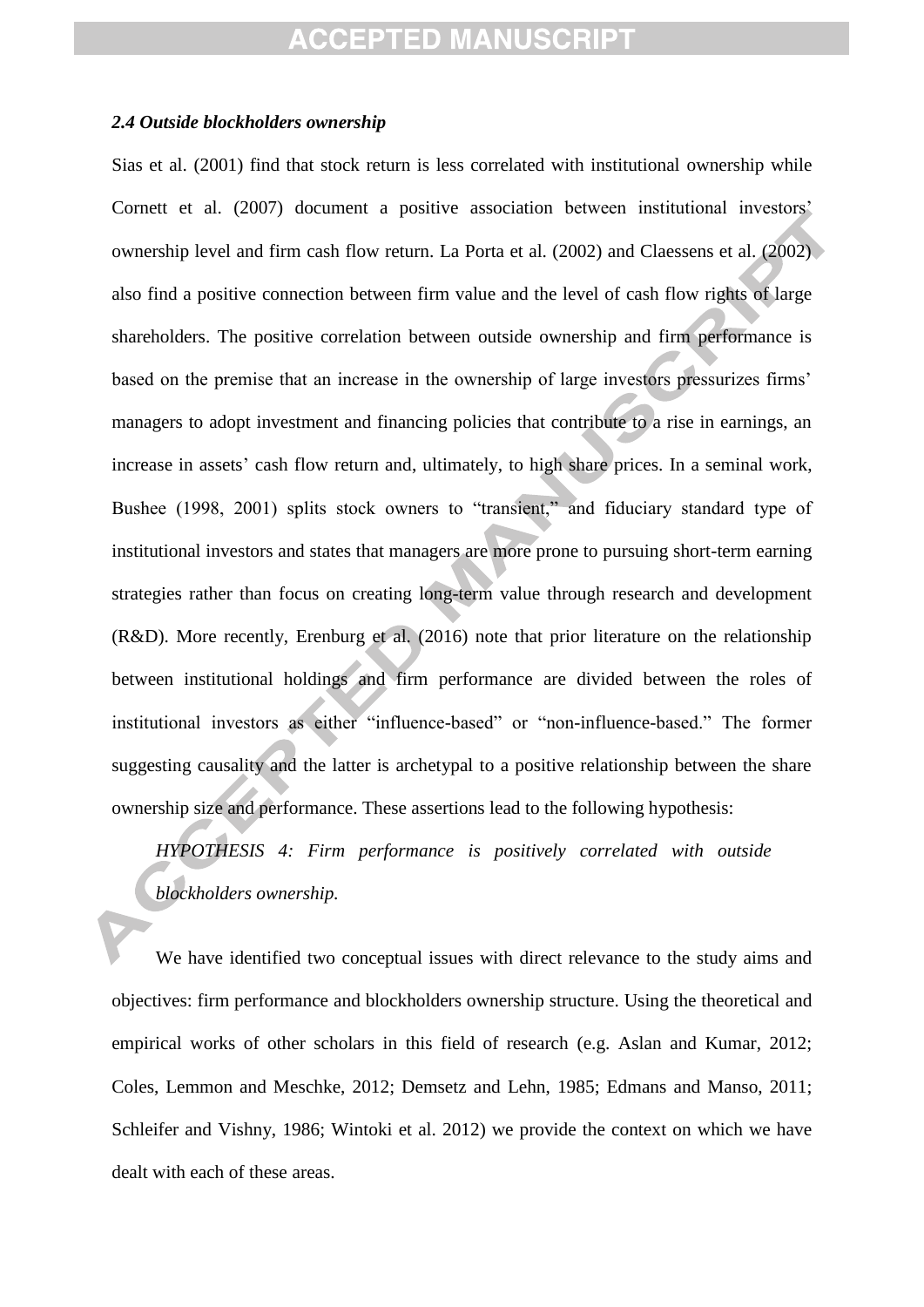The initial step we have taken in this study is selecting the right financial measures of firm performance. Although, as noted in the previous section, the majority of scholars used TOBIN\_Q as an indicator of firm performance, other financial measures cannot be dismissed for at least three reasons. First, TOBIN Q is considered to be forward-looking while other financial measures, such as ROA, are backward looking. It enables us to assess both what the firm has achieved and what the managers are endeavoring to attain. Second, TOBIN\_Q is affected by investor expectations while other financial measures are not (see Demsetz and Villalonga (2001) on the limitations of using TOBIN\_Q). Third, economic indicators provide a different picture of the firm performance supporting the view presented by Demsetz and Villalonga (2001) that relying, for example, on TOBIN\_Q as the only denominator, results in ignoring intangible assets that contribute into providing a misleading picture about firm performance.

In this study, we use a firm's Tobin's Q (TOBIN\_Q), changes in annual return on asset (ΔROA) and one-year buy and hold return in excess of the return on the S&P500 index (EXCESS\_BHR) as our performance measures. Following [Kaplan and Zingales \(1997\)](#page-24-6) and [Dlugosz](#page-24-3) et al. (2006), TOBIN\_Q is used as a proxy for firm value (also see, [Chung and](#page-23-7) Pruitt (1994)). Morck et al. (1988) find that TOBIN\_Q for the Fortune 500 firms varies with managerial ownership. In this study, we predict that TOBIN\_Q will increase with the percentage level of ownership of blockholders, as managers would be under pressure to pursue strategies that increase firm value.

ROA is an accounting-based performance measure, and according to Erenburg (2016), ROA is a suitable measure for established firms, and "*minimizes known biases of ROA as a performance measure*." The ROA is used to avoid any influence on return due to the capital structure of the firm. As argued earlier, we test the hypothesis that block ownership affects firms' ROA.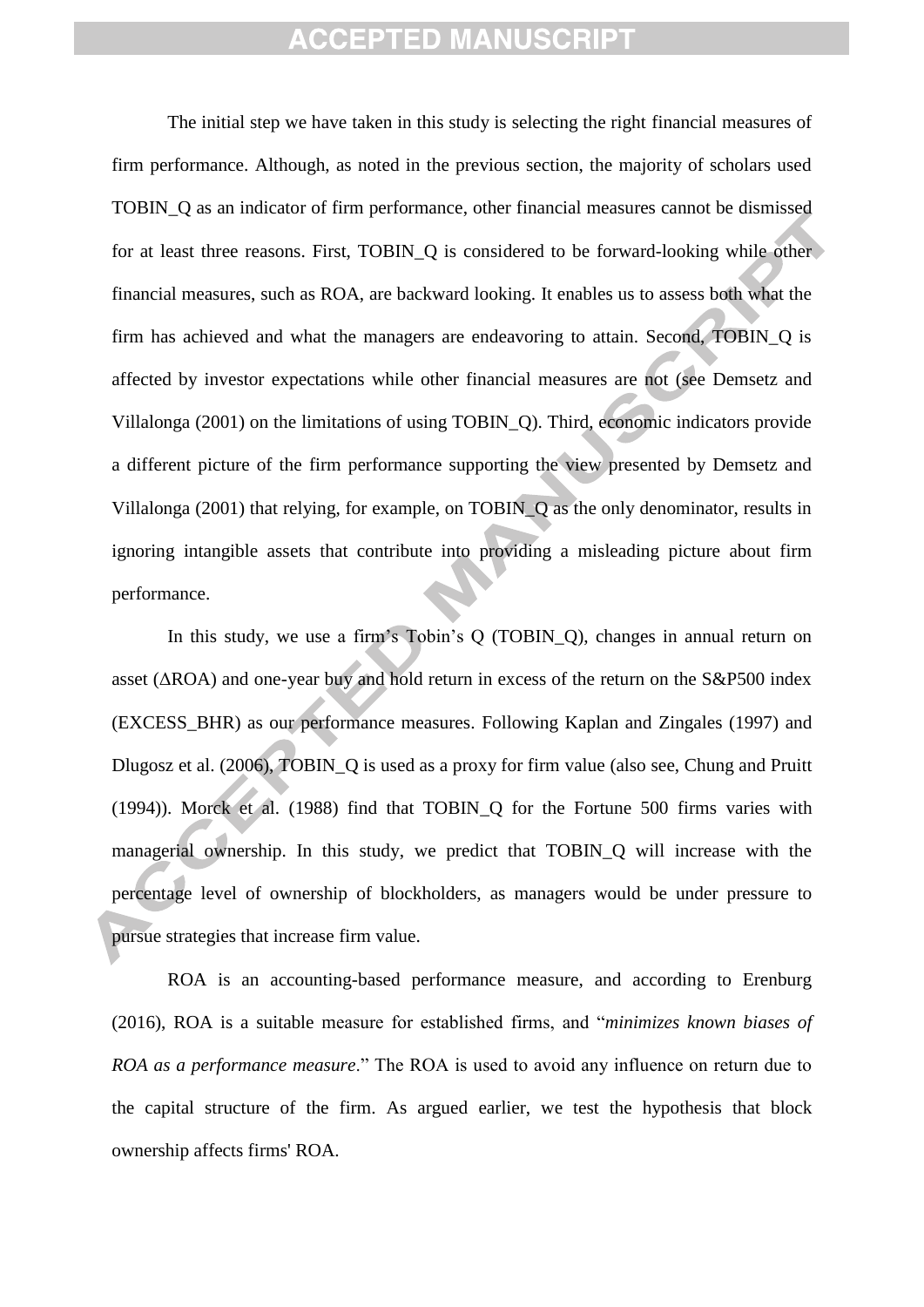Firms further benefit from investments by long-term and stable buy and hold investors (Connelly et al., 2010). Bushee (1998) distinguish between "quasi-indexers" and "dedicated" investors, who both adopt a long-term orientation to stock investment.<sup>7</sup> Both groups are characterized as having low turnover and a long holding period. They are distinctive since the "quasi-indexers" hold well-diversified portfolios and adopt a passive buy and hold strategy while the "dedicated" investors hold large investments at target firms (Connelly et al., 2010; also see Chan et al.,  $2014$ <sup>8</sup>.

#### **3. Data**

The block ownership dataset is obtained from Dlugosz et al. (2006) and covers the sample period 1996 to 2001. There are 1658 firms and 6574 firm-year observations. The panel data set is unbalanced. The distribution of the sample is presented in Table 1.

#### [**Insert Table 1 about here**]

Block ownership definition is based on the Securities and Exchange Act 1934 rule 13d-1(a), which considers block ownership as a person or an entity that owns more than 5% of the shares outstanding in a company (Edmans, 2014).

#### **4. Research Methodology**

1

We test the effect of the sum of share ownership by all blockholders (SUMBLKS) on next year's firm performance. We also examine the impact of the total number of blockholders

 $<sup>7</sup>$  The positive effects of institutional ownership on corporate governance is well documented in the literature,</sup> for instance, Dugall and Millar (1999); Jory and Ngo (2016); Farooqi et al. (2017); Jory et al. (2017a, b); among others.

<sup>&</sup>lt;sup>8</sup> As argued earlier, a further theoretical consideration adopted in the present study is the use of an appropriate firm ownership structure (e.g., Aslan and Kumar, 2012; Demsetz and Lehn, 1985; Schleifer and Vishny, 1986). Segregating between inside and outside blockholders is a popular method in assessing the link between block ownership and firm performance (also see Demsetz and Villalonga, 2001). For example, given their insider influence, managerial ownership (i.e., insider ownership) should be treated differently from outside block owners.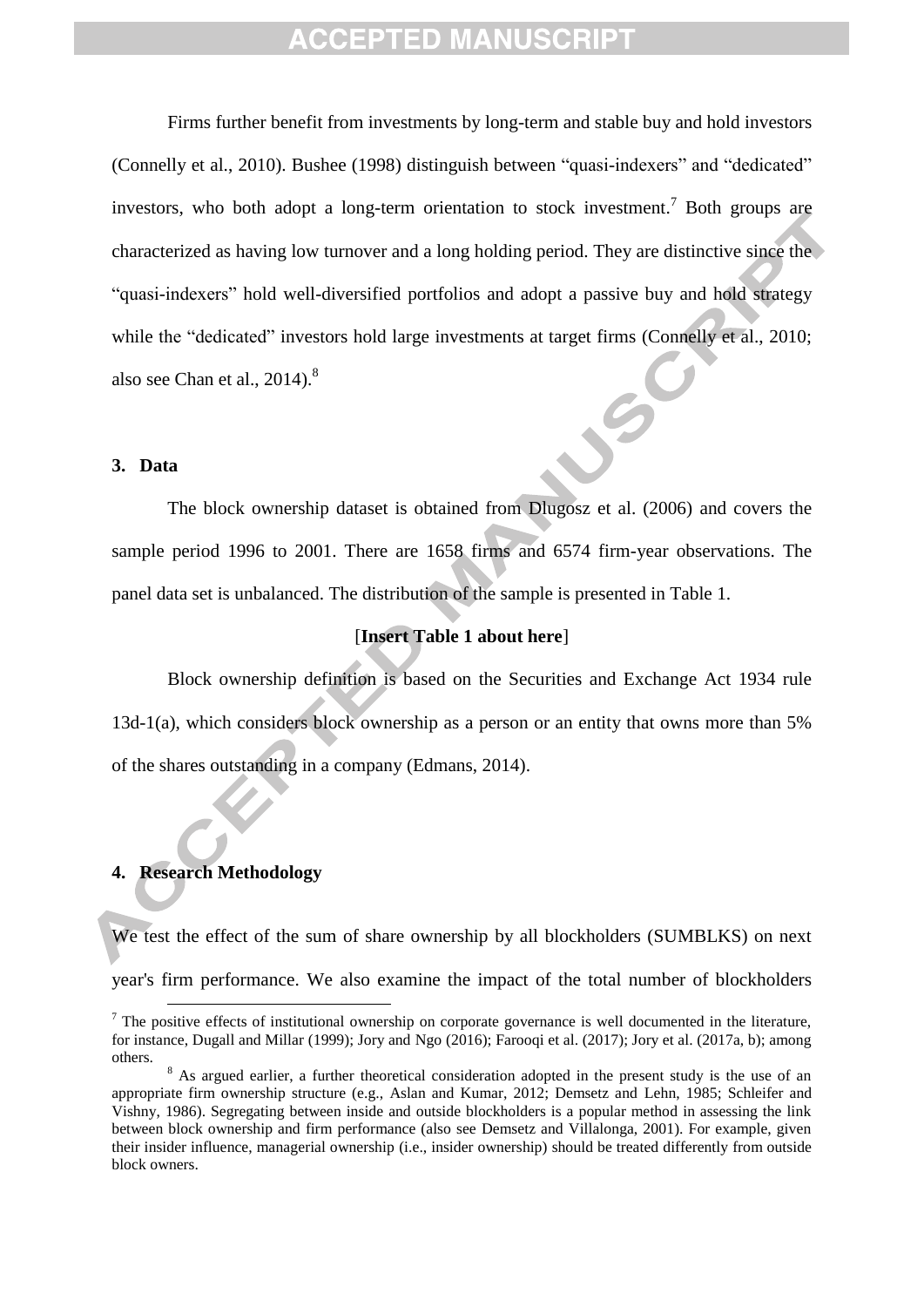(NUMBLKS). Separately, the dataset allows us to analyze the effects of the following subgroups of block owners: (1) percentage of share ownership by all blockholders (SUMBLKS); (2) percentage of shares held by all affiliated blockholders (SUMAFLIN); (3) percentage of share ownership by all non-officer director blockholders (SUMDIR); (4) percentage of shares held by all ESOP-related blockholders (SUMESOP); (5) percentage of shares ownership by all officer blockholders (SUMOFF); and (6) percentage of shares held by all outside blockholders (SUMOUT). These categories are also presented and measured in numbers as follows: (i) number of all blockholders (NUMBLKS); (ii) number of affiliated blockholders (NUMAFLIN); (iii) number of non-officer director blockholders (NUMDIR); (iv) number of ESOP related blockholders (NUMESOP); (v) number of officer blockholders (NUMOFF); (vi) number of outside blockholders (NUMOUT). Similar to [Lins \(2003\)](#page-25-0) study, tests are carried out independently for each type of inside ownership in relation to firm value and performance.

We then use three main financial measures to capture the effect of blockholder ownership on the selected firms' value and performance: (i) Tobin's Q (TOBIN\_Q); (ii) change in return on assets  $(AROA)$ ; and (iii) buy and hold stock returns in excess of the S&P500 index return (EXCESS\_BHR). The definition of each of these financial measures is given in Appendix 1.

We then run the following multiple regression equation:

$$
Performance_{i,t} = \beta_1 Ownership_{i,t-1} + \beta_2 Leverage_{i,t-1} + \beta_3 Tangibility_{i,t-1} +
$$

$$
\beta_4 \log(Total Assets)_{i,t-1} + \beta_5 Altman Z Score_{i,t-1} + \alpha_i + u_{i,t} \tag{1}
$$

#### where

 $\alpha_i$  ( $i = 1 ... n$ ) is the unknown intercept for each entity (*n* entity-specific intercepts); *Performance*<sub>it</sub> is the dependent variable (DV) where  $i =$  entity and  $t =$  time; it represents either TOBIN Q, or EXCESS BHR or ΔROA in alternate regressions. Ownership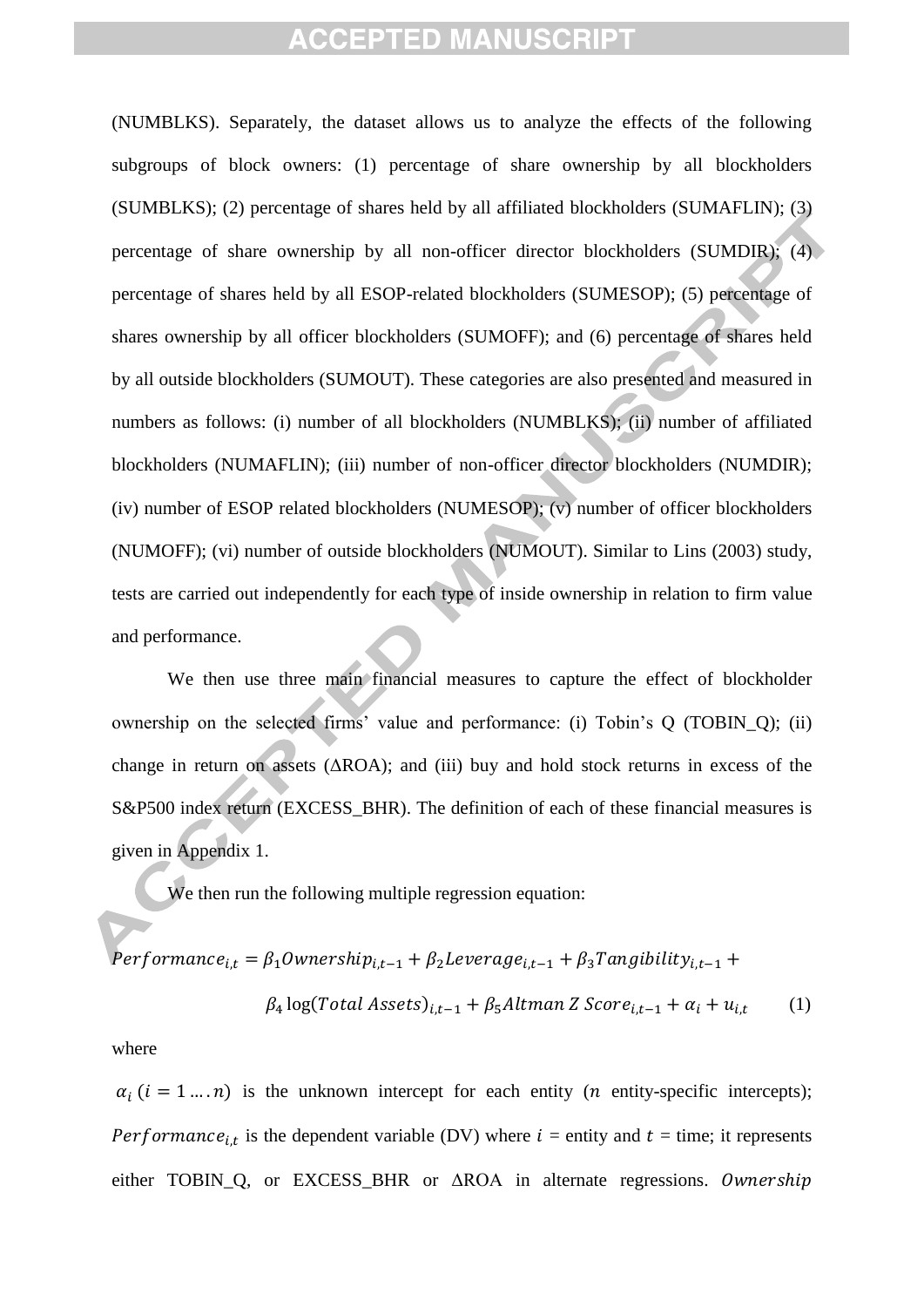represents either SUMBLKS or NUMBLKS or the different types of SUMBLKS and NUMBLKS in alternate regressions (see Appendix 1);  $u_{i,t}$  is the error term.

We include four control variables (i.e., leverage ratio; tangibility; log total assets; and Altman Z score) which are considered to cause an effect on the firm's performance alongside ownership. The leverage ratio is used to control for the financial status of firms since higher leverage is expected to mitigate agency costs. Bushee (1998, 2001) uses leverage as a proxy for firm risk, in particular, financial distress. Further, Dharwadkar et al. (2008) suggest that using leverage as a control measure may limit the extent of risk-taking. This implies a positive correlation between leverage and performance (see Jensen, 1986). However, with high leverage, there may be a negative effect if there are risks of financial distress and or bankruptcy.

With regard to the association between tangibility and firm valuation, we note that a firm with more tangible assets would be viewed as more stable since creditors would consider the physical assets as adequate collateral for the loans extended to such firms. In relation to firm size, we argue that―compared to a smaller firm―a larger firm necessitates more investment for the same level of block ownership. We control for firm size, which is measured as the natural logarithm of the firm's total assets (see Demsetz and Villalonga (2001); Dharwadkar et al. 2008). Large-established firms tend not to generate as much growth in value as smaller and younger firms. While, Altman's Z-score is frequently used as a proxy for financial distress (see Bhagat and Bolton, 2008), yet it is a composite score of several other financial measures and, therefore, captures the effects of quite a few variables that would influence firm value and performance. The remaining variables are defined in Appendix 1. Descriptive statistics on the various variables are presented in Table 2.

To address issues with endogeneity, firstly, we measure our performance variables (i.e., TOBIN Q, EXCESS BHR and  $\triangle$ ROA) in year t, while the block ownership variables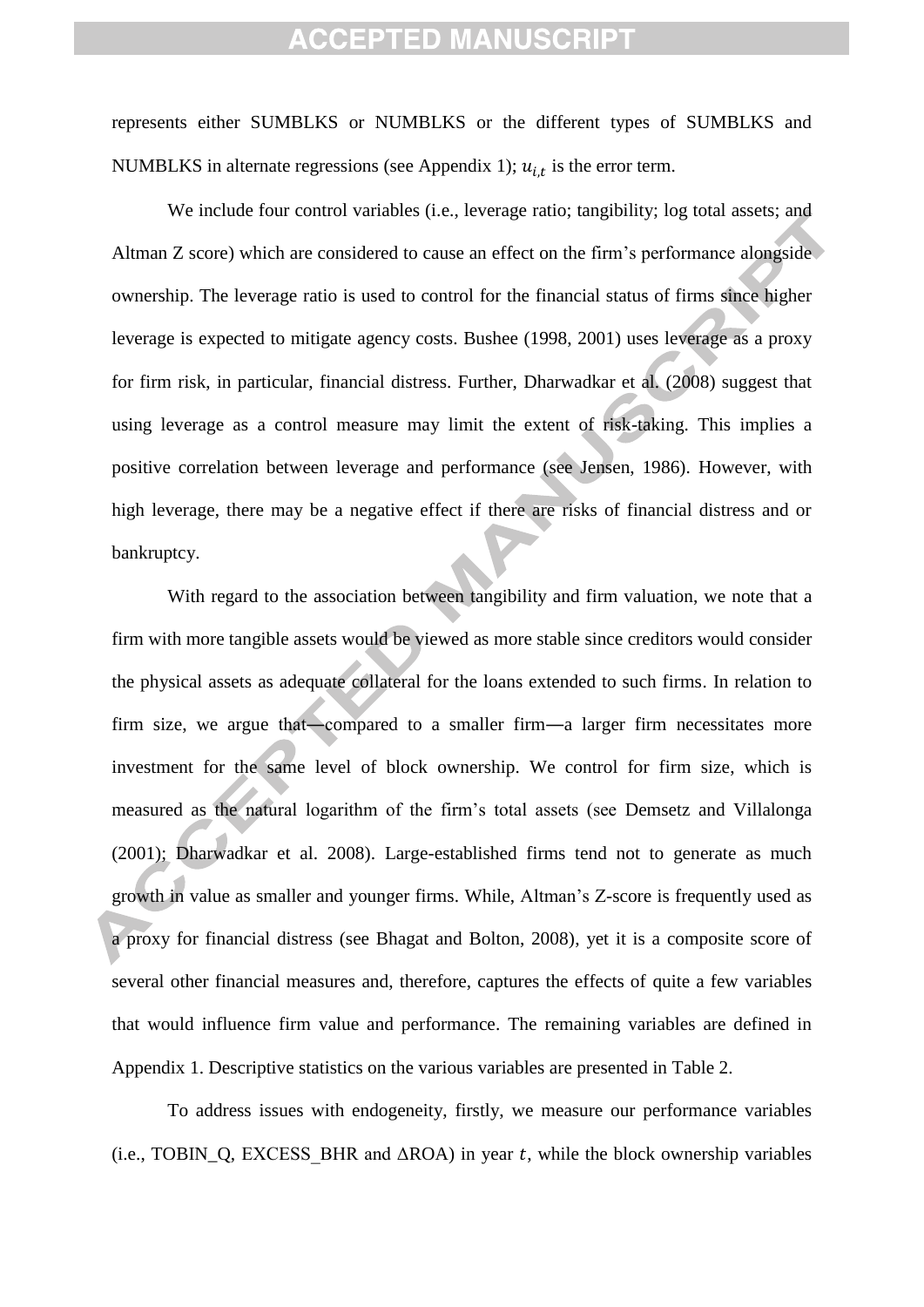(i.e., the main explanatory variables) are measured in year  $t - 1$ . This setup ensures that the ownership variables are measured first, and firm performance is tracked subsequently. As a result, the one-year ahead performance measures are unlikely to cause the prior-year ownership measures. The time difference between the dependent variable and the set of independent variables, to some extent, mitigates concerns about the reverse causality problem.

Second, to capture any unobservable firm characteristics that jointly determine firm performance and block ownership, we include firm fixed effects (as will be shown in Tables 3-6). Third, we test whether block ownership Granger-cause investee firm performance by incorporating the lagged company performance measures (as will be shown in Table 7). Fourth, we conduct two-stage least squares (2SLS) regression with fixed effects and using instrumental variables. In the first stage, we use the average turnover in the stock of the firm as the instrumental variable to predict block ownership. We argue that average turnover proxies for a range of investment behaviors that are due to the costs of transacting stocks as well as other factors affecting market sentiment and, as a result, the investment behavior of blockholders. Average monthly turnover as an instrumental variable is correlated with blockholder investment behavior but less so with the omitted time-varying factors that are captured in the error term of the regression of firm performance. In the second-stage estimation, we regress firm performance on the fitted values of block ownership estimated from the first-stage regression (as will be shown in Table 8).

Elyasiani and Jia (2010) find that there is a positive relationship between firm performance and institutional ownership stability (also see Jafarinejad et al. (2015); Jory et al. (2017); Sakaki et al. (2017)). Consequently, we test the effect of the standard deviation in the annual block ownership on firm performance. Given that the sample period runs from 1996 to 2001, we calculate the standard deviation in ownership using the annual figures throughout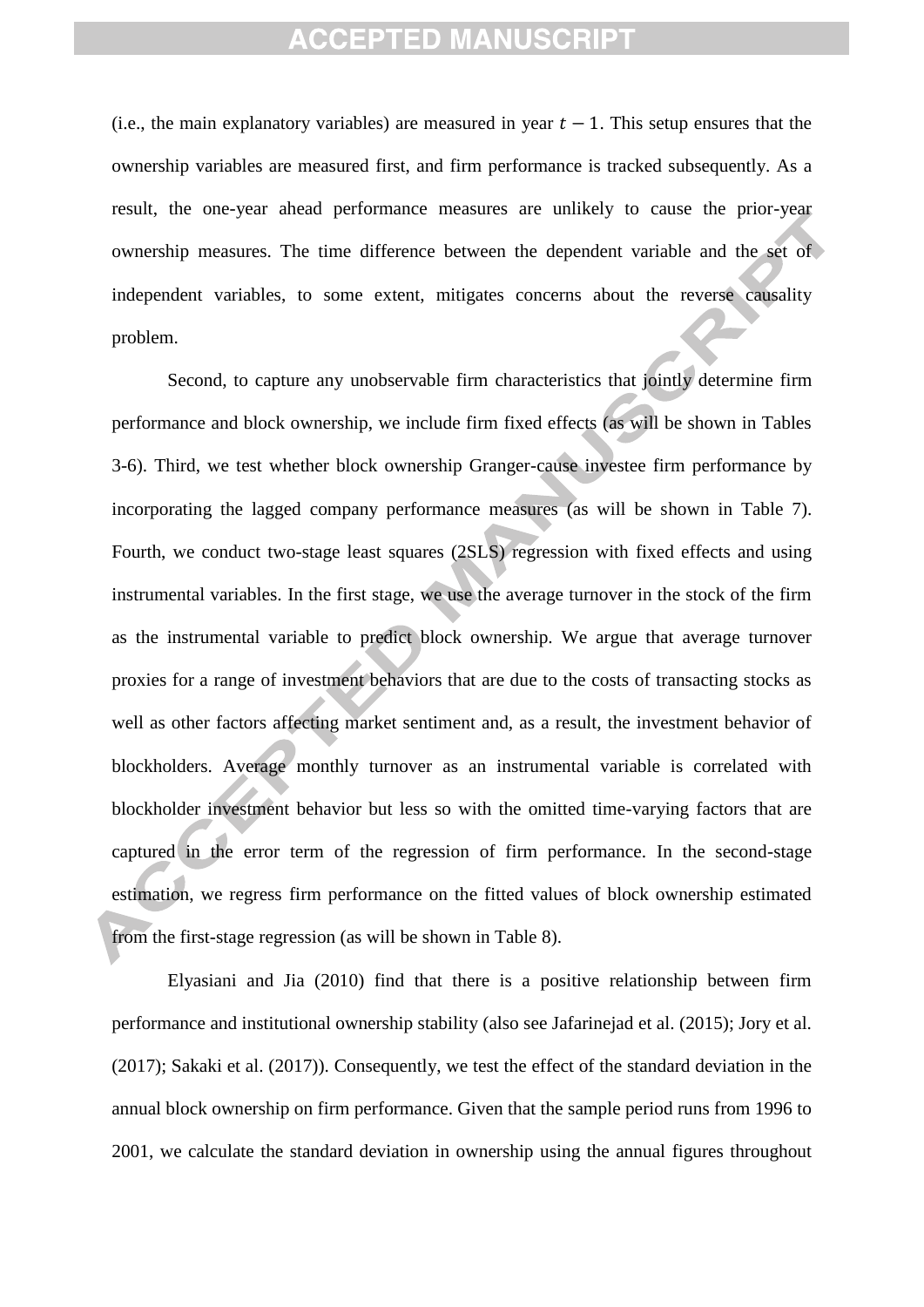all the years. We then test the relationship between the standard deviation estimated at the end of the year 2001 (based on the six years annual figures ending in 2001), on the firm performance in the year 2002 using the following OLS regression (as shown in Table 9):

Performance<sub>i</sub> =  $\alpha + \beta_1$ Standard Deviation (Ownership)<sub>i</sub> +  $\beta_2$ Leverage<sub>i</sub> +  $\beta_3$ Tangibility<sub>i</sub> +  $\beta_4$  log(Total Assets)<sub>i</sub> +  $\beta_5$ Altman Z Score<sub>i</sub> +  $\varepsilon_i$ (2) (2)

All variables are defined in Appendix 1. To the extent that the stability in block ownership adds to firm performance, we expect to find an inverse association between the standard deviation in annual block ownership and firm performance.

#### **5. Results and Discussions**

Table 2 reports the mean, median and standard deviation for each category of blockholders over the sample period. In Panel A the descriptive statistics of the percentage of ownership held by different types of blockholders are presented. The results for standard deviation indicate higher fluctuations in the percentages of shares held by outside blockholders relative to those owned by insiders. Over the six years, the change in the standard deviation of all ESOP-related blockholders is minor; while the change in the standard deviation of shares held by other insiders' groups, particularly affiliated blockholders, is more significant. The mean values suggest that outside blockholders hold a higher percentage of shares than insiders. Amongst the insiders, the percentage of shares held for officer and affiliated blockholders is the highest, while it is the lowest for ESOP-related blockholders and nonofficer directors. These results are consistent with the literature and confirm the assertion of La Porta et al (2002) that large blockholders overpower other small shareholders and justifies the need to split between the three categories of insiders in order to observe the actual effect of each group of blockholders on firm performance (also see Dlugosz et al., 2006).

#### **[Insert Table 2 about here]**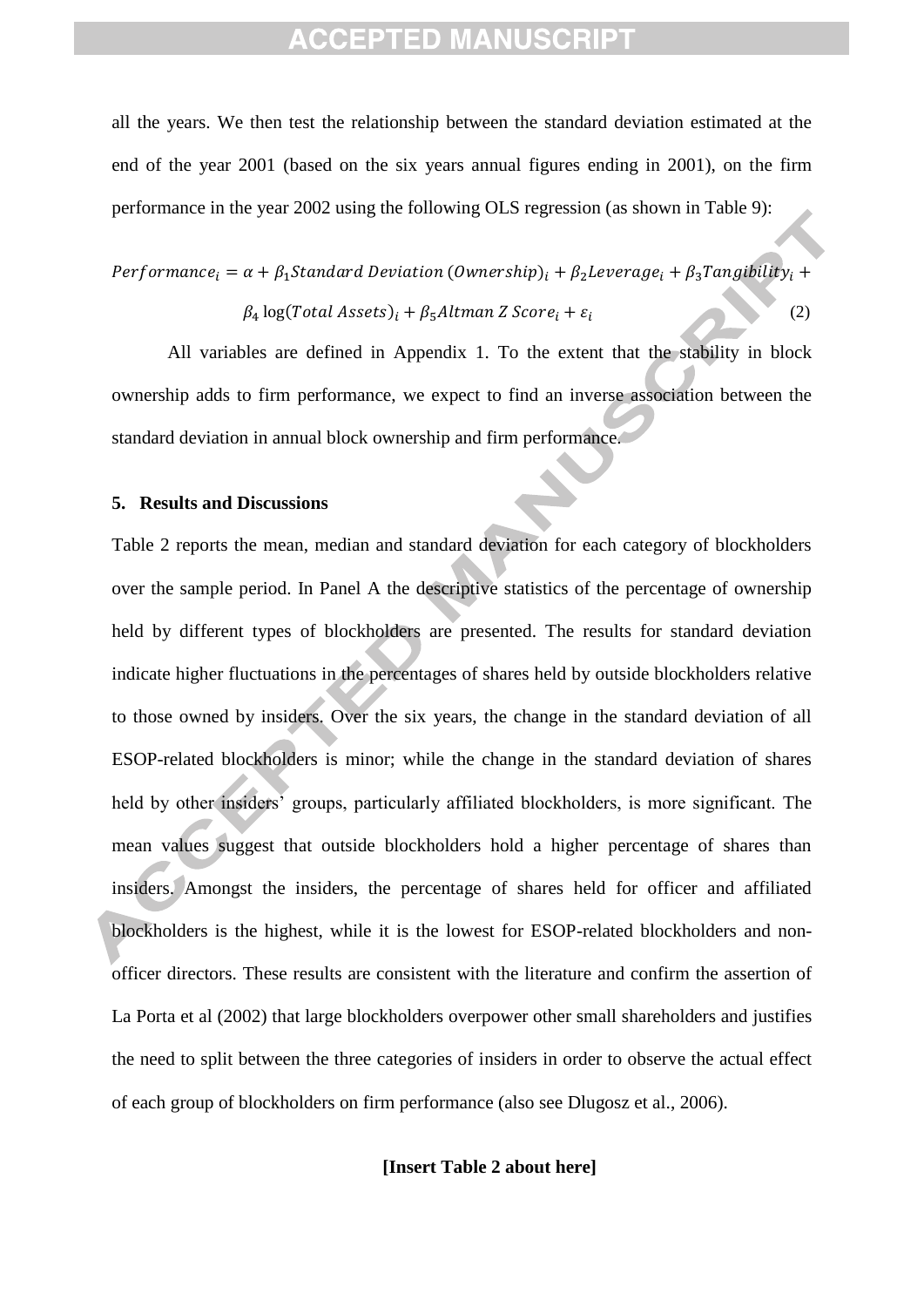Panel B of Table 2 presents the descriptive statistics of the number of blockholders in our sample firms. Consistent with the results in Panel A, the number of outsider blockholders exhibit higher variation than insider blockholders, while affiliated blockholders and officer blockholders dominate the category of insider blockholders. These findings suggest that the higher the seniority of insiders, the more shares they tend to hold in a firm. The existence of large outside blockholders in our sample is consistent with the view that they are associated with reduced agency costs (also see, Schleifer and Vishny, 1986).

Panels C and D of Table 2 present the descriptive statistics of the performance variables and the control variables, respectively. The average values of TOBIN\_Q and ROA are 1.98 and 0.04, respectively (see Panel C). The average values of Altman\_Z, total assets, leverage, and tangibility are 4.66, 10, 224.95 (in \$ millions), 1.41, and 0.31, respectively (see Panel D). Comparing these values to their respective minimum, maximum and the median figures, we observe that there are more extreme values in Altman\_Z, total assets, and leverage and this provides a strong rationale for their inclusion as control measures as in doing so it enables us to correctly measure firm performance following Bushee (1998, 2001) and Dharwadkar et al. (2008).

Table 3 reports the fixed effects regressions of the three performance measures based on block ownership. The percentage held by all blockholders is positive for all performance measures with ΔROA showing the highest association with SUMBLKS. Leverage is negatively correlated with each of the three performance measures, while tangibility is only positively correlated with EXCESS\_BHR. Altman\_Z score has a positive effect on TOBIN\_Q and is negatively correlated with both EXCESS\_BHR and ΔROA. This finding contradicts the assertion that managers are likely to pursue "myopic investment behavior" as a method to fulfill their earning objectives and R&D investment plans in which case we would have observed a positive association between Altman\_Z and each of firm value and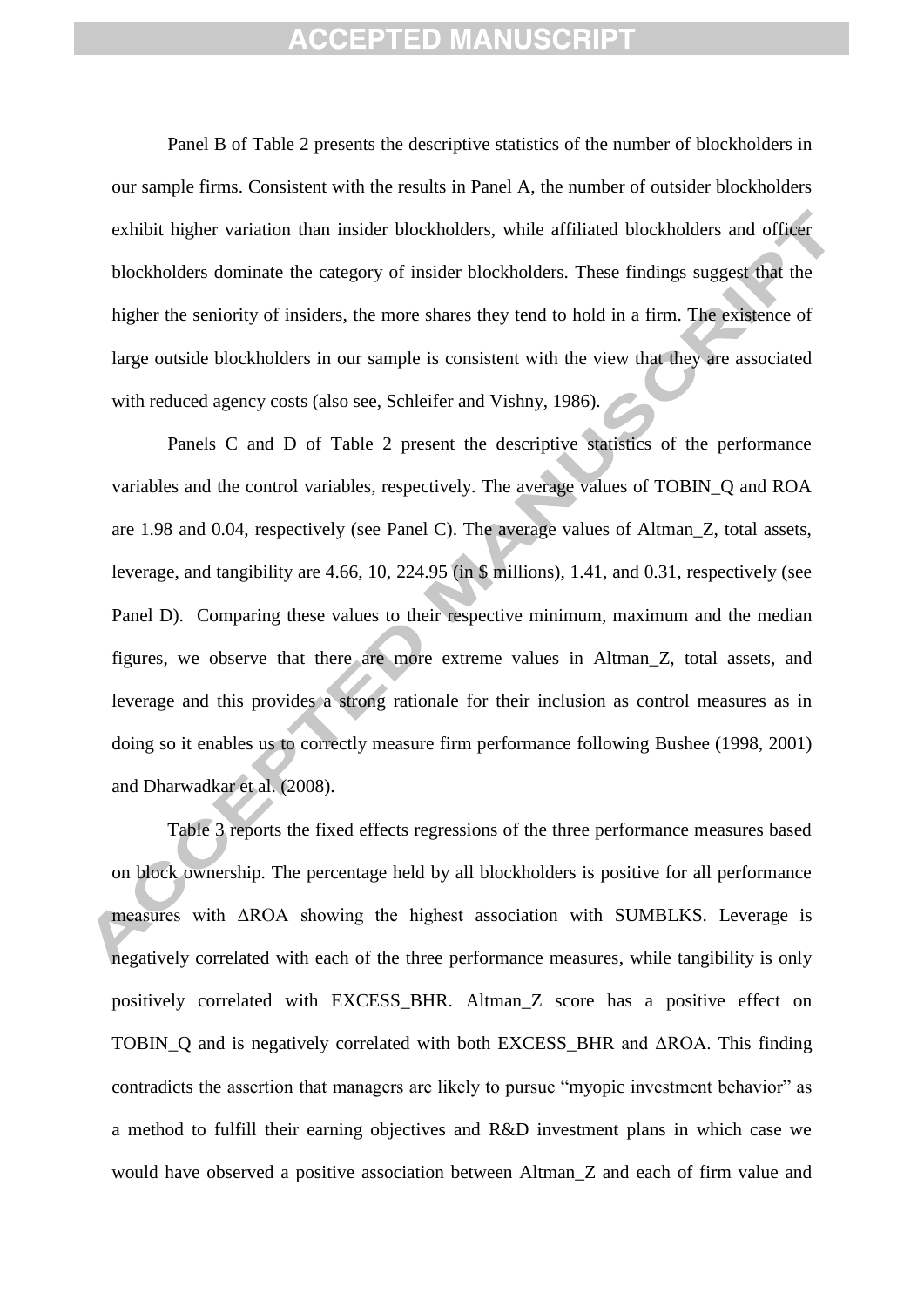ROA. On the whole, the results indicate that block ownership is positively related to firm value and performance.

#### **[Insert Table 3 about here]**

In Table 4 we report the fixed effect regressions of performance measures based on each category of blockholder. The results indicate that all types of blockholders are positively correlated with TOBIN\_Q, and SUMOFF has the highest association with TOBIN\_Q followed by SUMDIR. SUMOUT and SUMESOP are the least correlated to TOBIN\_Q with coefficient estimates of 0.005 and 0.004, respectively. The high correlation between SUMOFF and SUMDIR with TOBIN O compared to other categories of blockholders signifies that the seniority of directors is an important factor in enhancing firm value as they are directly involved in the firm decision making. To a lesser degree, three types of blockholders (i.e., SUMOUT, SUMESOP, and SUMOFF) exhibit a positive relationship with EXCESS\_BHR. The same applies to ΔROA, although at a slightly higher level of correlation, particularly in the case of SUMOUT and SUMESOP, are observed. Unexpectedly, SUMDIR shows a negative correlation with both EXCESS\_BHR and ΔROA. This could be due to a short-termism approach adopted by directors, an approach that yields long-term adverse consequences (in Dharwadkar et al. (2008), directors' pay and performance sensitivity are not significantly correlated). Overall, these results confirm our research hypotheses that firm performance is positively correlated with different types of block ownership. Also, the extent of the effect on firm performance varies across the different types of insider stock ownership, with officers and ESOP having a positive impact on all areas of firm performance while SUMDIR exerts more effect on firm value.

**[Insert Table 4 about here]**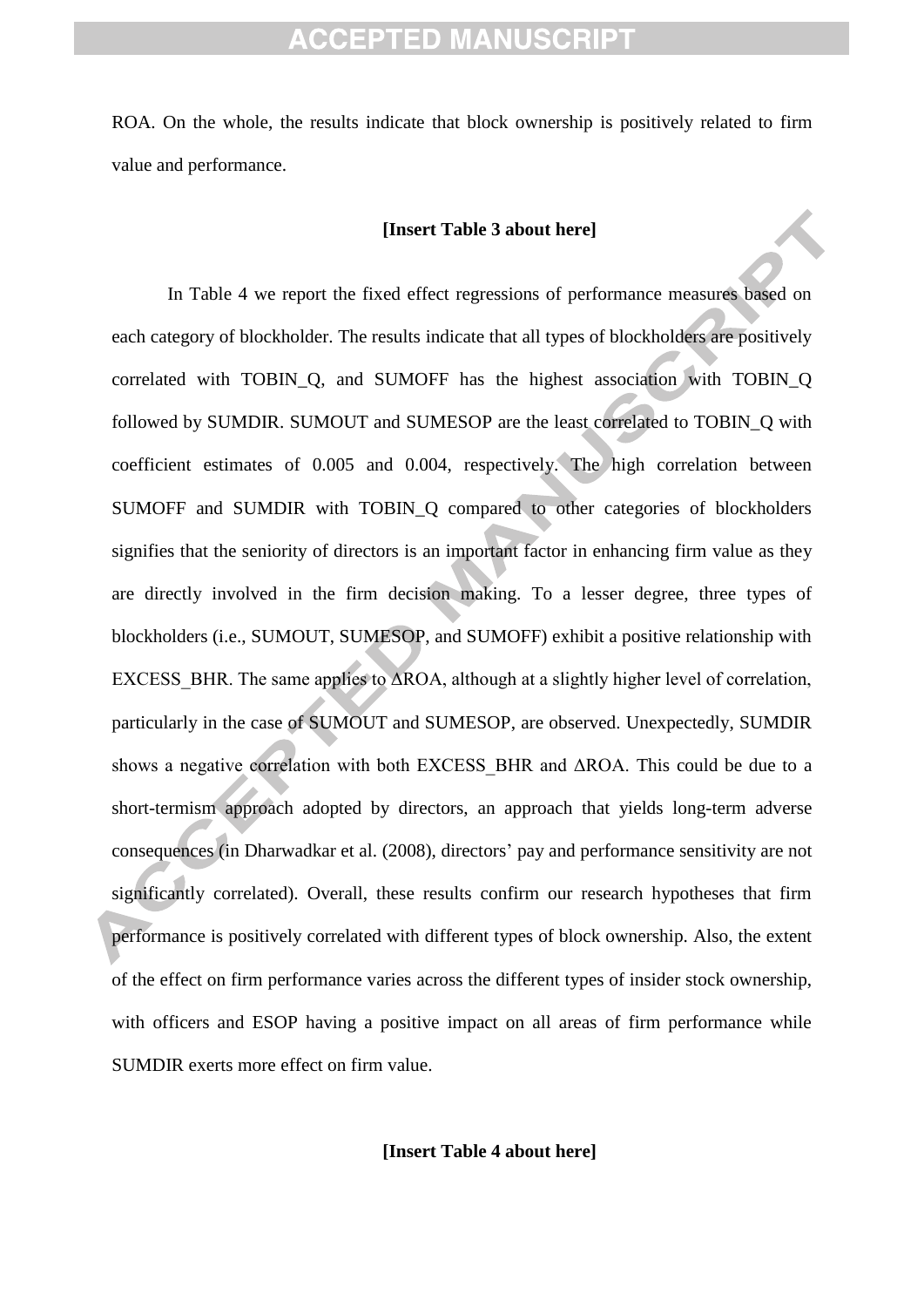The results based on the number of blockholders (see Table 5) are consistent with those based on the percentage of block ownership (see Table 3), i.e., they are positively correlated to TOBIN Q, EXCESS BHR, and  $\triangle$ ROA. Out of these three performance indicators, the accounting performance measure, i.e., ΔROA (with a coefficient of 0.059), is the most correlated with the number of blockholders followed by TOBIN\_Q and EXCESS\_BHR respectively. Out of the four control variables used log-total-assets and tangibility have the highest correlation with the three performance measures followed by Altman\_Z and leverage.

#### [**Insert Table 5 about here**]

Table 6 reports the fixed-effects regressions of performance measures based on the numbers of the various types of blockholders. Similar to the results obtained in Table 4 for the percentage of blockholders, the numbers for the various categories of blockholders exhibit positive correlation with TOBIN\_Q with NUMOFF and NUMDIR exhibiting the highest coefficients each, i.e., 0.109 and 0.107, respectively. This result supports our third hypothesis that firm performance is correlated with officer blockholder ownership and our proposition that the seniority of directors is an essential factor in determining firm value. The numbers of three types of blockholders, namely NUMOUT, NUMESOP, and NUMOFF are positively correlated with EXCESS\_BHR while NUMAFLIN and NUMDIR exhibit a negative relationship with EXCESS\_BHR.

Only three categories of blockholders (NUMAFLIN, NUMOUT, and NUMESOP) have a positive relationship with ΔROA, while NUMDIR and NUMOFF are negatively correlated with ΔROA. On the whole, these results confirm our assertion that blockholder ownership and firm performance are positively correlated. The exceptions are NUMDIR in relation to EXCESS\_BHR and ΔROA, NUMAFLIN vis-à-vis EXCESS\_BHR and NUMOFF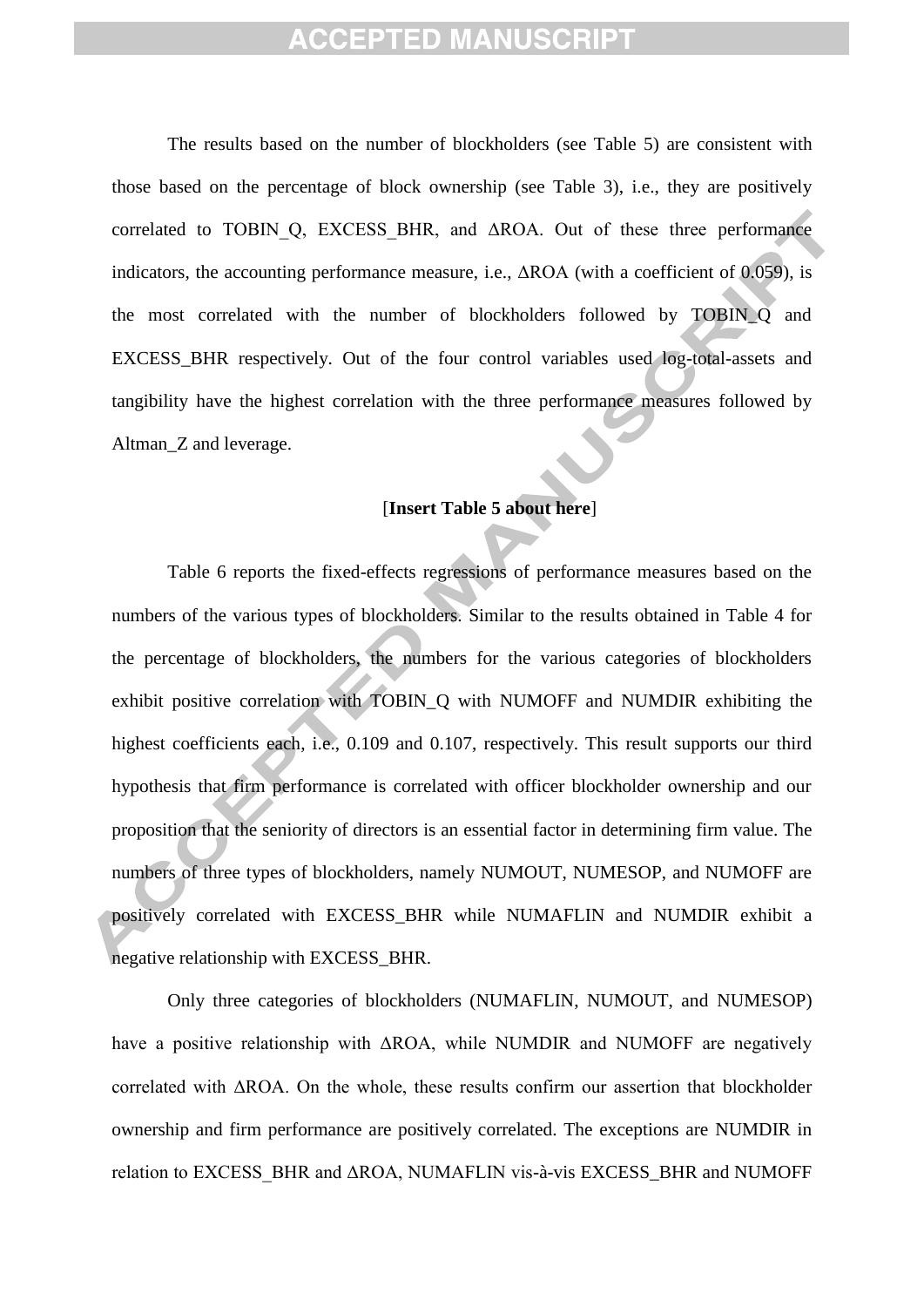in respect of ΔROA. Another key finding is that inside blockholders show different degrees of correlation with the three performance measures, with NUMDIR and NUMOFF being more related to TOBIN\_Q while NUMESOP exhibits a higher relationship with ΔROA.

#### [**Insert Table 6 about here**]

The fixed-effects regressions including lagged dependent variables are presented in Table 7. The results are positive and consistent both by percentage and number of blockholders across all the three performance measures. SUMBLKS and NUMBLKS show a higher correlation with ΔROA compared to TOBIN\_Q and EXCESS\_BHR.

#### **[Insert Table 7 about here]**

Table 8 reports the regressions using 2SLS. Across the four models used, blockholders (both by percentage and number) exhibit positive correlation with TOBIN\_Q and EXCESS\_BHR. These results further support our three main research hypotheses that blockholder ownership drives firm performance, and they are consistent with the academic literature, which argues that firm value and stock returns depend on the the level of stock ownership of insiders (Bhagat et al., 2008) and outsiders (Bhagat and Tookes, 2012). Leverage and log-assets-total are negatively correlated with TOBIN\_Q and EXCESS\_BHR; tangibility is positively correlated with them; while Altman\_Z is positively related to TOBIN\_Q and negatively related to EXCESS\_BHR.

#### **[Insert Table 8 about here]**

To the extent that block ownership matters in determining the future firm value and both its stock and operating performances, high turnover in block ownership could prove detrimental to both the firm's value and future performance. For instance, if block owners are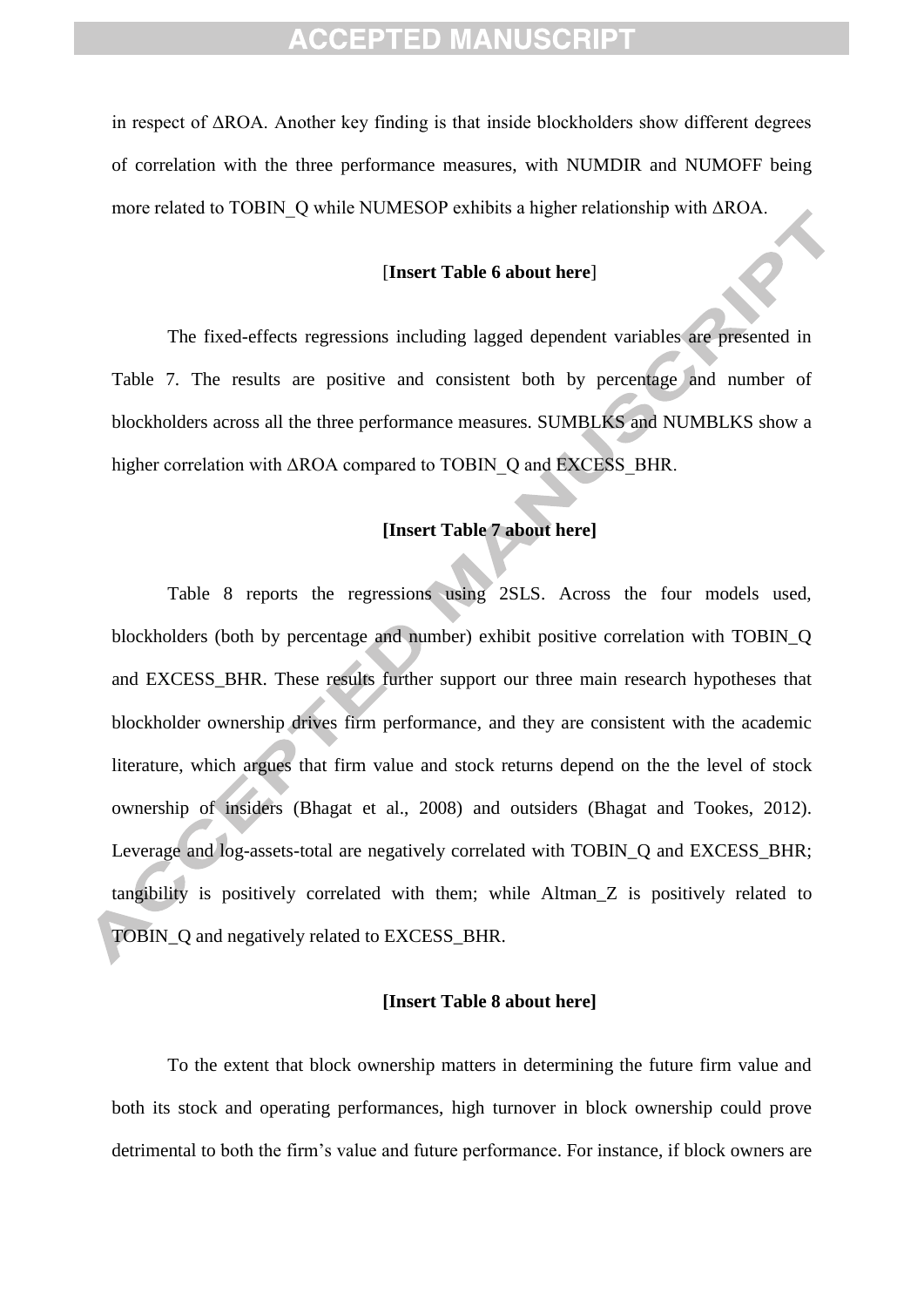wary of the future firm performance, they would look to divest the shares of the firm from their investment portfolio. This divestment would prove costly as it could depress the firm's share price further and transaction costs would add to the losses suffered by the divesting block shareholders. To address this issue, we test the consequences of high volatility in the shareholdings of blockholders. We use the standard deviation in the annual shareholdings over the sample period to measure volatility in block ownership. We then regress the next year's firm performance on the standard deviation in the yearly shareholdings as well as the control variables and present the findings in Table 9. We find that the coefficient of the variable representing the standard deviation of annual block ownership is negative and statistically significant. Economically speaking, high volatility in block ownership acts like a bad omen for the firm future performance. It is also possible that the change in ownership represents the future outlook of the shareholders, i.e., ownership position was reduced due to expected poor performance.

#### **[Insert Table 9 about here]**

The key takeaways are as follows: both the number of block owners and the size of their shareholdings matter for firm valuation and performance. This relationship is due to the economic value of having outside blockholders among the owners of the firm. We find that annual firm value and performance are both positively related to the previous year's level of block ownership and their numbers. Given the vital role these investors play in the determination of firms' performance, a high turnover in their ownership does not look favorably on both a firm's future performance and value.

#### **6. Conclusion**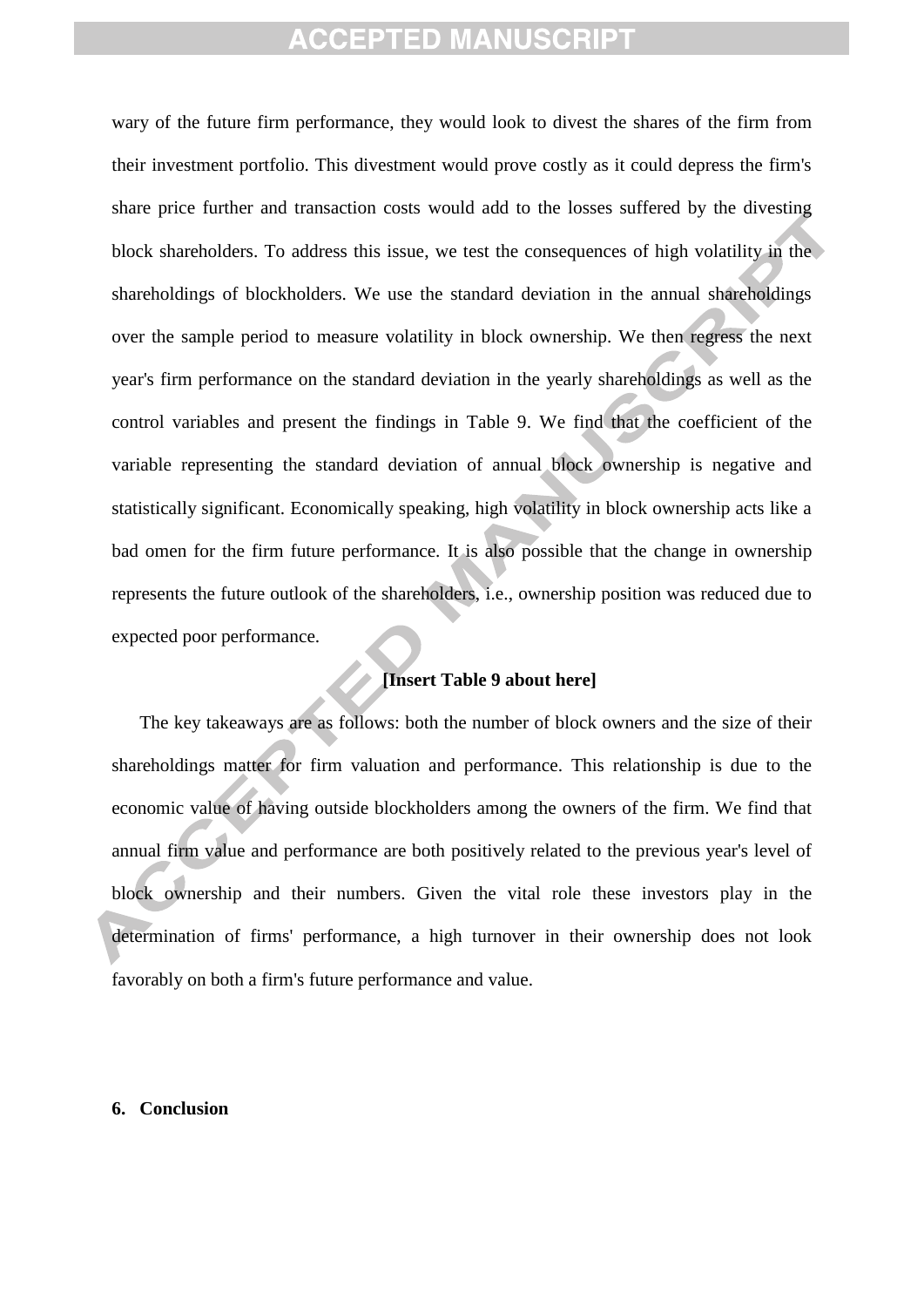Both the size of block ownership and the number of blockholders are positively related to expost firm value as measured by Tobin's Q, operating performance (as measured by changes in return on asset), and stock performance (as measured by the buy and hold stock return over and above the return generated by the S&P500 index). These results are robust to firm characteristics as well as over time. They are in addition to any time-varying association in the performance measures, as well as endogeneity. The standard deviation in the annual shareholdings of block owners is inversely related to both firm value and performance. The presence of outside blockholders (both in terms of numbers and the size of shareholdings) is positively associated with ex-post firm performance and value.

RAY ACCEPTED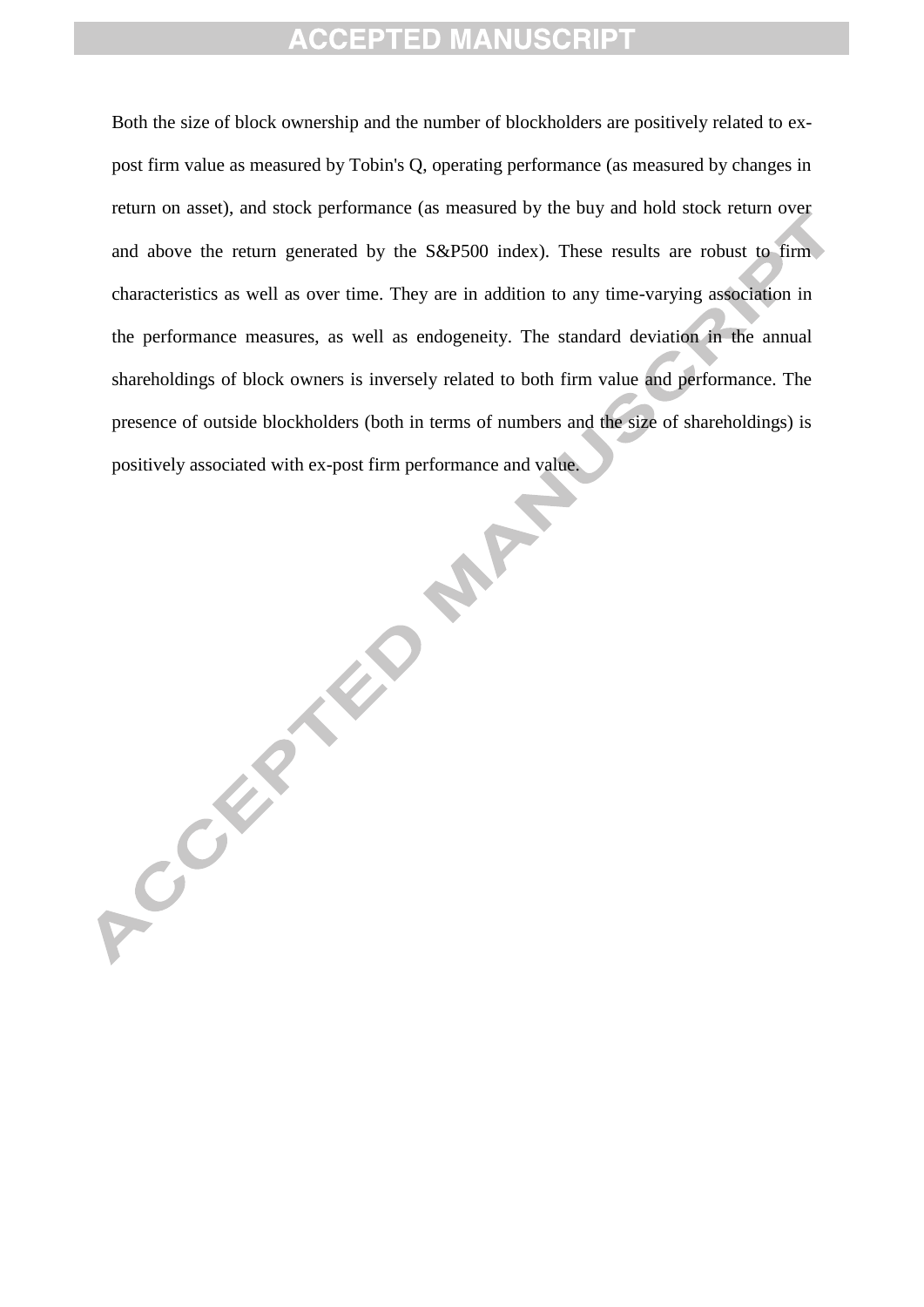#### **References**

- Agrawal, A., & Knoeber, C. R. (1996). Firm performance and mechanisms to control agency problems between managers and shareholders. *Journal of Financial and Quantitative Analysis, 31*(03), 377-397.
- Akbar, S., Poletti-Hughes, J., El-Faitouri, R., & Shah, S. Z. A. (2016). More on the relationship between corporate governance and firm performance in the UK: Evidence from the application of generalized method of moments estimation. *Research in International Business and Finance, 38*, 417-429.
- <span id="page-23-6"></span>Aslan, H., & Kumar, P. (2012). Strategic ownership structure and the cost of debt. *Review of Financial Studies, 25*(7), 2257-2299.
- Berle, A. A., & Means, G. C. (1932). *The modern corporation and private property*. New York: Harcout, Brace and World.
- <span id="page-23-0"></span>Bhagat, S., & Bolton, B. (2008). Corporate governance and firm performance. *Journal of Corporate Finance, 14*(3), 257-273.
- Bhagat, S., Bolton, B., & Romano, R. (2008). The promise and peril of corporate governance indices. *Columbia Law Review, 108*(8), 1803-1882.
- Bhagat, S., & Tookes, H. (2012). Voluntary and mandatory skin in the game: Understanding outside directors' stock holdings. *The European Journal of Finance, 18*(3-4), 191-207.
- <span id="page-23-4"></span>Brockman, P., & Yan, X. (2009). Block ownership and firm-specific information. *Journal of Banking & Finance, 33*(2), 308-316.
- Brown, W. O., & Maloney, M. T. (1999). *Exit, voice, and the role of corporate directors: Evidence from acquisition performance*. Unpublished manuscript, Claremont McKenna College.
- <span id="page-23-5"></span>Bushee, B. J. (1998). The influence of institutional investors on myopic r&d investment behavior. *The Accounting Review, 73*(3), 305-333.
- Bushee, B. J. (2001). Do institutional investors prefer near-term earnings over long-run value? *Contemporary Accounting Research, 18*(2), 207-246.
- Chan, C.-Y., Lo, H.-C., & Su, Y.-R. (2014). Distribution of stock ratings and analyst recommendation revision. *The North American Journal of Economics and Finance, 28*, 273-286.
- Chen, X., & Yur-Austin, J. (2007). Re-measuring agency costs: The effectiveness of blockholders. *The Quarterly Review of Economics and Finance, 47*(5), 588-601.
- Chung, K. H., & Pruitt, S. W. (1994). A simple approximation of tobin's q. *FM: The Journal of the Financial Management Association, 23*(3), 70-74.
- <span id="page-23-7"></span>Claessens, S., Djankov, S., Fan, J. P. H., & Lang, L. H. P. (2002). Disentangling the incentive and entrenchment effects of large shareholdings. *The Journal of Finance, 57*(6), 2741-2771.
- Coles, J. L., Lemmon, M. L., & Felix Meschke, J. (2012). Structural models and endogeneity in corporate finance: The link between managerial ownership and corporate performance. *Journal of Financial Economics, 103*(1), 149-168.
- Connelly, B. L., Hoskisson, R. E., Tihanyi, L., & Certo, S. T. (2010). Ownership as a form of corporate governance. *Journal of Management Studies, 47*(8), 1561-1589.
- <span id="page-23-1"></span>Connelly, B. L., Tihanyi, L., Certo, S. T., & Hitt, M. A. (2010). Marching to the beat of different drummers: The influence of institutional owners on competitive actions. *Academy of Management Journal, 53*(4), 723-742.
- <span id="page-23-8"></span>Cornett, M. M., Marcus, A. J., Saunders, A., & Tehranian, H. (2007). The impact of institutional ownership on corporate operating performance. *Journal of Banking & Finance, 31*(6), 1771- 1794.
- Demsetz, H. (1983). The structure of ownership and the theory of the firm. *Journal of law and economics, 26*(2), 375-390
- <span id="page-23-3"></span>Demsetz, H., & Lehn, K. (1985). The structure of corporate ownership: Causes and consequences. *The Journal of Political Economy, 93*(6), 1155-1177.
- <span id="page-23-2"></span>Demsetz, H., & Villalonga, B. (2001). Ownership structure and corporate performance. *Journal of Corporate Finance, 7*(3), 209-233.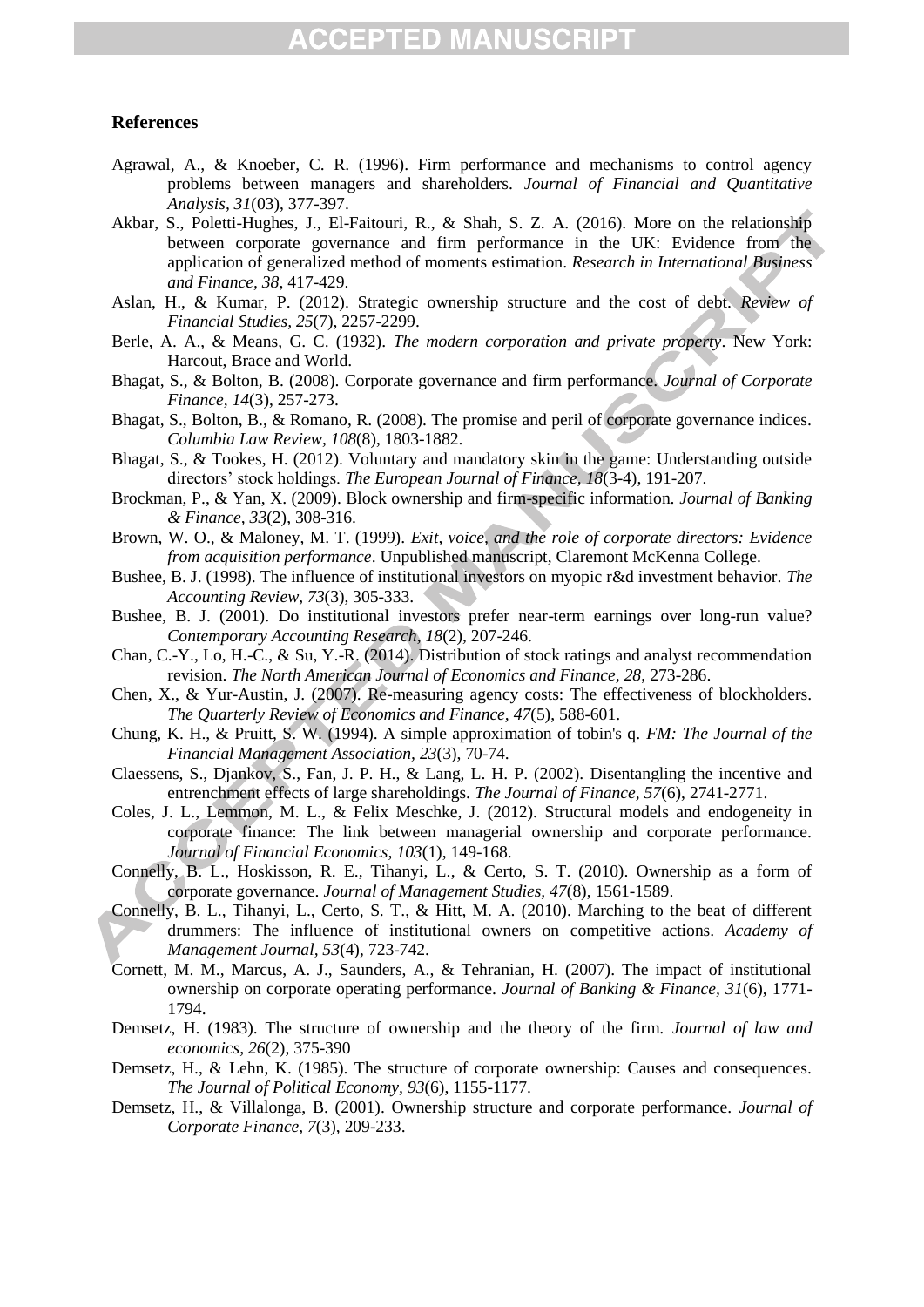- <span id="page-24-3"></span>Dharwadkar, R., Goranova, M., Brandes, P., & Khan, R. (2008). Institutional ownership and monitoring effectiveness: It's not just how much but what else you own. *Organization Science, 19*(3), 419-440.
- Dlugosz, J., Fahlenbrach, R., Gompers, P., & Metrick, A. (2006). Large blocks of stock: Prevalence, size, and measurement. *Journal of Corporate Finance, 12*(3), 594-618.

Dobrzynski, J. (1993). Relationship investing. Business Week 3309 (March 15), 68-75.

- <span id="page-24-8"></span>Ducassy, I., & Montandrau, S. (2015). Corporate social performance, ownership structure, and corporate governance in france. *Research in International Business and Finance, 34*, 383- 396.
- Duggal, R., & Millar, J. A. (1999). Institutional ownership and firm performance: The case of bidder returns. Journal of Corporate Finance, 5(2), 103-117.
- Edmans, A. (2014). Blockholders and corporate governance. *Annual Review of Financial Economics, 6*(1), 23-50.
- Edmans, A., Fang, V. W., & Zur, E. (2013). The effect of liquidity on governance. *The Review of Financial Studies, 26*(6), 1443-1482.
- <span id="page-24-1"></span>Edmans, A., & Manso, G. (2011). Governance through trading and intervention: A theory of multiple blockholders. *Review of Financial Studies, 24*(7), 2395-2428.
- Elyasiani, E., & Jia, J. (2010). Distribution of institutional ownership and corporate firm performance. *Journal of Banking & Finance, 34*(3), 606-620.
- Erenburg, G., Smith, J. K., & Smith, R. (2016). Which institutional investors matter for firm survival and performance? *The North American Journal of Economics and Finance, 37*, 348-373.
- Farooqi, J., Jory, S., & Ngo, T. (2017). Institutional investors' activism and credit ratings. Journal of Economics and Finance, 41(1), 51-77.
- Gompers, P. A., & Metrick, A. (2001). Institutional investors and equity prices. *Quarterly Journal of Economics, 116*(1), 229-259.
- Goranova, M., Alessandri, T. M., Brandes, P., & Dharwadkar, R. (2007). Managerial ownership and corporate diversification: A longitudinal view. *Strategic Management Journal, 28*(3), 211- 225.
- Guercio, D. D., & Hawkins, J. (1999). The motivation and impact of pension fund activism. *Journal of Financial Economics, 52*(3), 293-340.
- <span id="page-24-5"></span>Heckman, J. J. (1976). The common structure of statistical models of truncation, sample selection and limited dependent variables and a simple estimator for such models. *Annals*
- *of Economic and Social Measurement, 5*(4), 475 492.
- Hermalin, B. E., & Weisbach, M. S. (1988). The determinants of board composition. *RAND Journal of Economics (RAND Journal of Economics), 19*(4), 589-606.
- <span id="page-24-0"></span>Hermalin, B. E., & Weisbach, M. S. (1991). The effects of board composition and direct incentives on firm performance. *FM: The Journal of the Financial Management Association, 20*(4), 101- 112.
- <span id="page-24-4"></span>Hetter, L. O. K. P. (1977). Employee stock ownership plans: A micro-applicatio of macro-economic theory. *American University Law Review, 26*(3), 521-535.
- <span id="page-24-2"></span>Himmelberg, C. P., Hubbard, R. G., & Palia, D. (1999). Understanding the determinants of managerial ownership and the link between ownership and performance. *Journal of Financial Economics, 53*(3), 353-384.
- <span id="page-24-7"></span>Holderness, C. G. (2009). The myth of diffuse ownership in the united states. *Review of Financial Studies, 22*(4), 1377-1408.
- Hoskisson, R. E., Hitt, M. A., Johnson, R. A., & Grossman, W. (2002). Conflicting voices: The effects of institutional ownership heterogeneity and internal governance on corporate innovation strategies. *Academy of Management Journal, 45*(4), 697-716.
- Jafarinejad, M., Jory, S. R., & Ngo, T. N. (2015). The effects of institutional ownership on the value and risk of diversified firms. International Review of Financial Analysis, 40, 207-219.
- <span id="page-24-6"></span>Jensen, M. C., (1986), Agency costs of free cash flow, corporate finance, and takeovers, *American Economic Review* 76, 323-329.
- Jensen, M. C., & Meckling, W. H. (1976). Theory of the firm: Managerial behavior, agency costs and ownership structure. *Journal of Financial Economics, 3*(4), 305-360.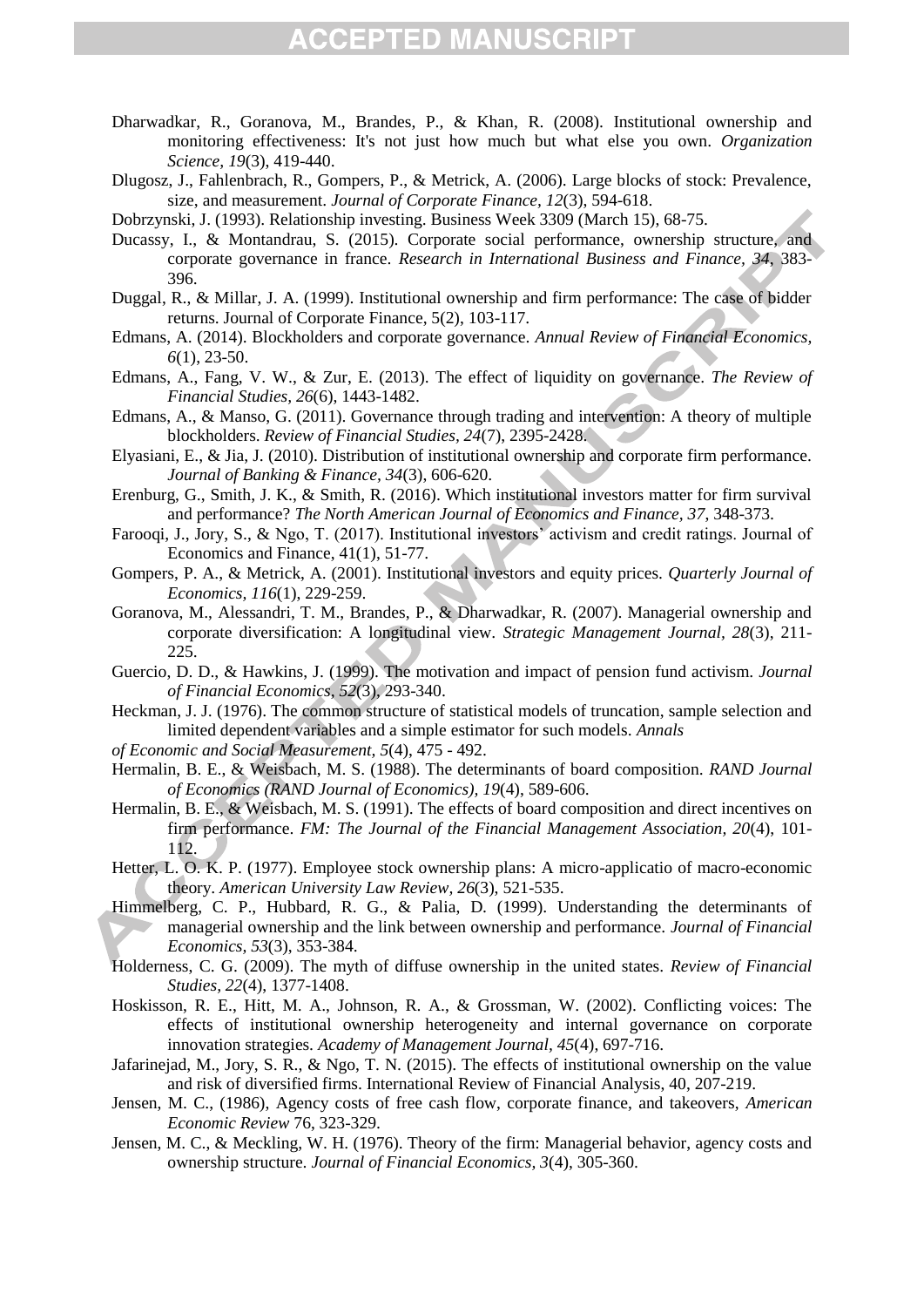- Jory, S., & Ngo, T. (2016). Institutional ownership and senior-level executives' tenure. International Journal of Corporate Governance, 7(2), 103-137.
- Jory, S., Ngo, T., & Nguyen, K. H. (2017a). Institutional ownership and the spillover effects of shareholder activism. International Journal of Corporate Governance.
- Jory, S., Ngo, T., & Susnjara, J. (2017b). The effect of shareholder activism on bondholders and stockholders. The Quarterly Review of Economics and Finance, 66, 328-344.
- Jory, S. R., Ngo, T., & Sakaki, H. (2017). Institutional ownership stability and dividend payout policy. Managerial Finance, 43(10), 1170-1188.
- <span id="page-25-2"></span>Kaplan, S. N., & Zingales, L. (1997). Do investment-cash flow sensitivities provide useful measures of financing constraints? *Quarterly Journal of Economics, 112*(1), 169-215.
- Kaya, H. D., & Lumpkin-Sowers, N. L. (2017). *Does fed policy affect blockholder behavior in u.S. Publicly traded firms?* (Vol. 14).
- <span id="page-25-0"></span>Konijn, S. J. J., Kräussl, R., & Lucas, A. (2011). Blockholder dispersion and firm value. *Journal of Corporate Finance, 17*(5), 1330-1339.
- Kumar, P., & Zattoni, A. (2015). Ownership structure, corporate governance and firm performance. *Corporate Governance: An International Review, 23*(6), 469-471.
- <span id="page-25-3"></span>Kuo, C.-S., & Yu, S.-T. (2013). The non-uniform pricing effect of employee stock options using quantile regression. *The North American Journal of Economics and Finance, 26*, 400-415.
- La Porta, R., Lopez-De-Silanes, F., Shleifer, A., & Vishny, R. (2002). Investor protection and corporate valuation. *The Journal of Finance, 57*(3), 1147-1170.
- Lins, K. V. (2003). Equity ownership and firm value in emerging markets. *Journal of Financial and Quantitative Analysis, 38*(1), 159-184.
- <span id="page-25-4"></span>Loderer, C., & Martin, K. (1997). Executive stock ownership and performance tracking faint traces. *Journal of Financial Economics, 45*(2), 223-255.
- <span id="page-25-1"></span>Longstreth, B. (1986). *Modern investment management theory and the prudent man rule.* . New York: Oxford University Press.
- McConnell, J. J., & Servaes, H. (1990). Additional evidence on equity ownership and corporate value. *Journal of Financial Economics, 27*(2), 595-612.
- McLaughlin, R., Safieddine, A., & Vasudevan, G. K. (1996). The operating performance of seasoned equity issuers: Free cash flow and post-issue performance. *FM: The Journal of the Financial Management Association, 25*(4), 41-53.
- Morck, R., Shleifer, A., & Vishny, R. W. (1988). Management ownership and market valuation: An empirical analysis. *Journal of Financial Economics, 20*, 293-315.
- Porter, M. (1992). Capital choices: Changing the was America invests in industry. Boston, MA: Council on Competitiveness, Harvard Business School.
- Ryan, L. V., & Schneider, M. (2002). The antecedents of institutional investor activism. *Academy of Management Review, 27*(4), 554-573.
- Sakaki, H., Jackson, D., & Jory, S. (2017). Institutional ownership stability and real earnings management. Review of Quantitative Finance and Accounting, 49(1), 227-244.
- <span id="page-25-5"></span>Schleifer, A., & Vishny, R. W. (1986). Large shareholders and corporate control. *Journal of Political Economy, 94*(3), 461-488.
- Shleifer, A., & Vishny, R. W. (1986). Large shareholders and corporate control. *The Journal of Political Economy*, 461-488.
- Sias, R., Starks, L. T., & Titman, S. (2001). *The price impact of institutional trading*. Working Paper, Washington State University and University of Texas at Austin, USA
- Smith, M. P. (1996). Shareholder activism by institutional investors: Evidence from calpers. *Journal of Finance, 51*(1), 227-252.
- Wahba, H. (2015). The joint effect of board characteristics on financial performance: Empirical evidence from egypt. *Review of Accounting and Finance, 14*(1), 20-40.
- White, H. (1980). A heteroskedasticity-consistent covariance matrix estimator and a direct test for heteroskedasticity. *Econometrica, 48*(4), 817-838.
- Wintoki, M. B., Linck, J. S., & Netter, J. M. (2012). Endogeneity and the dynamics of internal corporate governance. *Journal of Financial Economics, 105*(3), 581-606.
- Woidtke, T. (2002). Agents watching agents?: Evidence from pension fund ownership and firm value. *Journal of Financial Economics, 63*(1), 99-131.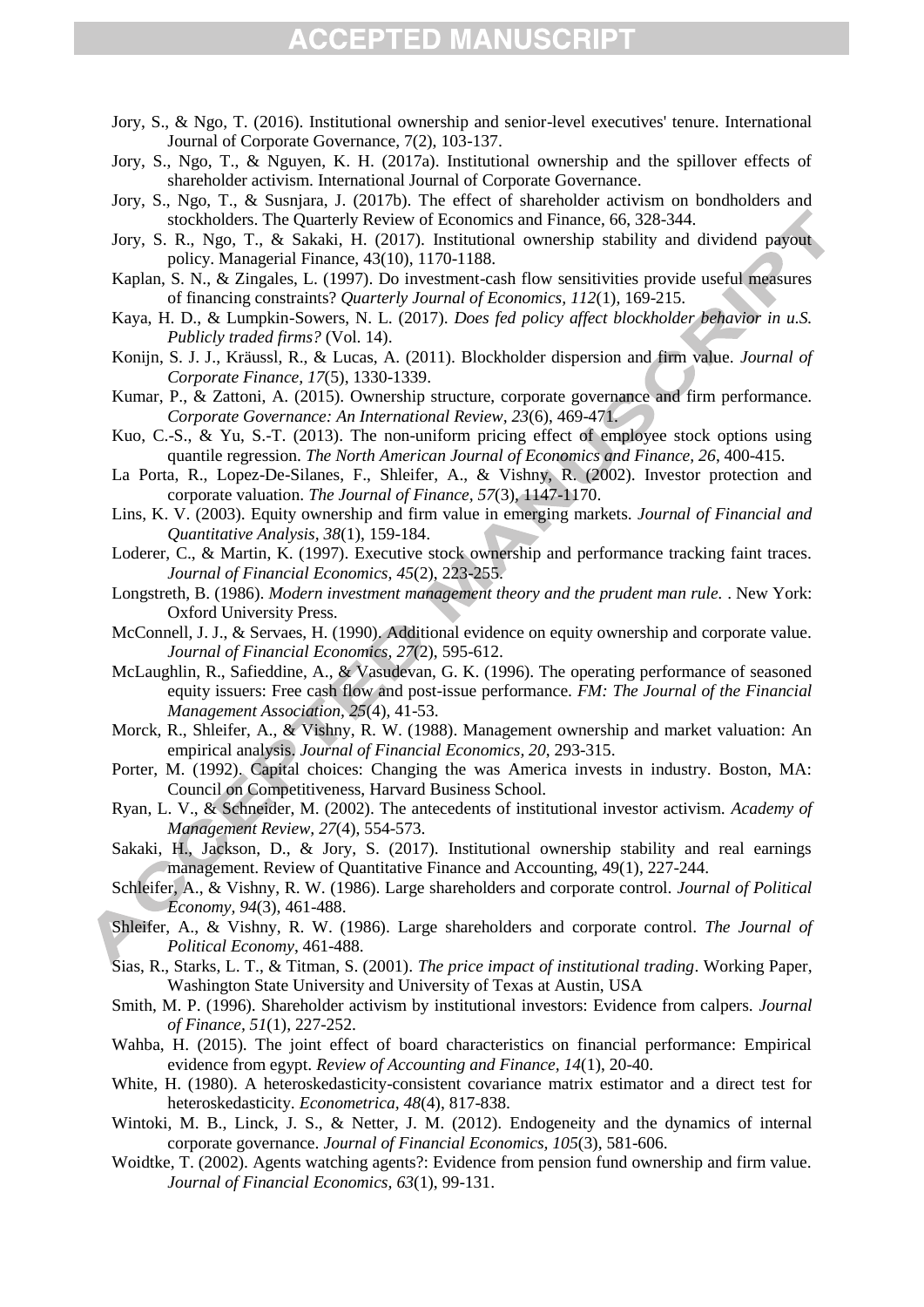z,

| Year  | Freq. | Percent | Cumulative |
|-------|-------|---------|------------|
| 1996  | 972   | 14.79   | 14.79      |
| 1997  | 904   | 13.75   | 28.54      |
| 1998  | 1,292 | 19.65   | 48.19      |
| 1999  | 1,167 | 17.75   | 65.94      |
| 2000  | 1,156 | 17.58   | 83.53      |
| 2001  | 1,083 | 16.47   | 100.00     |
| Total | 6,574 | 100.00  |            |

#### **Table 1: Distribution of firm-year observations**

The sample period starts in 1996 and ends in 2001. There are 1658 firms generating 6574

firm-year observations. The panel data set is unbalanced.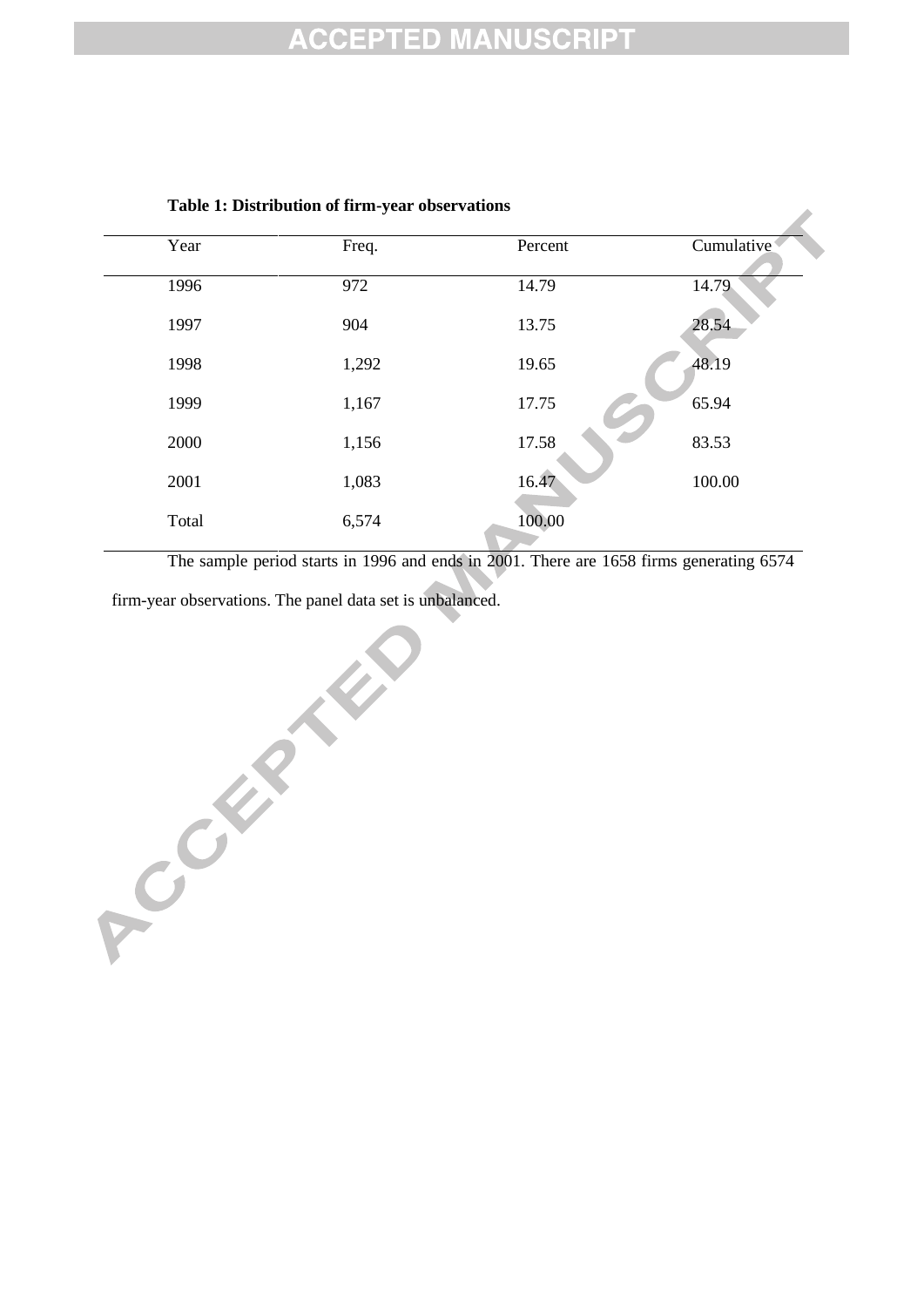|              |              | Table 2: Sample Descriptive                  |                       |                  |                  |                  |                  |
|--------------|--------------|----------------------------------------------|-----------------------|------------------|------------------|------------------|------------------|
|              |              |                                              | mea                   | m                | stde             | m                | m                |
|              |              | $\mathbf N$                                  | $\mathbf n$           | edian            | $\mathbf V$      | in               | ax               |
|              |              | Panel A: Percentage held by blockholders (%) |                       |                  |                  |                  |                  |
|              | <b>SUMB</b>  | 6,                                           | 23.                   | 20               | 17.              |                  | $92 -$           |
| <b>LKS</b>   |              | 574                                          | 42                    | .80              | 84               | $\boldsymbol{0}$ | .60              |
|              | <b>SUMA</b>  | 6,                                           | 2.2                   | 0.               | 8.1              |                  | 91               |
| <b>FLIN</b>  |              | 574                                          | $\overline{0}$        | $00\,$           | $\mathbf{2}$     | $\overline{0}$   | .30              |
|              | <b>SUMO</b>  | 6,                                           | 16.                   | 13               | 15.              |                  | 92               |
| UT           |              | 574                                          | 40                    | .50              | 22               |                  | .60              |
|              | <b>SUME</b>  | 6,                                           | 1.0                   | $\overline{0}$ . | 3.7              |                  | 37               |
| SOP          |              | 574                                          | 7                     | $00\,$           | $\overline{c}$   | $\boldsymbol{0}$ | .00              |
|              | <b>SUMDI</b> | 6,                                           | 1.2                   | $\overline{0}$ . | 5.1              |                  | 83               |
| $\mathbf R$  |              | 574                                          | 9                     | $00\,$           | $\overline{4}$   | $\boldsymbol{0}$ | .70              |
|              | <b>SUMO</b>  | 6,                                           | 2.4                   | 0.               | 7.2              |                  | 57               |
| FF           |              | 574                                          | $\overline{7}$        | $00\,$           | $\mathbf{2}$     | $\boldsymbol{0}$ | .20              |
|              |              |                                              |                       |                  |                  |                  |                  |
|              |              | Panel B: Number of blockholders              |                       |                  |                  |                  |                  |
|              | <b>NUMB</b>  | 6,                                           | 2.3                   |                  | 1.6              |                  |                  |
| <b>LKS</b>   |              | 574                                          | 3                     | $\overline{2}$   | $\mathbf{2}$     | $\boldsymbol{0}$ | 11               |
|              | <b>NUMA</b>  |                                              |                       |                  | 0.4              |                  |                  |
| <b>FLIN</b>  |              | 6,<br>574                                    | 0.1<br>3              | $\boldsymbol{0}$ | $\boldsymbol{0}$ | $\boldsymbol{0}$ |                  |
|              |              |                                              |                       |                  |                  |                  | 4                |
|              | <b>NUMO</b>  | 6,                                           | 1.8<br>$\overline{0}$ |                  | 1.5              |                  |                  |
| UT           |              | 574                                          |                       | $\mathfrak{2}$   | $\mathbf{1}$     | $\overline{0}$   | 9                |
|              | <b>NUME</b>  | 6,                                           | 0.1                   |                  | 0.3              |                  |                  |
| SOP          |              | 574                                          | $\theta$              | $\overline{0}$   | $\mathbf{1}$     | $\overline{0}$   | $\overline{2}$   |
|              | <b>NUMD</b>  | 6,                                           | 0.1                   |                  | 0.3              |                  |                  |
| IR           |              | 574                                          | 1                     | $\overline{0}$   | 8                | $\boldsymbol{0}$ | $\overline{4}$   |
|              | <b>NUMO</b>  | 6,                                           | 0.1                   |                  | 0.4              |                  |                  |
| FF           |              | 574                                          | 8                     | $\overline{0}$   | 6                | $\boldsymbol{0}$ | $\overline{4}$   |
|              |              |                                              |                       |                  |                  |                  |                  |
|              |              | Panel C: Performance Variables               |                       |                  |                  |                  |                  |
|              |              | 6,                                           | 0.1                   | 0.               | 0.6              |                  | 26               |
|              | <b>BHR</b>   | 574                                          | $\overline{7}$        | 09               | $8\,$            | 0.97             | .19              |
|              | <b>BHR_S</b> | 6,                                           | 0.1                   | 0.               | 0.1              |                  | $\overline{0}$ . |
| <b>PRTRN</b> |              | 574                                          | $\overline{2}$        | 20               | $\tau$           | 0.13             | 31               |
|              | <b>EXCES</b> | 6,                                           | 0.0                   |                  | 0.7              |                  | 26               |
| S_BHR        |              | 574                                          | 5                     | 0.04             | $\boldsymbol{0}$ | 1.18             | .00.             |
|              | <b>TOBIN</b> | 6,                                           | 1.9                   | 1.               | 1.8              | 0.               | 34               |
| Q            |              | 557                                          | 8                     | 40               | $\mathbf{1}$     | 39               | .34              |
|              |              | 6,                                           | 0.0                   | $\overline{0}$ . | 0.1              |                  | $\overline{0}$ . |
|              | <b>ROA</b>   | 573                                          | $\overline{4}$        | 04               | $\overline{4}$   | 4.58             | 70               |
|              |              |                                              |                       |                  |                  |                  |                  |
|              |              | Panel D: Control Variables                   |                       |                  |                  |                  |                  |
|              | <b>ALTM</b>  | 6,                                           | 4.6                   | 3.               | 6.5              |                  | 21               |
| $AN_Z$       |              | 377                                          | 6                     | 34               | $\mathbf{2}$     | 9.65             | 3.09             |
|              | AT           | 6,                                           | 10,                   |                  | 42,              | 6.               | 10               |
|              |              |                                              |                       | 1,               |                  |                  |                  |

### **Table 2: Sample Description**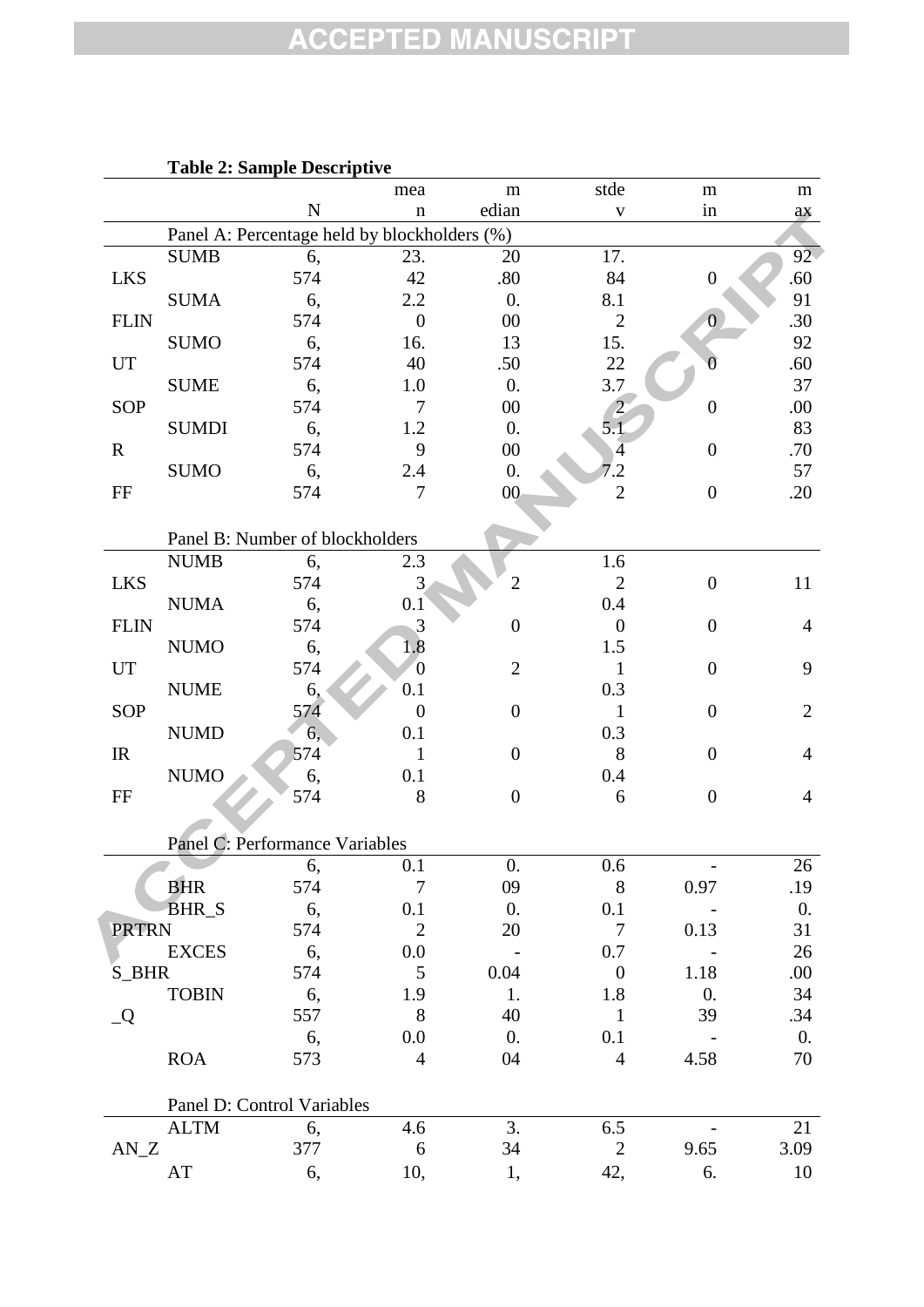|                | 574 | 224.95  | 556.47 | 559.22 | 27   | 51450 |
|----------------|-----|---------|--------|--------|------|-------|
| $AVG_T$        | 6,  | $1.1\,$ | 0.     | 1.2    | 0.   | 15    |
| <b>URNOVER</b> | 574 | 9       | 78     | 9      | 02   | .25   |
| <b>GROW</b>    | 6,  | 0.1     | 0.     | 0.3    |      |       |
| <b>TH</b>      | 559 | 3       | 08     | 6      | 1.00 | .52   |
| <b>LEVER</b>   | 6.  | 1.4     | 0.     | 13.    | 0.   | 96    |
| <b>AGE</b>     | 542 |         | 65     |        | 00   | 8.43  |
| <b>TANGI</b>   | 6.  | 0.3     | 0.     | 0.2    | 0    |       |
| <b>BILITY</b>  | 457 |         | 26     |        | 00   | 97    |

Variables are defined in Appendix 1. N represents the number of firm-year observations. Stdev, min and max refer to standard deviation, minimum and maximum, **Processes** Anti-Justice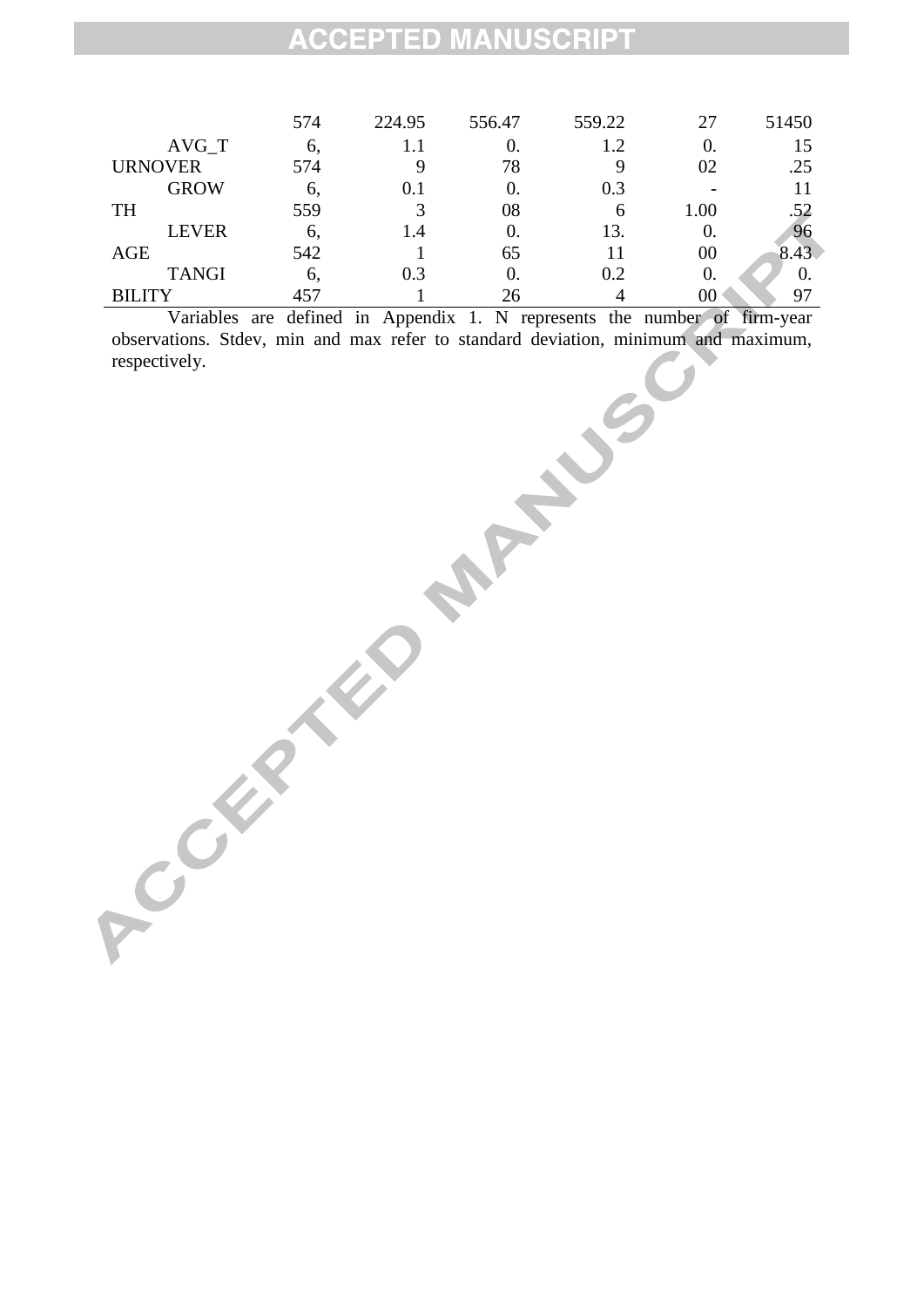#### **Table 2: Sample Descriptive (continued)** Panel E Correlation Analysis

|               |            |                          | F AIRT L'UNIVERTION ANALYSIS |                          |                          |              |                           |                                  |                |              |                          |              |                           |           |          |
|---------------|------------|--------------------------|------------------------------|--------------------------|--------------------------|--------------|---------------------------|----------------------------------|----------------|--------------|--------------------------|--------------|---------------------------|-----------|----------|
|               |            | S                        | <sup>S</sup>                 |                          | S                        |              |                           | $\mathbf N$<br>S                 | N              |              | N                        |              | N                         |           |          |
|               |            | UMBLKS UMAFLIN           |                              | UMDIR                    | UMESOP                   | <b>UMOFF</b> | <b>UMOUT</b>              |                                  | UMBLKS UMAFLIN | <b>UMDIR</b> | <b>UMESOP</b>            | <b>UMOFF</b> | <b>UMOUT</b>              | OBIN_Q OA |          |
|               | SUM        | $\overline{0}$           |                              |                          |                          |              |                           |                                  |                |              |                          |              |                           |           |          |
| <b>AFLIN</b>  |            | .325                     |                              |                          |                          |              |                           |                                  |                |              |                          |              |                           |           |          |
|               | <b>SUM</b> | $\overline{\phantom{0}}$ |                              |                          |                          |              |                           |                                  |                |              |                          |              |                           |           |          |
| <b>DIR</b>    |            | .233                     | 0.011                        |                          |                          |              |                           |                                  |                |              |                          |              |                           |           |          |
|               | SUM        | $\overline{\phantom{0}}$ |                              |                          |                          |              |                           |                                  |                |              |                          |              |                           |           |          |
| <b>ESOP</b>   |            | .065                     | 0.050                        | 0.048                    |                          |              |                           |                                  |                |              |                          |              |                           |           |          |
|               | <b>SUM</b> | $\overline{\phantom{0}}$ | $\sim 100$ km s $^{-1}$      |                          |                          |              |                           |                                  |                |              |                          |              |                           |           |          |
| OFF           |            | .347                     | 0.021                        | .006                     | 0.053                    |              |                           |                                  |                |              |                          |              |                           |           |          |
|               | <b>SUM</b> | $\overline{\phantom{0}}$ | $\sim 100$ m $^{-1}$         | <b>Contractor</b>        |                          |              |                           |                                  |                |              |                          |              |                           |           |          |
| OUT           |            | .742                     | 0.111                        | 0.054                    | 0.111                    | 0.051        |                           |                                  |                |              |                          |              |                           |           |          |
| NU            |            | $\overline{\mathbf{0}}$  | $\overline{0}$               | <b>Contract</b>          | $\overline{0}$           |              |                           | $\mathbf{0}$                     |                |              |                          |              |                           |           |          |
| <b>MBLKS</b>  |            | .766                     | .070                         | .137                     | .051                     | .210         | .703                      |                                  |                |              |                          |              |                           |           |          |
| NU            |            | $\overline{\phantom{0}}$ | $\overline{0}$               | <b>Contract</b>          | $\sim 100$               |              | $\sim 10^{11}$ m $^{-1}$  | $\mathbf{0}$                     |                |              |                          |              |                           |           |          |
| <b>MAFLIN</b> |            | .232                     | .764                         | .012                     | 0.039                    | .019         | 0.128                     | .140                             |                |              |                          |              |                           |           |          |
| NU            |            | $\overline{\mathbf{0}}$  | $\overline{0}$               | <b>Contract</b>          | $\sim$ $-$               |              |                           | $\overline{0}$                   |                |              |                          |              |                           |           |          |
| <b>MDIR</b>   |            | .199                     | .014                         | .776                     | 0.048                    | .016         | 0.034                     | .225                             | .052           |              |                          |              |                           |           |          |
| NU            |            | $\overline{\phantom{0}}$ | $\sim 100$ $\mu$             | <b>Contractor</b>        | $\overline{0}$           |              | <b>Contract Contract</b>  | $\overline{\mathbf{0}}$          |                |              |                          |              |                           |           |          |
| <b>MESOP</b>  |            | .028                     | 0.054                        | 0.054                    | .888                     | 0.062        | 0.118                     | .060                             | 0.042          | 0.054        |                          |              |                           |           |          |
| NU            |            | $\overline{\mathbf{0}}$  |                              |                          | $\sim 100$ km s $^{-1}$  |              | $\sim 10^{-10}$ m $^{-1}$ | $\overline{0}$                   | $\overline{0}$ |              |                          |              |                           |           |          |
| <b>MOFF</b>   |            | .313                     | 0.028                        | .030                     | 0.043                    | .833         | 0.019                     | .306                             | .015           | .055         | 0.053                    |              |                           |           |          |
|               | NU         | $\overline{\phantom{0}}$ |                              | <b>Contractor</b>        | $\sim 10^{11}$ m $^{-1}$ |              |                           | $\overline{0}$<br>$\overline{0}$ |                |              | <b>Contract Contract</b> |              |                           |           |          |
| <b>MOUT</b>   |            | .611                     | 0.111                        | 0.047                    | 0.098                    | 0.027        | .829                      | .876                             | 0.124          | 0.028        | 0.106                    | .015         |                           |           |          |
| <b>TOB</b>    |            | $\sim$ $-$               |                              | <b>Contractor</b>        | $\sim$ $-$               |              |                           | $\overline{a}$                   | $\sim 100$     |              | $\sim 100$ km s $^{-1}$  |              |                           |           |          |
| $IN_Q$        |            | 0.043                    | 0.015                        | 0.011                    | 0.077                    | .041         | 0.039                     | 0.047                            | 0.009          | 0.003        | 0.087                    | .055         | 0.046                     |           |          |
|               |            | $\sim 100$               | $\overline{0}$               | <b>Contract Contract</b> | $\overline{0}$           |              |                           |                                  | $\overline{0}$ |              | $\overline{0}$           |              | $\sim 10^{-10}$ m $^{-1}$ |           | $\Omega$ |
|               | <b>ROA</b> | 0.011                    | .010                         | .018                     | .012                     | 0.010        | 0.023                     | 0.027                            | .011           | .021         | .011                     | 0.008        | 0.037                     | .202      |          |
|               | EXC        | $\overline{0}$           |                              |                          |                          |              |                           | $\overline{0}$                   |                |              |                          |              | $\overline{0}$            |           |          |
| ESS BHR       |            | .027                     | 0.012                        | 0.003                    | 0.026                    | .016         | .038                      | .025                             | 0.010          | 0.003        | 0.029                    | .017         | .031                      | .285      | .091     |

The variables are defined in the Appendix. The ownership variables are lagged by a year.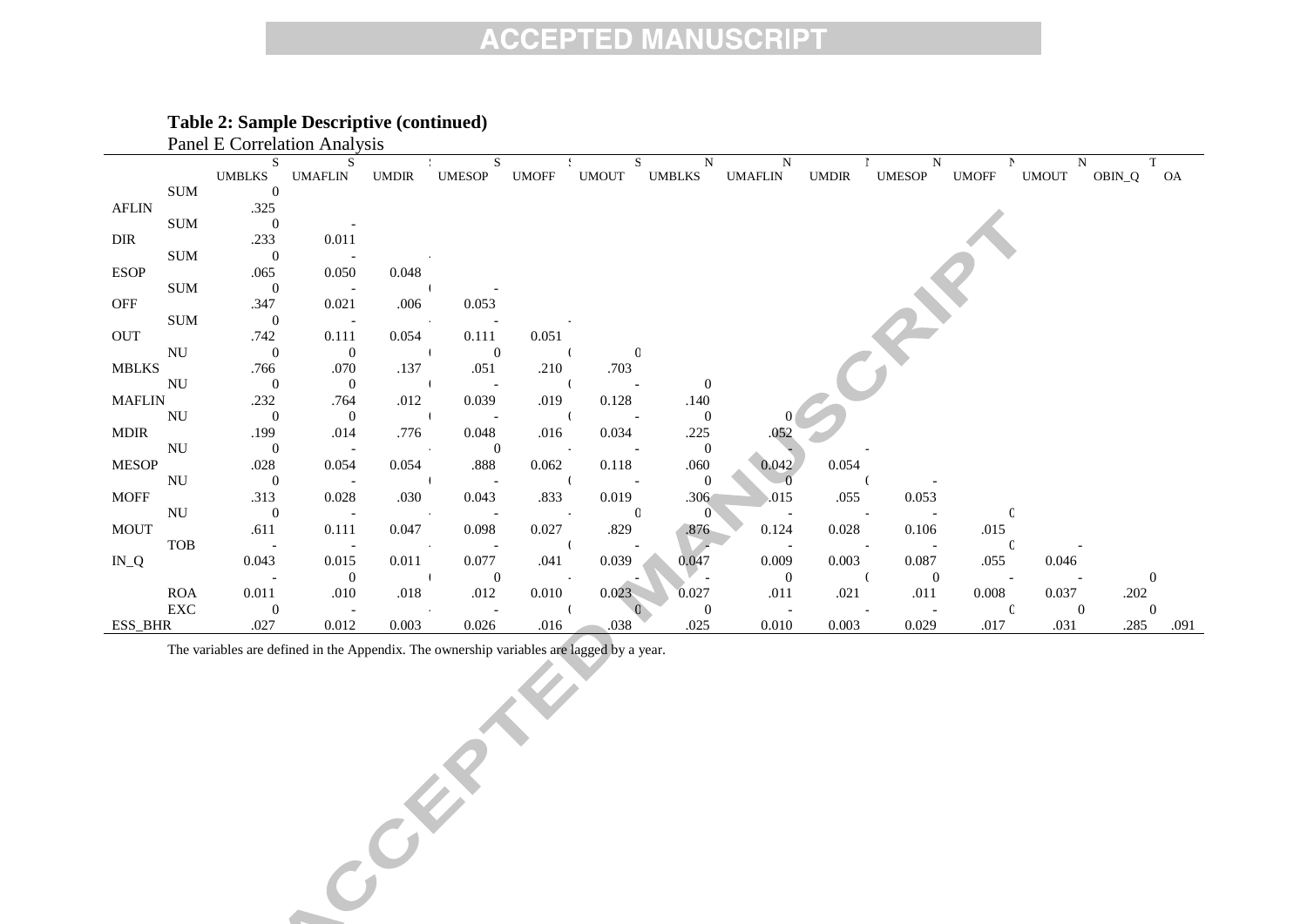|                           |            | Model             |                | Model        |            | Mo.        |
|---------------------------|------------|-------------------|----------------|--------------|------------|------------|
|                           | $\,1\,$    |                   | $\overline{2}$ |              | $del$ 3    |            |
|                           |            | ${\bf TOBI}$      |                | ${\rm EXCE}$ |            | $\Delta R$ |
|                           | $\rm N\_Q$ |                   | SS_BHR         |              | <b>OA</b>  |            |
| <b>SUMBLKS</b>            |            | $0.006*$          |                | $0.003*$     |            | 0.05       |
|                           | $\ast\ast$ |                   |                |              | 9**        |            |
|                           |            | (0.002)           |                | (0.001)      |            | (0.0)      |
|                           |            |                   |                |              | 29)        |            |
| LEVERAGE                  |            | $-0.005$          |                | $-0.003$     |            |            |
|                           |            |                   |                |              | $0.140\,$  |            |
|                           |            | (0.010)           |                | (0.002)      |            | (0.1)      |
|                           |            |                   |                |              | 81)        |            |
| <b>TANGIBILITY</b>        |            | $-0.319$          |                | $0.615*$     |            |            |
|                           |            |                   | $**$           |              | 7.867      |            |
|                           |            | (0.344)           |                | (0.215)      |            | (5.3)      |
|                           |            |                   |                |              | 86)        |            |
| <b>LNAT</b>               |            |                   |                |              |            | 1.04       |
|                           | $1.098***$ |                   | $0.669***$     |              | $\sqrt{6}$ |            |
|                           |            | (0.063)           |                | (0.039)      |            | (1.0)      |
|                           |            |                   |                |              | 37)        |            |
| $\text{ALTMAN}\_\text{Z}$ |            | $0.007\mathrm{*}$ |                |              |            |            |
|                           |            |                   | $0.034***$     |              | 0.030      |            |
|                           |            | (0.004)           |                | (0.003)      |            | (0.0)      |
|                           |            |                   |                |              | 58)        |            |
| <b>CONSTANT</b>           |            | 9.999*            |                | $4.741*$     |            |            |

#### **Table 3 : Fixed-effects regressions of performance measures based on block ownership**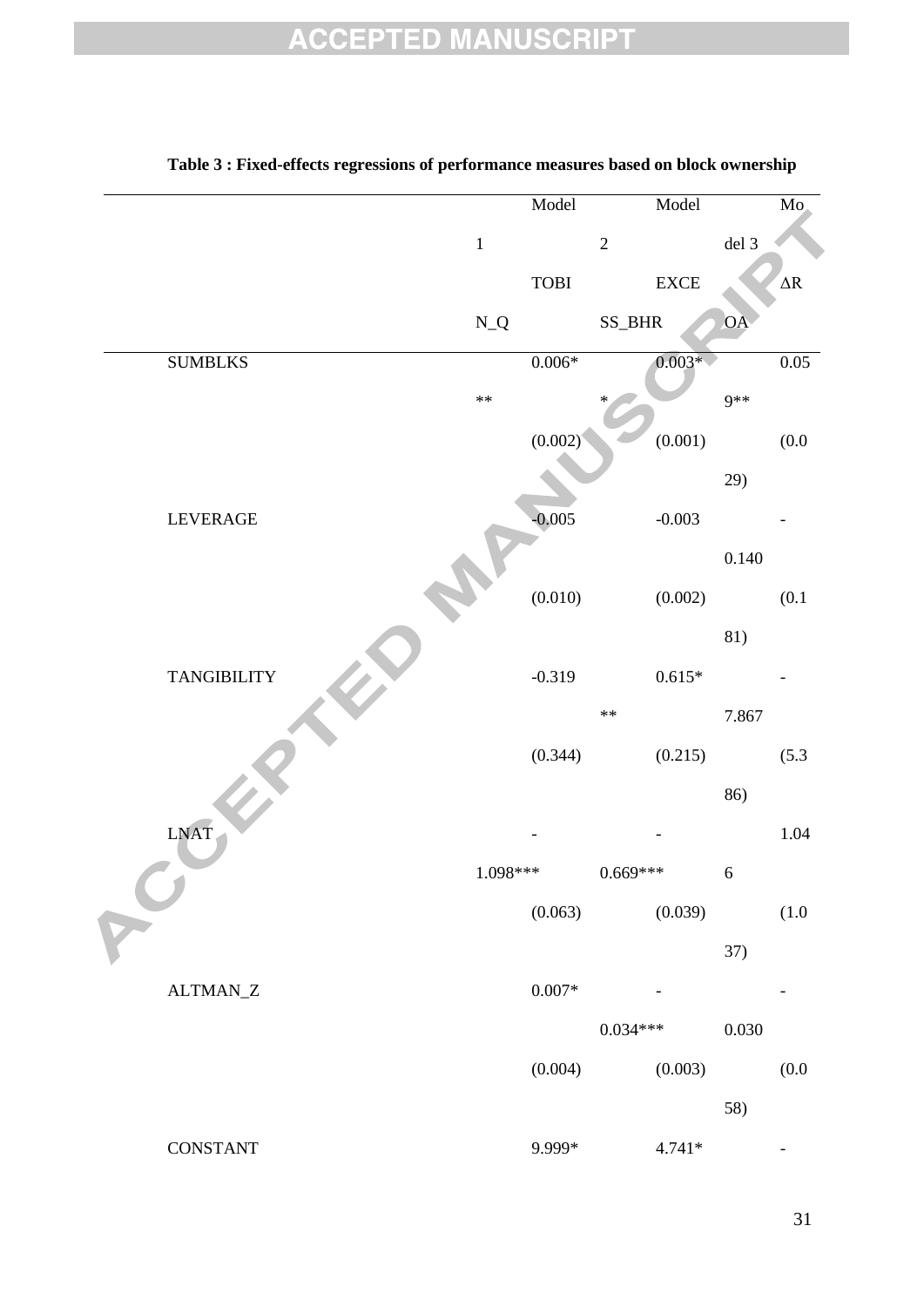|                                  | $\ast\ast$ | $\ast\ast$ | 5.949            |
|----------------------------------|------------|------------|------------------|
|                                  | (0.505)    | (0.311)    | (8.2)            |
|                                  |            |            | 83)              |
| Number of firm-year observations | 5838       | 6244       | 463              |
|                                  |            |            |                  |
| Number of firms                  | 1423       | 1560       | 135              |
|                                  |            |            | $\overline{7}$   |
| R-squared                        | 0.127      | 0.152      | $0.00\,$         |
|                                  |            |            | 5                |
| F-stat                           | 63.973     | 83.669     | 1.78             |
|                                  |            |            | 5                |
| Prob>F                           | 0.000      | 0.000      | $0.00\,$         |
|                                  |            |            | $\boldsymbol{0}$ |
| Firm fixed effects               | Yes        | Yes        | Yes              |
| Year fixed effects               | Yes        | Yes        | Yes              |
|                                  |            |            |                  |

All independent variables are lagged by a year. All variables are defined in Appendix 1. Coefficient estimates are reported. Standard error is reported in parentheses. \*, \*\* and \*\*\* represent statistical significance at the 10%, 5% and 1% level, respectively.

RCC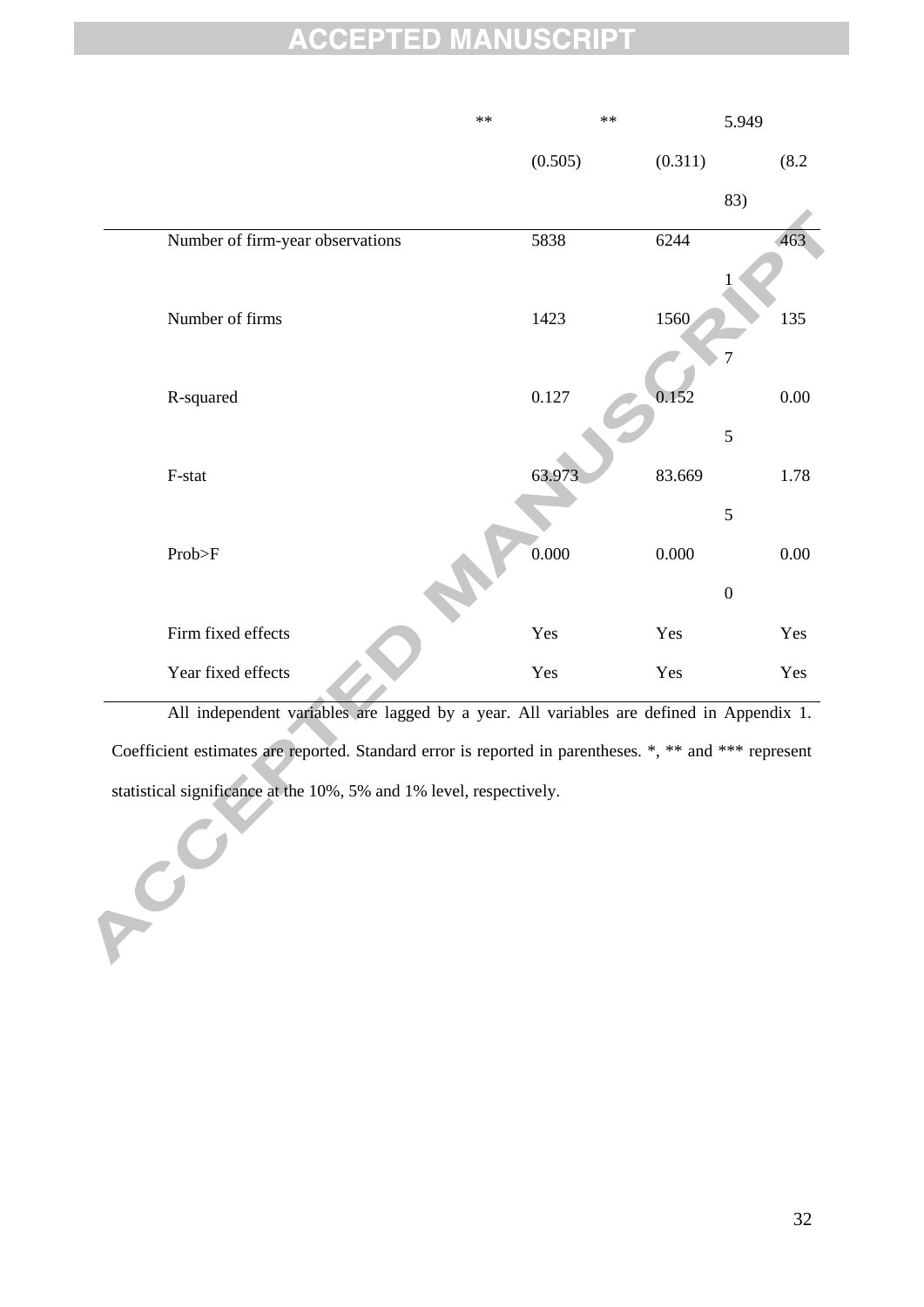| ownership |                 |                           |              |              |                 |                    |
|-----------|-----------------|---------------------------|--------------|--------------|-----------------|--------------------|
|           |                 |                           | Model        | Model 2      |                 | Mo                 |
|           |                 | $\,1\,$                   |              |              | del 3           |                    |
|           |                 |                           | ${\bf TOBI}$ | <b>EXCES</b> |                 | $\Delta \rm R$     |
|           |                 | $\mathbf{N}\_ \mathbf{Q}$ | S_BHR        |              | $\overline{OA}$ |                    |
|           | <b>SUMAFLIN</b> |                           | $0.012*$     | 0.002        |                 | 0.11               |
|           |                 | $\ast$                    |              |              | $\mathbf 1$     |                    |
|           |                 |                           | (0.005)      | (0.003)      |                 | $\left(0.0\right)$ |
|           |                 |                           |              |              | 77)             |                    |
|           | <b>SUMOUT</b>   |                           | $0.005*$     | $0.003**$    |                 | $0.06\,$           |
|           |                 |                           |              |              | $3**$           |                    |
|           |                 |                           | (0.002)      | (0.001)      |                 | (0.0)              |
|           |                 |                           |              |              | 31)             |                    |
|           | <b>SUMESOP</b>  |                           | $0.004\,$    | $0.002\,$    |                 | $0.06\,$           |
|           |                 |                           |              |              | $\,8\,$         |                    |
|           |                 |                           | (0.010)      | (0.006)      |                 | (0.1)              |
|           |                 |                           |              |              | 50)             |                    |
|           | <b>SUMDIR</b>   |                           | $0.017\ast$  | $-0.002$     |                 |                    |
|           |                 | $\ast$                    |              |              | 0.141           |                    |
|           |                 |                           | (0.008)      | (0.005)      |                 | $(0.1\,$           |
|           |                 |                           |              |              | 28)             |                    |
|           | <b>SUMOFF</b>   |                           | $0.024\,^*$  | $0.005\,$    |                 | $0.00\,$           |
|           |                 | $**$                      |              |              | 5               |                    |
|           |                 |                           | (0.008)      | (0.005)      |                 | $(0.1$             |
|           |                 |                           |              |              | 26)             |                    |

## **Table 4 : Fixed-effects regressions of performance measures based on type of block**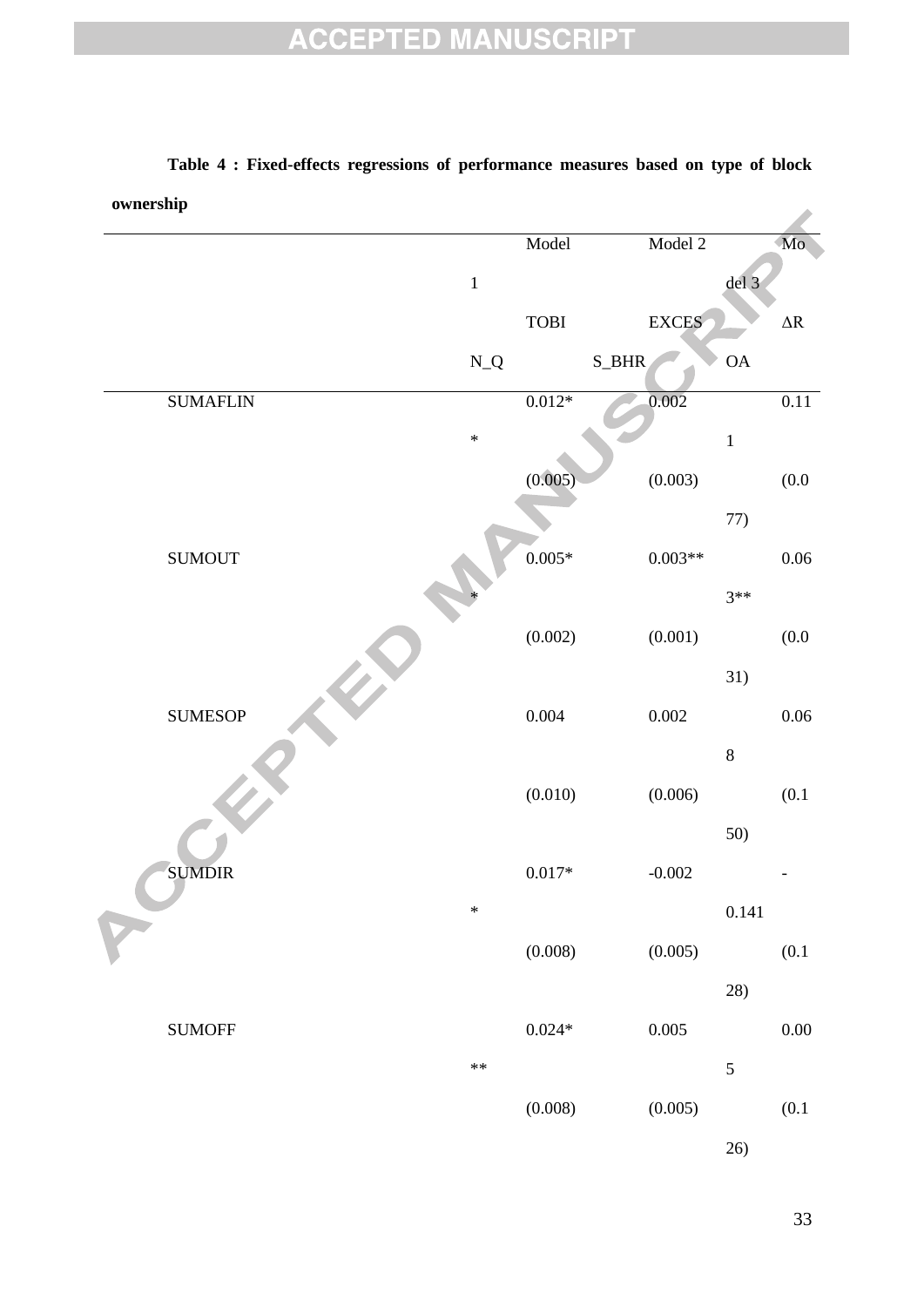| LEVERAGE                         | $-0.007$  | $-0.003$   |                  |          |
|----------------------------------|-----------|------------|------------------|----------|
|                                  |           |            | 0.128            |          |
|                                  | (0.010)   | (0.002)    |                  | (0.1)    |
|                                  |           |            | 82)              |          |
| <b>TANGIBILITY</b>               | $-0.318$  | $0.612**$  |                  |          |
|                                  |           | $\ast$     | 7.591            |          |
|                                  | (0.344)   | (0.215)    |                  | (5.3)    |
|                                  |           |            | 91)              |          |
| <b>LNAT</b>                      |           |            |                  | $0.96\,$ |
|                                  | 1.089***  | $0.671***$ | $\overline{3}$   |          |
|                                  | (0.063)   | (0.039)    |                  | $(1.0$   |
|                                  |           |            | 39)              |          |
| $\text{ALTMAN}\_\text{Z}$        | 0.006     |            |                  |          |
|                                  |           | $0.034***$ | 0.029            |          |
|                                  | (0.004)   | (0.003)    |                  | (0.0)    |
|                                  |           |            | 58)              |          |
| <b>CONSTANT</b>                  | $9.885*$  | 4.756**    |                  |          |
|                                  | $**$      | $\ast$     | 5.239            |          |
|                                  | (0.507)   | (0.313)    |                  | (8.3)    |
|                                  |           |            | 11)              |          |
| Number of firm-year observations | 5838      | 6244       |                  | 463      |
|                                  |           |            | $\mathbf 1$      |          |
| Number of firms                  | 1423      | 1560       |                  | 135      |
|                                  |           |            | $\boldsymbol{7}$ |          |
| R-squared                        | $0.128\,$ | 0.152      |                  | $0.00\,$ |
|                                  |           |            | $\sqrt{6}$       |          |
| $\operatorname{F-stat}$          | 46.256    | 59.875     |                  | 1.48     |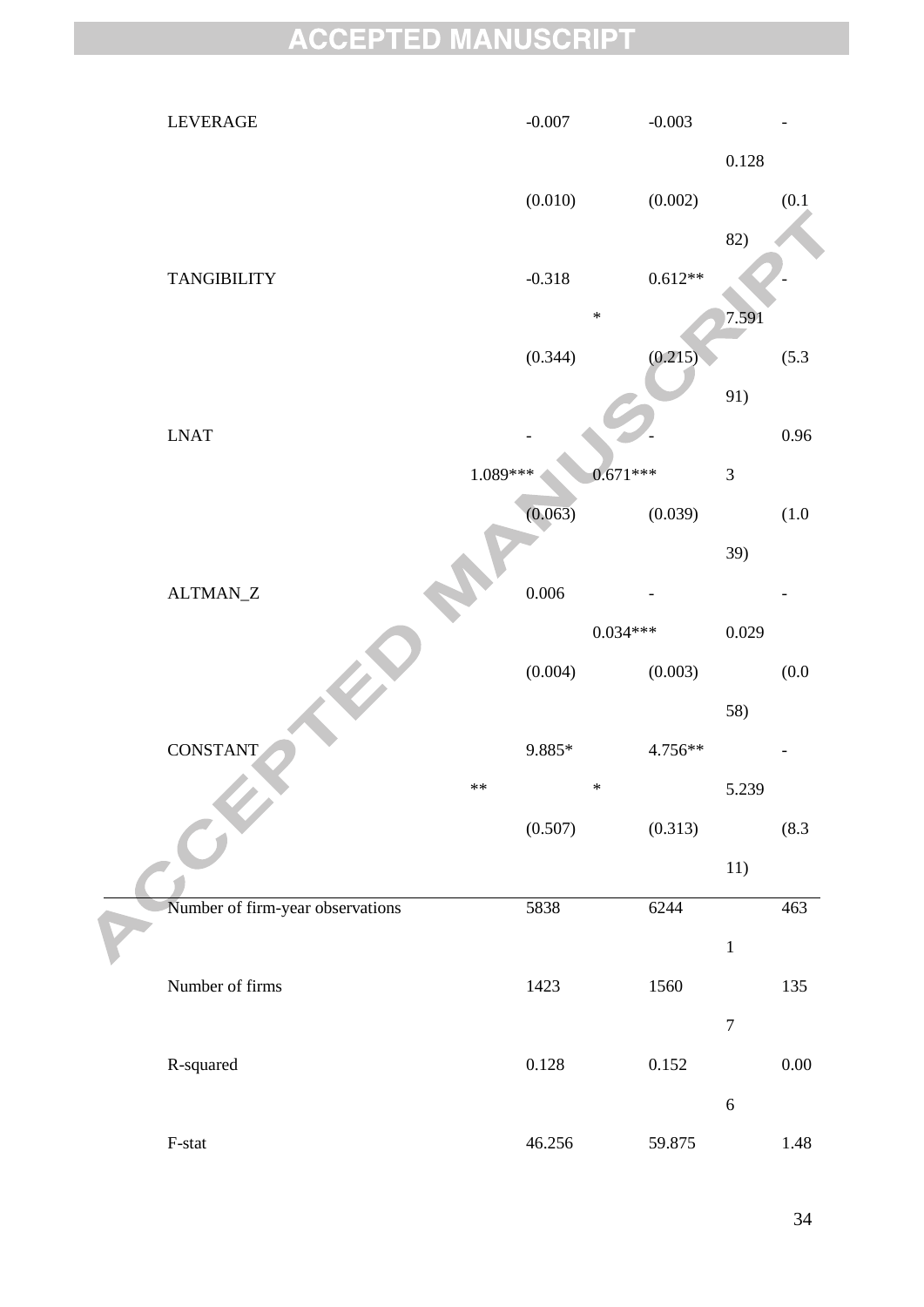|                    |       |       | 9        |
|--------------------|-------|-------|----------|
| Prob>F             | 0.000 | 0.000 | 0.00     |
|                    |       |       | $\theta$ |
| Firm fixed effects | Yes   | Yes   | Yes      |
| Year fixed effects | Yes   | Yes   | Yes      |

All independent variables are lagged by a year. All variables are defined in Appendix 1. Coefficient estimates are reported. Standard error is reported in parentheses. \*, \*\* and \*\*\* represent **PCCCER THE 10 MANUSOR**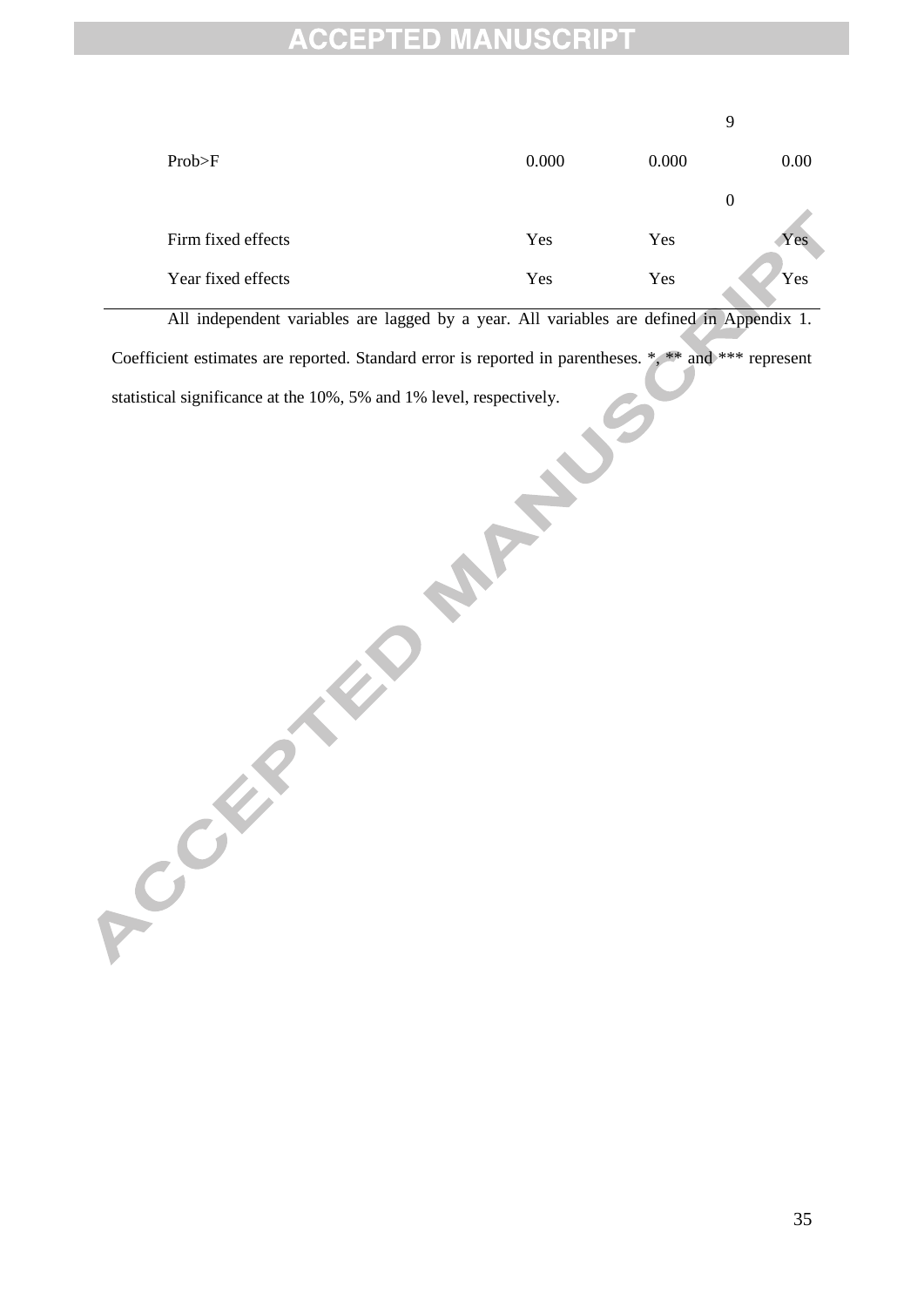| owners |                           |               |                   |            |              |              |                    |
|--------|---------------------------|---------------|-------------------|------------|--------------|--------------|--------------------|
|        |                           |               | Model             |            | Model        |              | Mode               |
|        |                           | $\,1\,$       |                   | $\sqrt{2}$ |              | 13           |                    |
|        |                           |               | ${\bf TOBIN}$     |            | ${\rm EXCE}$ |              | $\Delta \text{RO}$ |
|        |                           | $\mathcal{Q}$ |                   | SS_BHR     |              | $\mathbf{A}$ |                    |
|        | <b>NUMBLKS</b>            |               | $0.042*$          |            | $0.031*$     |              | 0.710              |
|        |                           | $\ast\ast$    |                   | $**$       |              | $***$        |                    |
|        |                           |               | (0.016)           |            | (0.010)      |              | (0.24)             |
|        |                           |               |                   |            |              | 5)           |                    |
|        | <b>LEVERAGE</b>           |               | $-0.003$          |            | $-0.003$     |              |                    |
|        |                           |               |                   |            |              | 0.132        |                    |
|        |                           |               | (0.010)           |            | (0.002)      |              | (0.18)             |
|        |                           |               |                   |            |              | 1)           |                    |
|        | <b>TANGIBILITY</b>        |               | $-0.325$          |            | $0.623*$     |              |                    |
|        |                           |               |                   | $\ast\ast$ |              | 7.735        |                    |
|        |                           |               | (0.344)           |            | (0.215)      |              | (5.38)             |
|        |                           |               |                   |            |              | 3)           |                    |
|        | LNAT                      |               |                   |            |              |              | 1.096              |
|        |                           | $1.108***$    |                   | $0.670***$ |              |              |                    |
|        |                           |               | (0.063)           |            | (0.039)      |              | (1.03)             |
|        |                           |               |                   |            |              | 4)           |                    |
|        | $\text{ALTMAN}\_\text{Z}$ |               | $0.007\mathrm{*}$ |            |              |              |                    |
|        |                           |               |                   | $0.034***$ |              | 0.029        |                    |
|        |                           |               | (0.004)           |            | (0.003)      |              | (0.05)             |
|        |                           |               |                   |            |              | 8)           |                    |

#### **Table 5 : Fixed-effects regressions of performance measures based on number of block**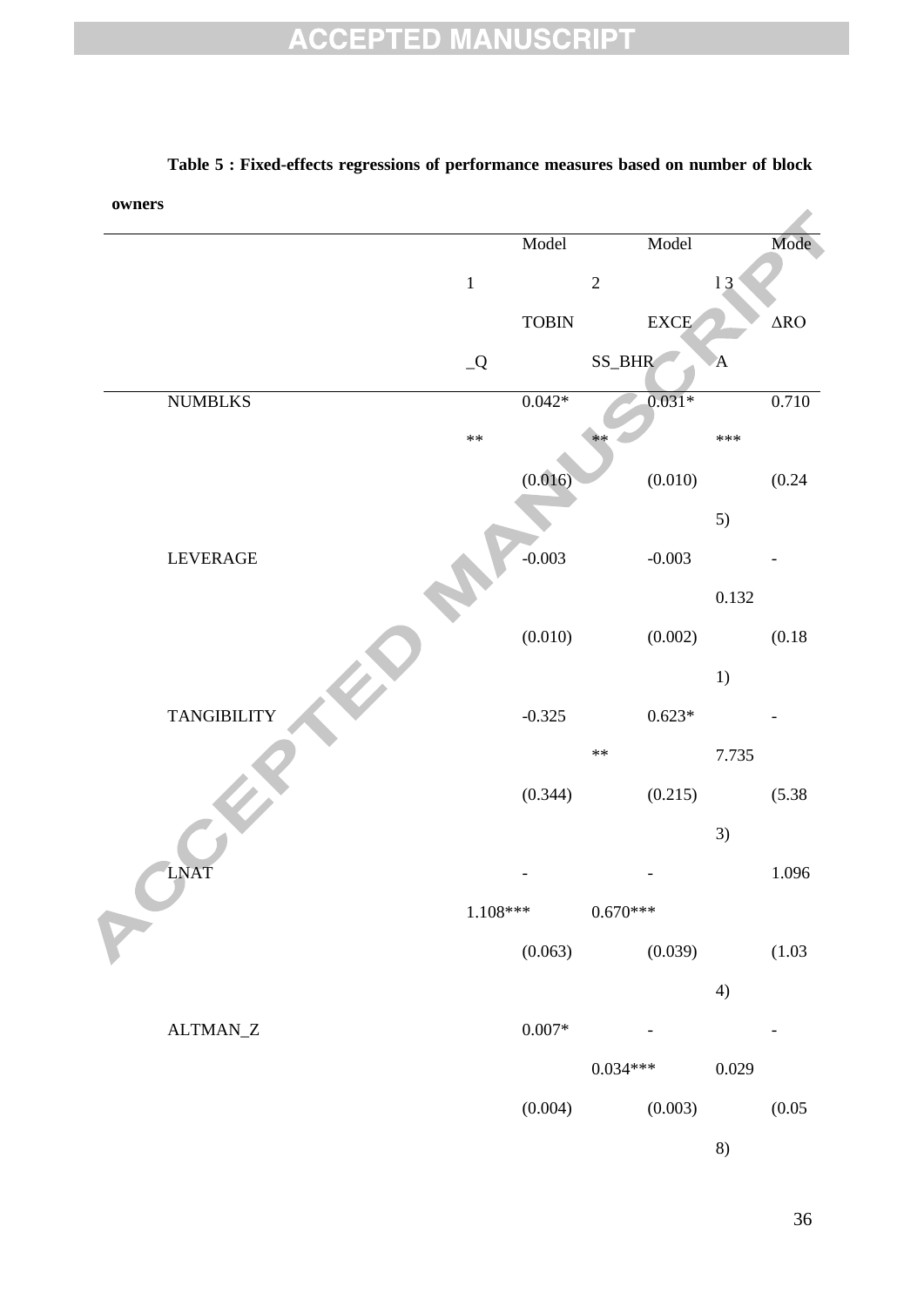| <b>CONSTANT</b>                  |       | 10.120  | 4.742*  |        |
|----------------------------------|-------|---------|---------|--------|
|                                  | $***$ | $**$    | 6.586   |        |
|                                  |       | (0.501) | (0.309) | (8.22) |
|                                  |       |         | 8)      |        |
| Number of firm-year observations |       | 5838    | 6244    | 4631   |
| Number of firms                  |       | 1423    | 1560    | 1357   |
| R-squared                        |       | 0.126   | 0.152   | 0.006  |
| F-stat                           |       | 63.589  | 84.046  | 2.272  |
| Prob>F                           |       | 0.000   | 0.000   | 0.000  |
| Firm fixed effects               |       | Yes     | Yes     | Yes    |
| Year fixed effects               |       | Yes     | Yes     | Yes    |

All independent variables are lagged by a year. All variables are defined in Appendix 1. Coefficient estimates are reported. Standard error is reported in parentheses. \*, \*\* and \*\*\* represent statistical significance at the 10%, 5% and 1% level, respectively.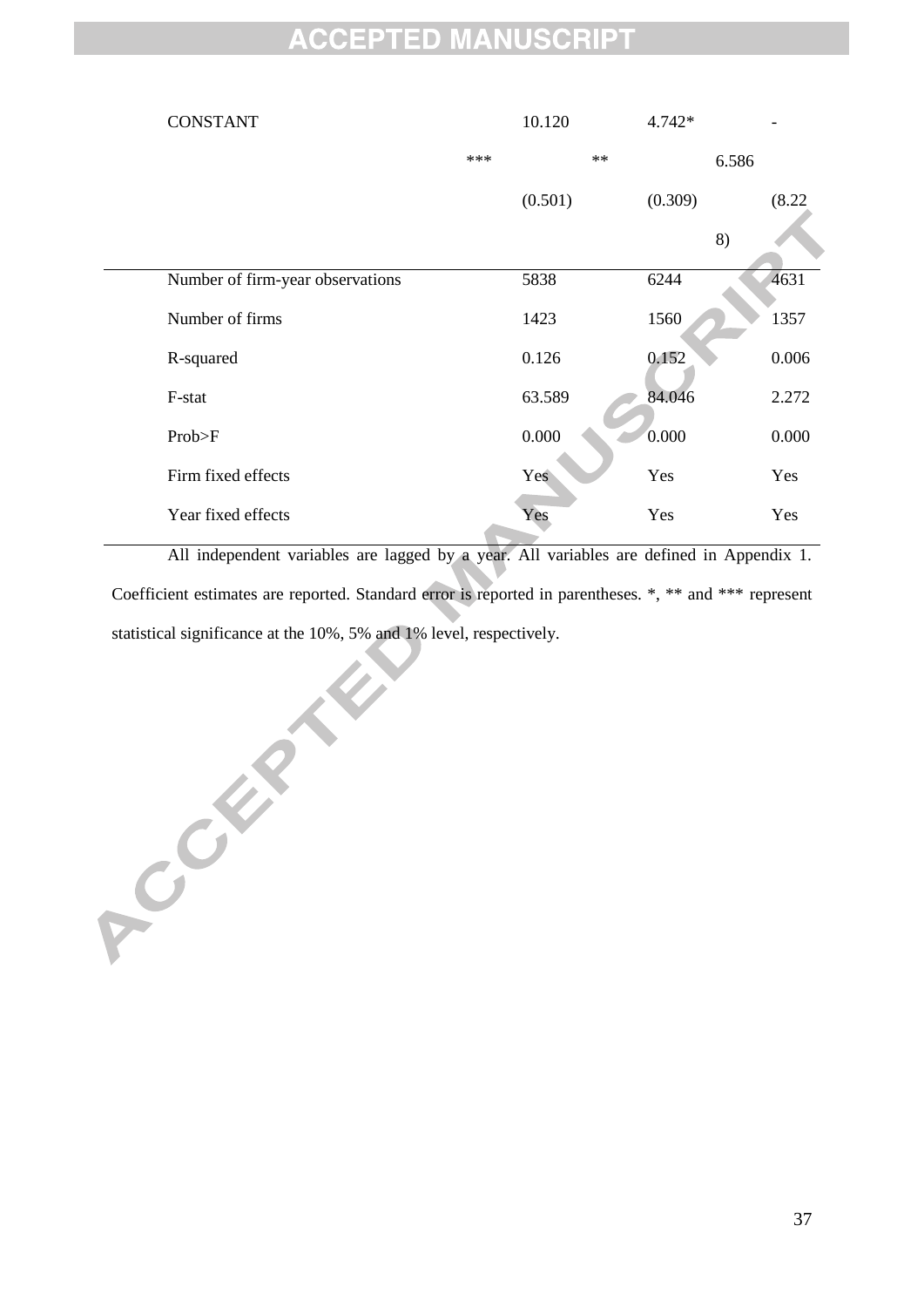| block owners' type |               |              |            |                |              |                    |
|--------------------|---------------|--------------|------------|----------------|--------------|--------------------|
|                    |               | Model        |            | Model          |              | Mode               |
|                    | $\,1$         |              | $\sqrt{2}$ |                | 13           |                    |
|                    |               | <b>TOBIN</b> |            | ${\rm EXCE}$   |              | $\Delta \text{RO}$ |
|                    | $\mathcal{Q}$ |              | SS_BHR     |                | $\mathbf{A}$ |                    |
| <b>NUMAFLIN</b>    |               | 0.096        |            | $-0.012$       |              | 2.527              |
|                    |               |              |            |                | $**$         |                    |
|                    |               | (0.076)      |            | (0.047)        |              | (1.19)             |
|                    |               |              |            |                | 4)           |                    |
| $\hbox{NUMOUT}$    |               | $0.038**$    |            | $0.033^{\ast}$ |              | 0.739              |
|                    |               |              | $\ast\ast$ |                | $***$        |                    |
|                    |               | (0.016)      |            | (0.010)        |              | (0.25)             |
|                    |               |              |            |                | 2)           |                    |
| <b>NUMESOP</b>     |               | 0.049        |            | 0.024          |              | 0.462              |
|                    |               | (0.107)      |            | (0.067)        |              | (1.59)             |
|                    |               |              |            |                | 9)           |                    |
| <b>NUMDIR</b>      |               | $0.101\,$    |            | $-0.023$       |              |                    |
|                    |               |              |            |                | 0.729        |                    |
|                    |               | (0.083)      |            | (0.051)        |              | (1.26)             |
|                    |               |              |            |                | 1)           |                    |
| <b>NUMOFF</b>      |               | 0.109        |            | $0.026\,$      |              |                    |
|                    |               |              |            |                | $0.016\,$    |                    |
|                    |               | (0.084)      |            | (0.052)        |              | (1.38)             |
|                    |               |              |            |                | 6)           |                    |
| LEVERAGE           |               | $-0.004$     |            | $-0.003$       |              |                    |

# **Table 6 : Fixed-effects regressions of performance measures based on the number of**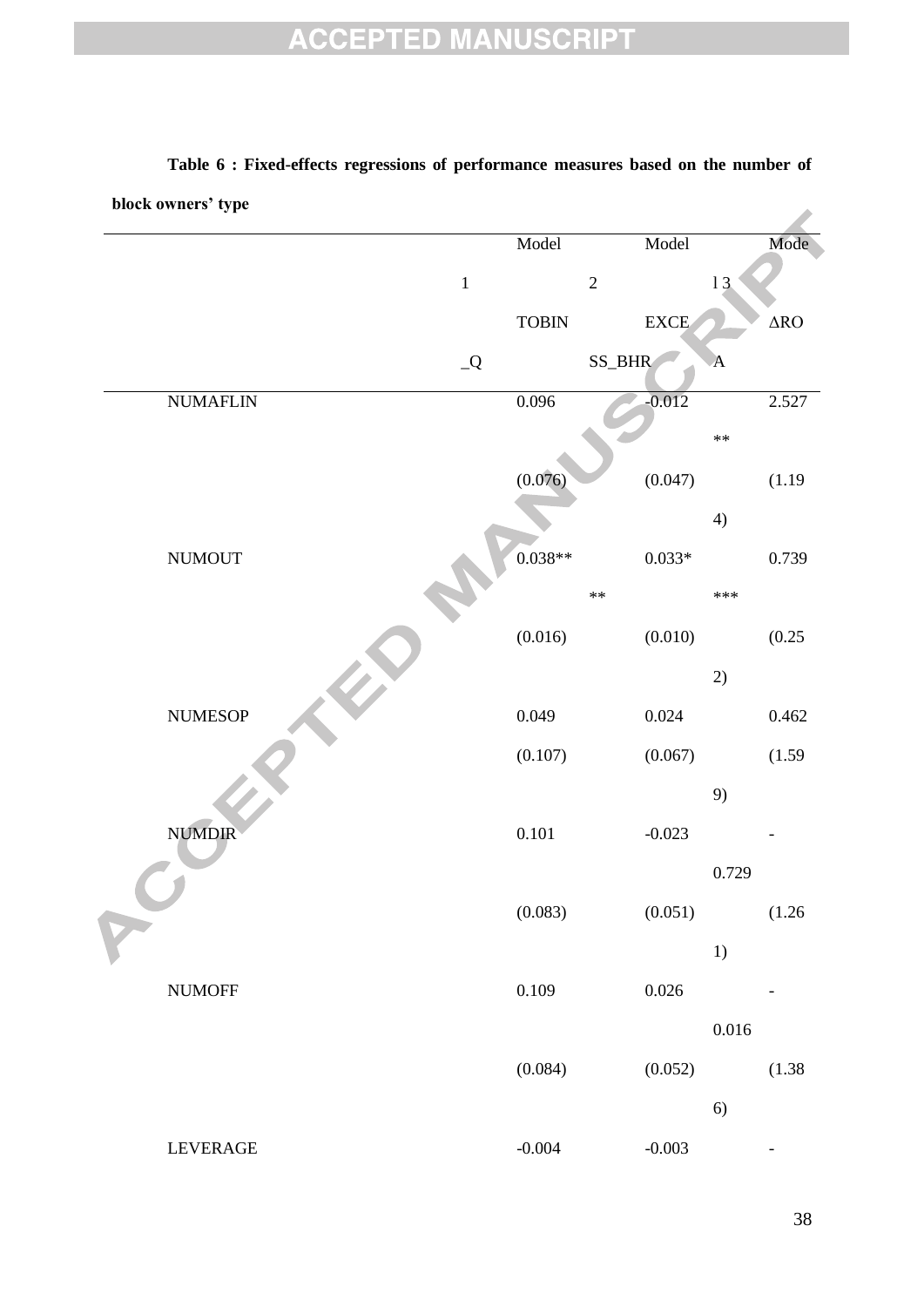|                                   |           |                   | 0.133            |           |
|-----------------------------------|-----------|-------------------|------------------|-----------|
|                                   | (0.010)   | (0.002)           |                  | (0.18)    |
|                                   |           |                   | 1)               |           |
| <b>TANGIBILITY</b>                | $-0.310$  | $0.612\mathrm{*}$ |                  |           |
|                                   |           | $**$              | 7.420            |           |
|                                   | (0.345)   | (0.216)           |                  | (5.38)    |
|                                   |           |                   | $\left 8\right)$ |           |
| $\ensuremath{\text{L}NAT}\xspace$ |           |                   |                  | 1.113     |
| 1.104***                          |           | $0.672***$        |                  |           |
|                                   | (0.063)   | (0.039)           |                  | (1.03)    |
|                                   |           |                   | 5)               |           |
| ALTMAN_Z                          | $0.007*$  |                   |                  |           |
|                                   |           | $0.034***$        | 0.025            |           |
|                                   | (0.004)   | (0.003)           |                  | (0.05)    |
|                                   |           |                   | 8)               |           |
| <b>CONSTANT</b>                   | $10.063*$ | 4.773*            |                  |           |
| $**$                              |           | $**$              | 6.802            |           |
|                                   | (0.503)   | (0.310)           |                  | (8.25)    |
|                                   |           |                   | 4)               |           |
| Number of firm-year observations  | 5838      | 6244              |                  | 4631      |
| Number of firms                   | 1423      | 1560              |                  | 1357      |
| R-squared                         | 0.126     | 0.153             |                  | $0.008\,$ |
| F-stat                            | 45.493    | 60.149            |                  | 1.900     |
| Prob>F                            | 0.000     | 0.000             |                  | 0.000     |
| Firm fixed effects                | Yes       | Yes               |                  | Yes       |
| Year fixed effects                | Yes       | Yes               |                  | Yes       |

All independent variables are lagged by a year. All variables are defined in Appendix 1.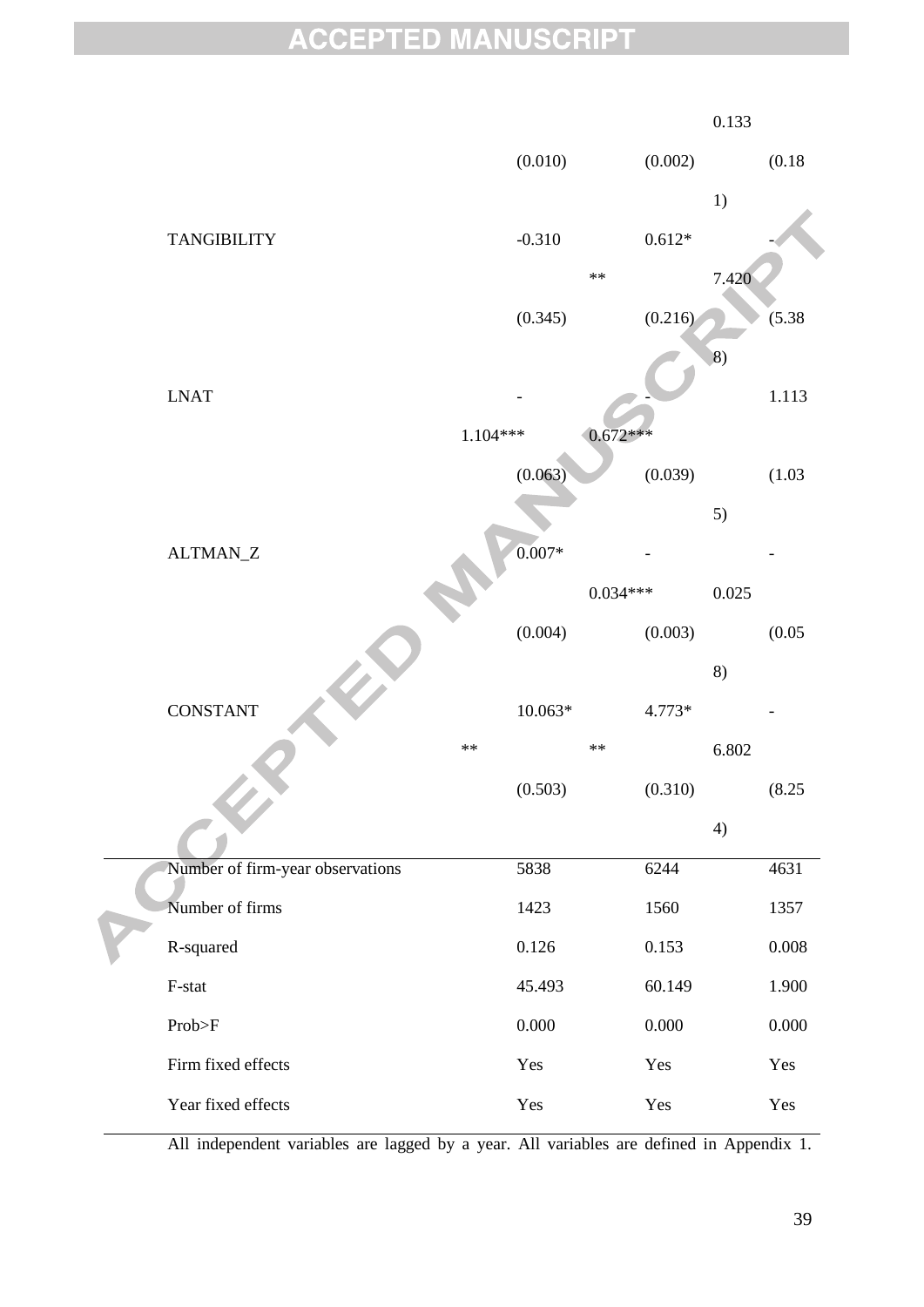Coefficient estimates are reported. Standard error is reported in parentheses. \*, \*\* and \*\*\* represent statistical significance at the 10%, 5% and 1% level, respectively.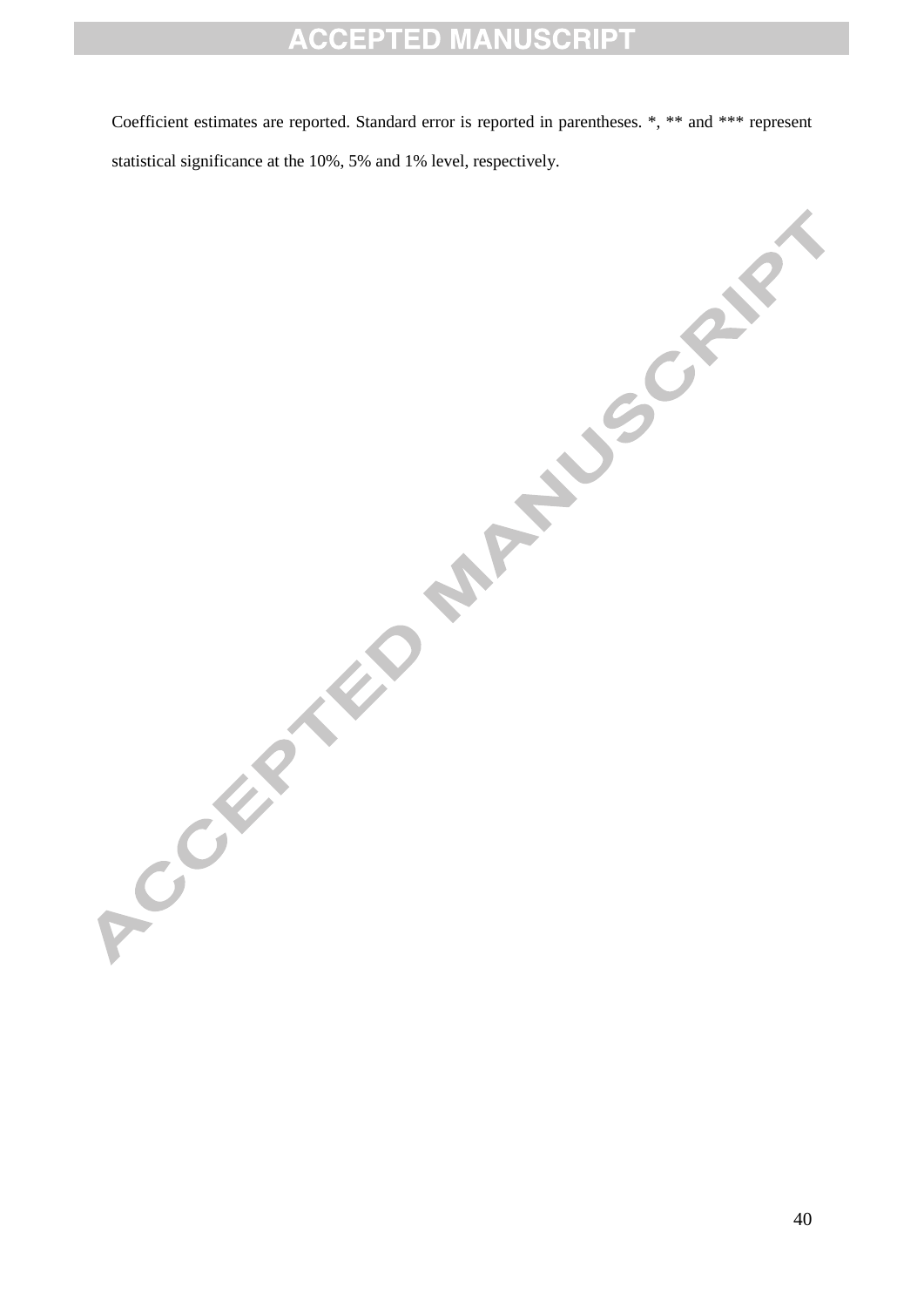|                        |               |           | $\overline{M}$ |                     | Model                           |                | M              |                            | $\overline{M}$   |            | Model       |            | $\overline{\mathbf{M}}$ |
|------------------------|---------------|-----------|----------------|---------------------|---------------------------------|----------------|----------------|----------------------------|------------------|------------|-------------|------------|-------------------------|
|                        |               | odel 1 2  |                |                     |                                 |                |                | odel 3 odel 4 5            |                  |            |             | odel 6     |                         |
|                        |               |           | $\mathbf T$    |                     | <b>EXCE</b>                     |                |                | $\Delta$ T                 |                  |            | <b>EXCE</b> |            | $\Delta$                |
|                        |               |           |                |                     | OBIN_Q SS_BHR ROA OBIN_Q SS_BHR |                |                |                            |                  |            |             | <b>ROA</b> |                         |
|                        | <b>SUMBL</b>  |           | $\theta$ .     |                     | $0.005*$                        |                | $\overline{0}$ |                            |                  |            |             |            |                         |
| $\mathbf{K}\mathbf{S}$ |               | $006***$  |                | $\ast\ast$          |                                 | $.055**$       |                |                            |                  |            |             |            |                         |
|                        |               |           | (0)            |                     | (0.001)                         |                | $\overline{ }$ |                            |                  |            |             |            |                         |
|                        |               | .002)     |                |                     |                                 | 0.028)         |                |                            |                  |            |             |            |                         |
|                        | <b>NUMB</b>   |           |                |                     |                                 |                |                |                            | $\overline{0}$ . |            | $0.043*$    |            | $\boldsymbol{0}$        |
| <b>LKS</b>             |               |           |                |                     |                                 |                |                | $041***$                   |                  | $\ast\ast$ |             | $.634***$  |                         |
|                        |               |           |                |                     |                                 |                |                |                            | (0)              |            | (0.009)     |            | $\left($                |
|                        |               |           |                |                     |                                 |                |                | .016)                      |                  |            |             | 0.230)     |                         |
|                        | <b>LEVER</b>  |           |                |                     |                                 |                |                |                            |                  |            | $-0.003$    |            |                         |
| $\mathbf{AGE}$         |               | $0.007\,$ |                | $0.003*$            |                                 | 0.110          |                | 0.006                      |                  |            |             | 0.103      |                         |
|                        |               |           | (0)            |                     | (0.002)                         | $\overline{a}$ |                |                            | (0)              |            | (0.002)     |            | $\left($                |
|                        |               | .010)     |                |                     |                                 | $0.170)$ .010) |                |                            |                  |            |             | 0.170)     |                         |
|                        | <b>TANGI</b>  |           |                |                     | $0.357*$                        |                |                |                            |                  |            | $0.363*$    |            |                         |
| <b>BILITY</b>          |               | 0.265     |                |                     |                                 | 8.890*         |                | 0.270                      |                  |            |             | 8.773*     |                         |
|                        |               |           | (0)            |                     | (0.207)                         |                | $\left($       |                            | (0)              |            | (0.207)     |            | $\left($                |
|                        |               | .340)     |                |                     |                                 |                |                | $5.051$ $.340$             |                  |            |             | 5.048)     |                         |
|                        | <b>LNAT</b>   |           |                |                     |                                 |                | $\mathbf{1}$   |                            |                  |            |             |            | $\mathbf{1}$            |
|                        |               |           |                | $1.007***$ 0.751*** |                                 |                |                | .448 $1.016***$ $0.755***$ |                  |            |             | .479       |                         |
|                        |               |           | (0)            |                     | $(0.037)$ (                     |                |                | (0)                        |                  |            | (0.037)     |            | $\left($                |
|                        |               | .063)     |                |                     |                                 | 0.973)         |                | .062)                      |                  |            |             | 0.970)     |                         |
|                        | $\text{ALTM}$ |           |                |                     |                                 |                |                |                            |                  |            |             |            |                         |

#### **Table 7 : Fixed-effects regressions including lagged dependent variables**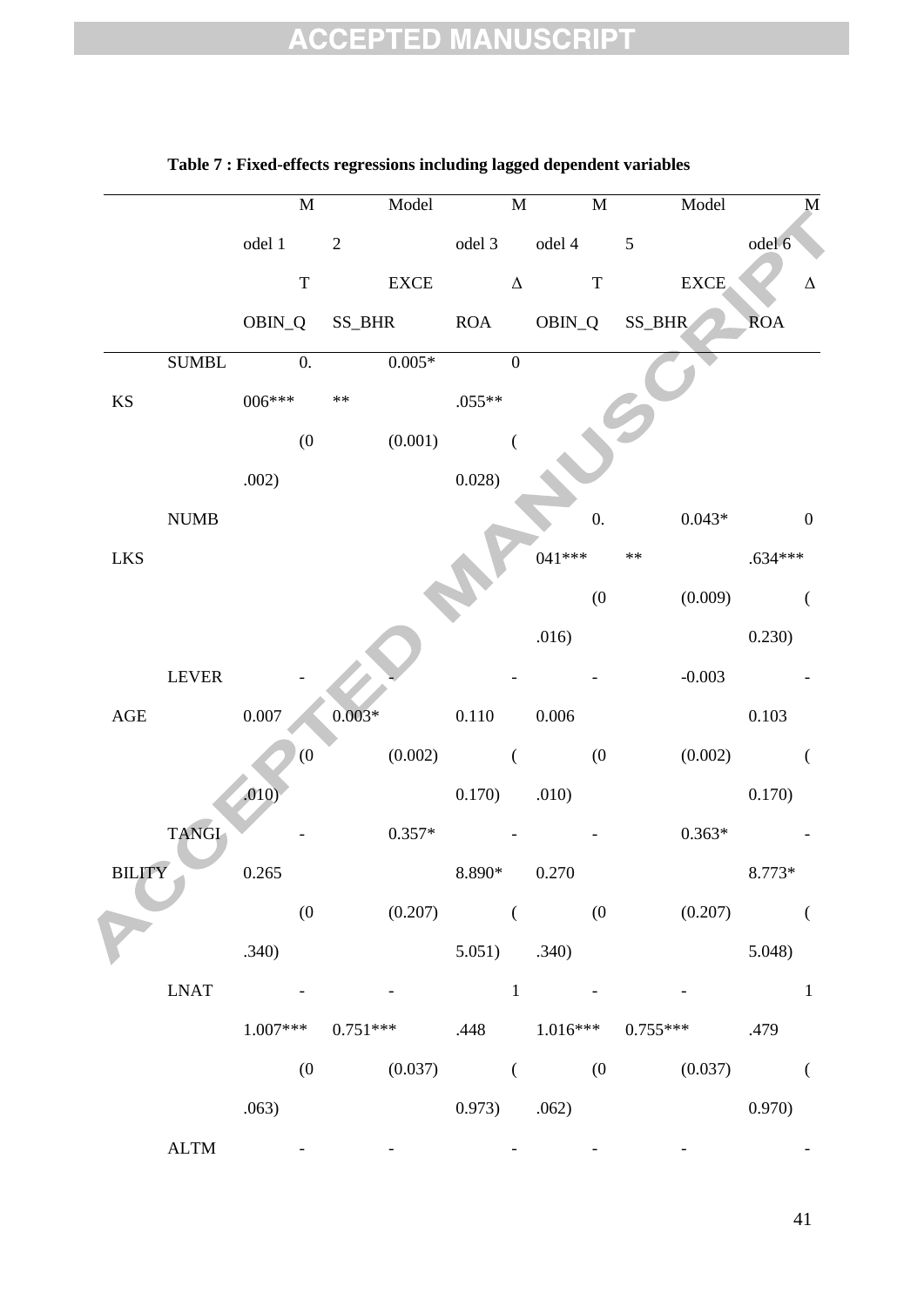| $\mathbf{AN\_Z}$ |                              | $0.032***$ |                  | $0.025***$ |         | 0.019          |                | $0.032***$ |                    | $0.025***$ |                | $0.018\,$ |                              |
|------------------|------------------------------|------------|------------------|------------|---------|----------------|----------------|------------|--------------------|------------|----------------|-----------|------------------------------|
|                  |                              |            | (0)              |            | (0.002) | $\overline{a}$ |                |            | (0)                |            | (0.002)        |           | $\left($                     |
|                  |                              | .005)      |                  |            |         | 0.054)         |                | .005)      |                    |            |                | 0.054)    |                              |
|                  | ${\bf TOBIN}$                |            | 0.               |            |         |                |                |            | $0.$               |            |                |           |                              |
| $\mathcal{Q}_-$  |                              | 215***     |                  |            |         |                |                | 216***     |                    |            |                |           |                              |
|                  |                              |            | $\boldsymbol{0}$ |            |         |                |                |            | (0)                |            |                |           |                              |
|                  |                              | .019)      |                  |            |         |                |                | .019)      |                    |            |                |           |                              |
|                  | <b>EXCES</b>                 |            |                  |            |         |                |                |            |                    |            |                |           |                              |
| $S$ _BHR         |                              |            |                  | $0.266***$ |         |                |                |            |                    | $0.264***$ |                |           |                              |
|                  |                              |            |                  |            | (0.014) |                |                |            |                    |            | (0.013)        |           |                              |
|                  | $\rm CHAN$                   |            |                  |            |         |                |                |            |                    |            |                |           |                              |
| GE_ROA           |                              |            |                  |            |         | $0.331**$      |                |            |                    |            |                | $0.331**$ |                              |
|                  |                              |            |                  |            |         |                |                |            |                    |            |                | $\ast$    |                              |
|                  |                              |            |                  |            |         |                | $\overline{(}$ |            |                    |            |                |           | $\overline{\left( \right. }$ |
|                  |                              |            |                  |            |         | 0.015)         |                |            |                    |            |                | 0.015)    |                              |
|                  | $\ensuremath{\mathrm{NUMB}}$ |            |                  |            |         |                |                |            | 0.                 |            | $0.043^{\ast}$ |           | $\boldsymbol{0}$             |
| ${\rm LKS}$      |                              |            |                  |            |         |                |                | 041 ***    |                    | $**$       |                | $.634***$ |                              |
|                  |                              |            |                  |            |         |                |                |            | $\left( 0 \right)$ |            | (0.009)        |           |                              |
|                  |                              |            |                  |            |         |                |                | .016)      |                    |            |                | 0.230)    |                              |
|                  | <b>CONST</b>                 |            | 9.               |            | 5.326*  |                |                |            | 9.                 |            | 5.385*         |           |                              |
| <b>ANT</b>       |                              | $090***$   |                  | $\ast\ast$ |         | 8.507          |                | $200***$   |                    | $\ast\ast$ |                | 8.925     |                              |
|                  |                              |            | (0)              |            | (0.301) |                | $\left($       |            | (0)                |            | (0.299)        |           |                              |
|                  |                              | .505)      |                  |            |         | 7.774)         |                | .501)      |                    |            |                | 7.722)    |                              |
|                  | Number                       |            | 5                |            | 6244    |                | $\overline{4}$ |            | $\overline{5}$     |            | 6244           |           | $\overline{4}$               |
| $\sigma f$       | firm-year                    | 838        |                  |            |         | 625            |                | 838        |                    |            |                | 625       |                              |
|                  | observations                 |            |                  |            |         |                |                |            |                    |            |                |           |                              |
|                  | Number                       |            | $\mathbf{1}$     |            | 1560    |                | $\mathbf{1}$   |            | $\mathbf{1}$       |            | 1560           |           | $\mathbf{1}$                 |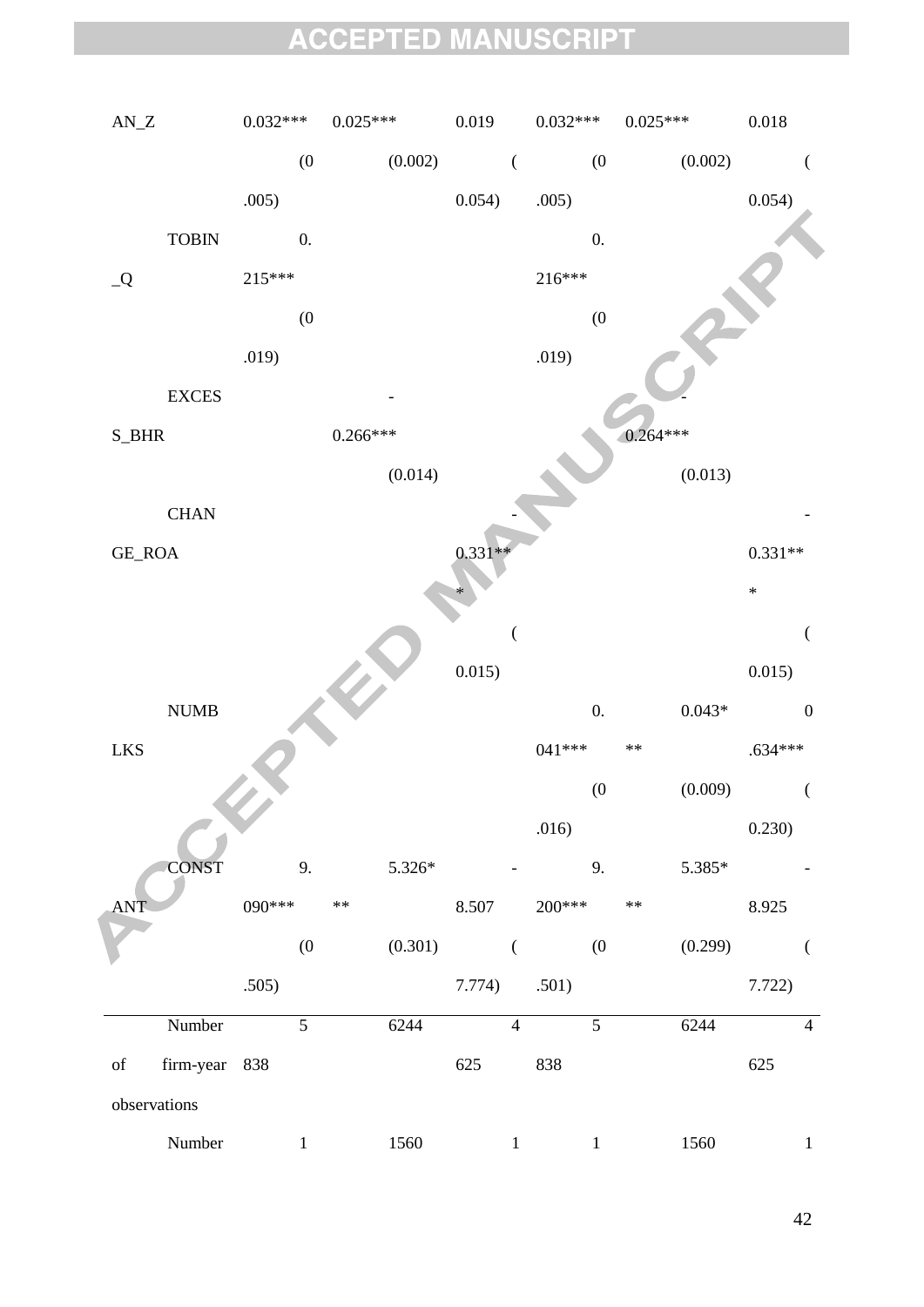

All independent variables are lagged by a year. All variables are defined in Appendix 1. Coefficient estimates are reported. Standard error is reported in parentheses. \*, \*\* and \*\*\* represent statistical significance at the 10%, 5% and 1% level, respectively.

ACCEPTER A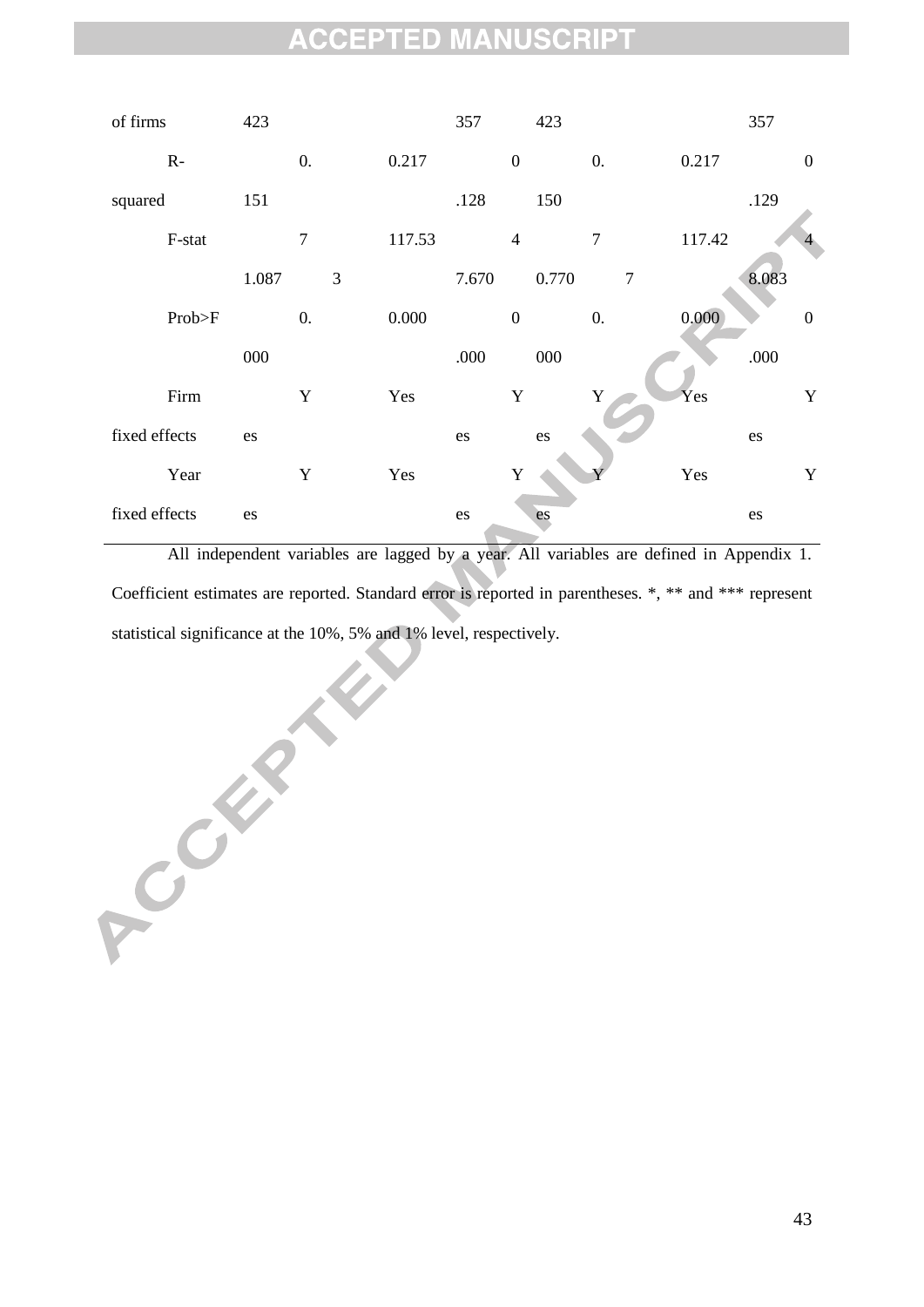|                        |                               | Model 1          | Model 2       | Model 3          | Model 4       |
|------------------------|-------------------------------|------------------|---------------|------------------|---------------|
|                        |                               | $\mbox{TOBIN}_-$ | <b>EXCESS</b> | $\mbox{TOBIN}_-$ | <b>EXCESS</b> |
|                        | ${\bf Q}$                     |                  | $-BHR$<br>Q   |                  | $\_BHR$       |
|                        | <b>SUMBL</b>                  | $0.100***$       | $0.075***$    |                  |               |
| $\mathbf{K}\mathbf{S}$ |                               |                  |               |                  |               |
|                        |                               | (0.025)          | (0.017)       |                  |               |
|                        | $\ensuremath{\mathsf{NUMBL}}$ |                  |               | $1.233***$       | $0.894***$    |
| $\mathop{\mathrm{KS}}$ |                               |                  |               |                  |               |
|                        |                               |                  |               | (0.366)          | (0.245)       |
|                        | <b>LEVER</b>                  |                  | $-0.006**$    | $-0.027$         | $-0.006*$     |
| $\mathbf{AGE}$         |                               | $0.042***$       |               |                  |               |
|                        |                               | (0.016)          | (0.003)       | (0.017)          | (0.004)       |
|                        | <b>TANGIB</b>                 | 0.694            | $0.825**$     | 1.229*           | $1.241***$    |
| <b>ILITY</b>           |                               |                  |               |                  |               |
|                        |                               | (0.495)          | (0.334)       | (0.692)          | (0.468)       |
|                        | <b>LNAT</b>                   |                  | $-0.119*$     |                  | $-0.167**$    |
|                        |                               | 0.939***         |               | 1.021***         |               |
|                        |                               | (0.088)          | (0.062)       | (0.093)          | (0.066)       |
|                        | <b>ALTMA</b>                  | $0.007\,$        |               | $0.008\,$        |               |
| $N_Z$                  |                               |                  | $0.033***$    |                  | $0.032***$    |
|                        |                               | (0.005)          | (0.003)       | (0.006)          | (0.004)       |
|                        | <b>CONST</b>                  | $6.464***$       | $-0.866$      | $6.345***$       | $-0.994$      |
| <b>ANT</b>             |                               |                  |               |                  |               |
|                        |                               | (1.197)          | (0.851)       | (1.482)          | (1.055)       |
|                        | Number                        | 5838             | 6244          | 5838             | 6244          |

#### **Table 8 : Fixed-effects Instrumental Variables regressions**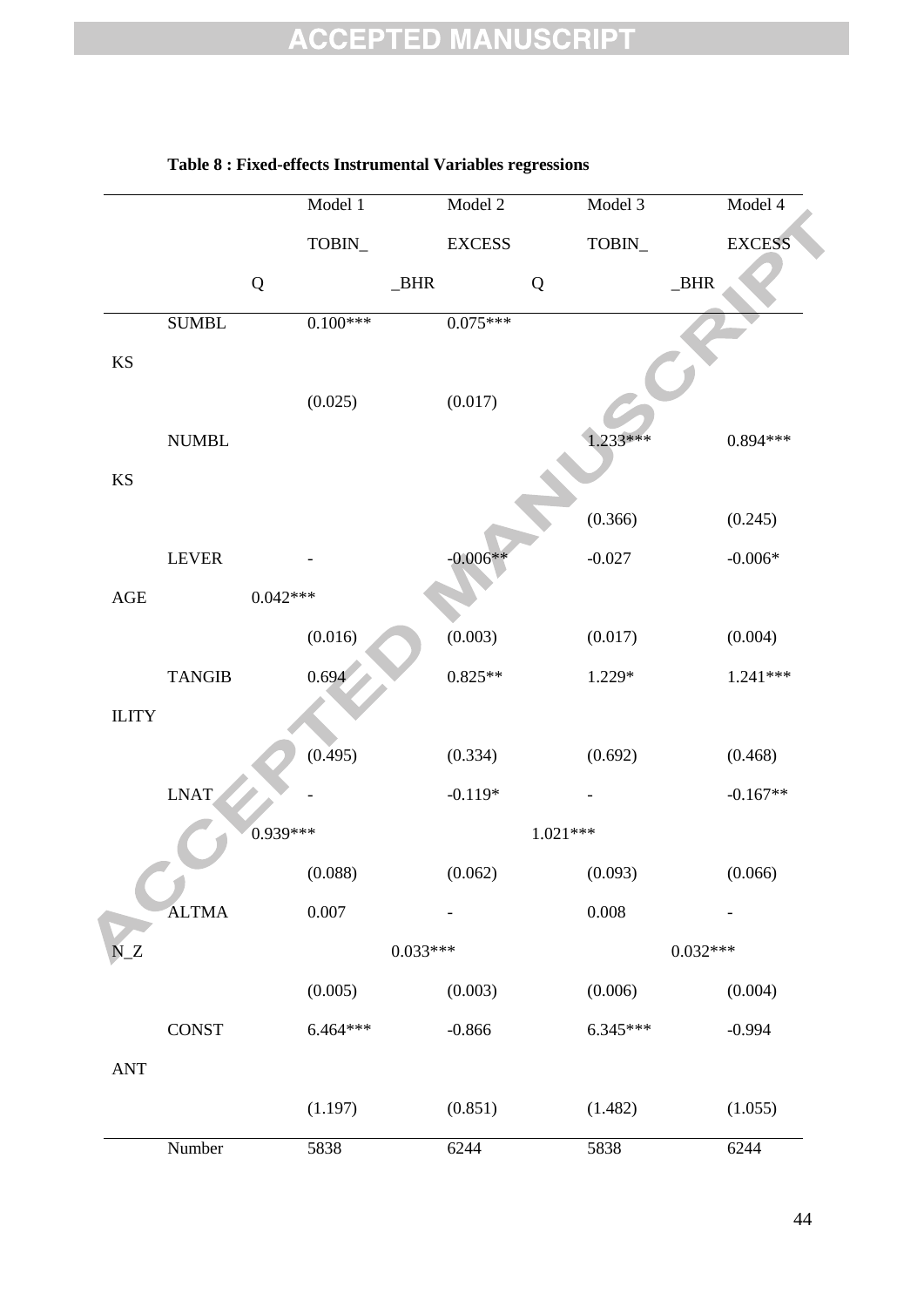

All independent variables are lagged by a year. All variables are defined in Appendix 1. Coefficient estimates are reported. Standard error is reported in parentheses. \*, \*\* and \*\*\* represent statistical significance at the 10%, 5% and 1% level, respectively.

ACCEPTE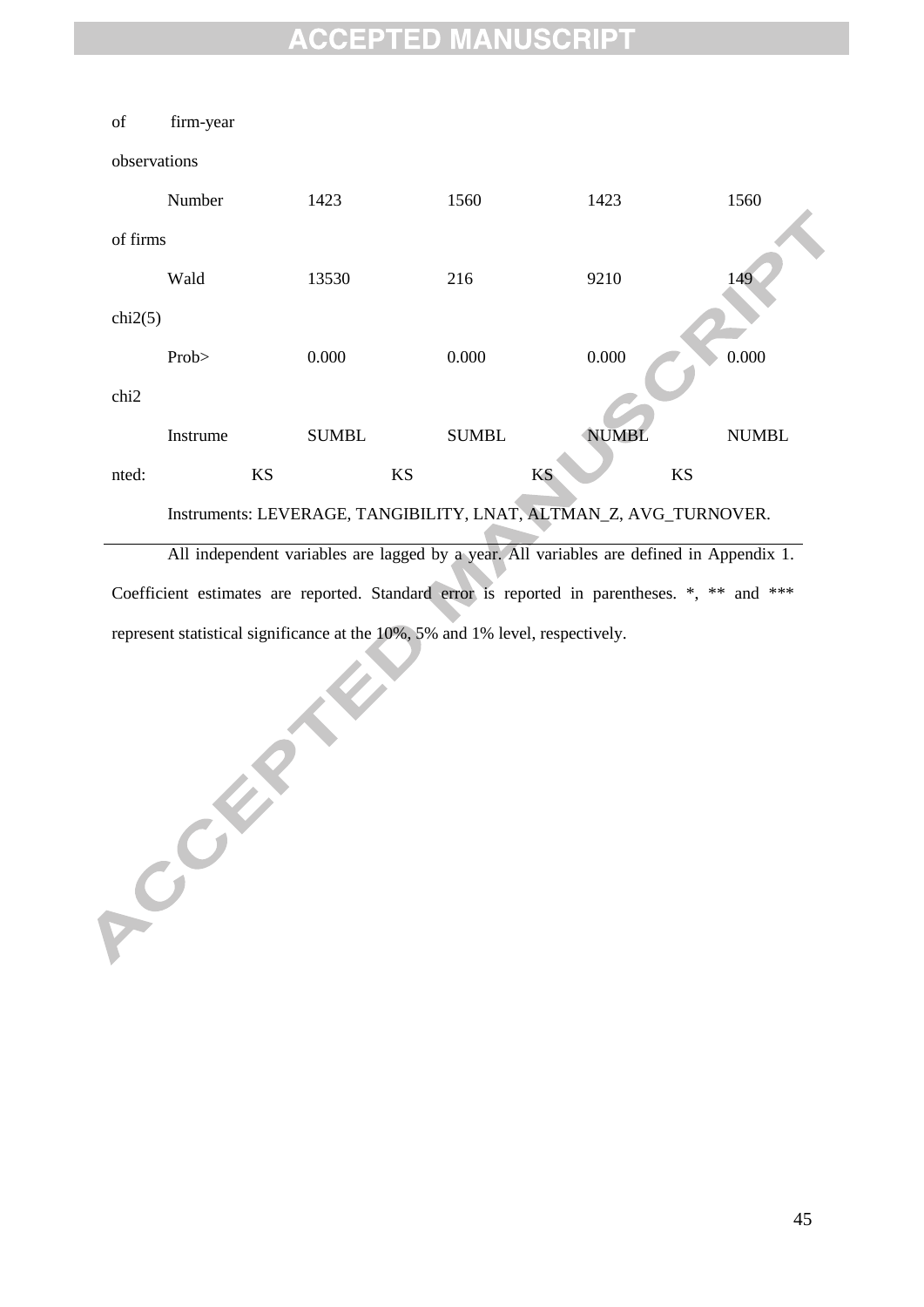|                        | Model 1    | Model 2     | Model               |
|------------------------|------------|-------------|---------------------|
|                        |            |             | $\overline{3}$      |
|                        | Tobin's    | Excess_BHR  | $\Delta \text{ROA}$ |
|                        | ${\bf Q}$  |             |                     |
| STD_SUMBLKS            |            | $-0.005*$   |                     |
|                        | $0.023***$ |             | $0.062\,^*$         |
|                        | (0.008)    | (0.003)     | (0.034)             |
| <b>LEVERAGE</b>        | 0.011      | $-0.003***$ | $0.003\,^*$         |
|                        |            |             | $\ast$              |
|                        | (0.009)    | (0.001)     | (0.001)             |
| <b>TANGIBILITY</b>     |            | 0.024       | 0.199               |
|                        | $0.361***$ |             |                     |
|                        | (0.110)    | (0.056)     | (0.487)             |
| <b>LNAT</b>            | $0.050*$   | $-0.034***$ | 0.105               |
|                        | (0.026)    | (0.008)     | (0.077)             |
| ALTMAN_Z               | $0.157***$ | $-0.005*$   | $0.040*$            |
|                        |            |             | $\ast$              |
|                        | (0.028)    | (0.003)     | (0.017)             |
| <b>CONSTANT</b>        | $0.761**$  | $0.451***$  |                     |
|                        |            |             | $1.315*$            |
|                        | (0.318)    | (0.080)     | (0.723)             |
| Number of observations | 535        | 544         | 544                 |
| R-squared              | 0.463      | 0.051       | 0.014               |
| Adjusted R-squared     | 0.458      | 0.042       | 0.004               |
| ${\bf F}$              | 15.350     | 5.763       | 2.207               |

#### **Table 9: OLS Regression Of Volatility In Annual Block Ownership**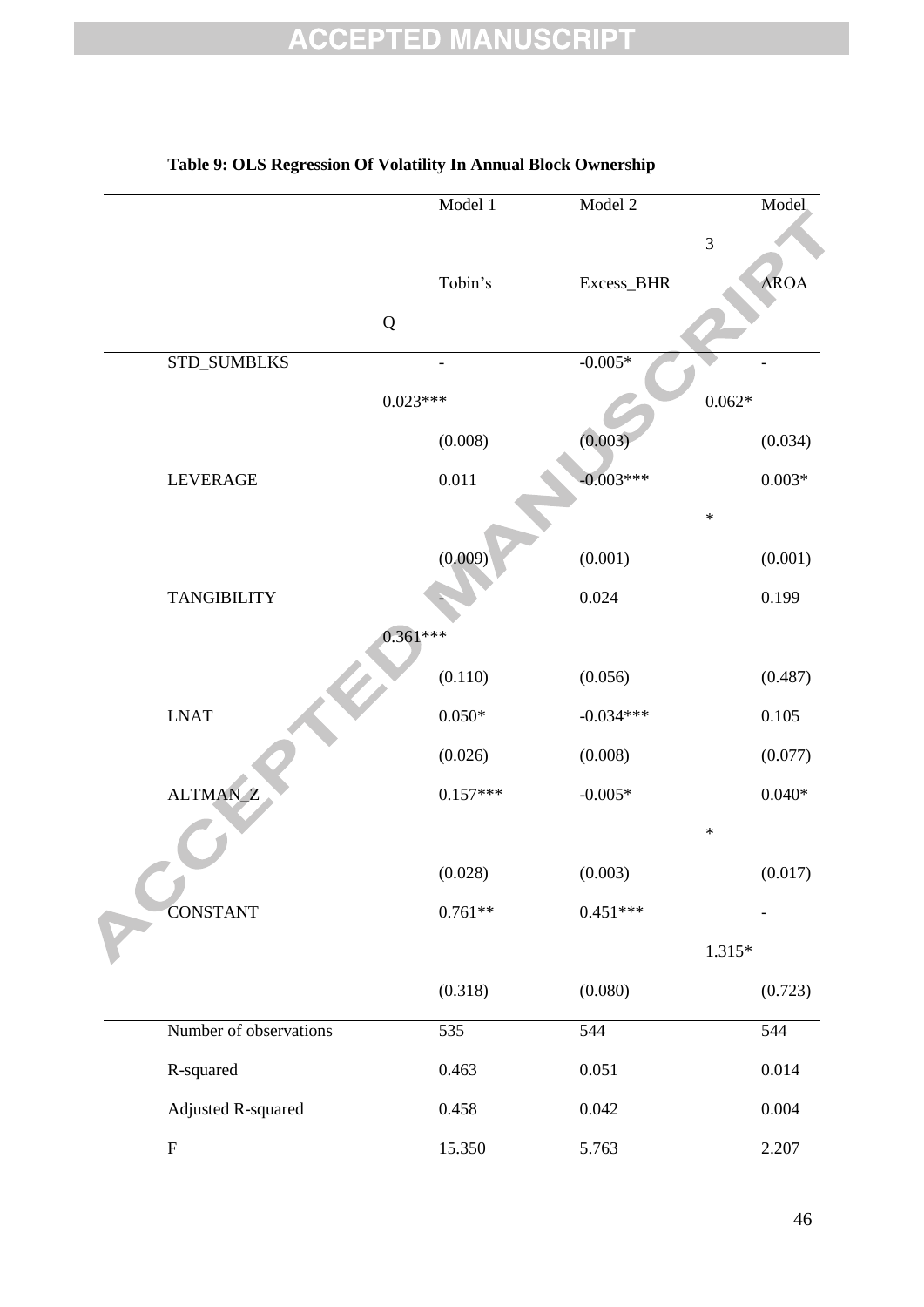$\text{Prob} > F$  0.000 0.000 0.052 All independent variables are lagged by a year. All variables are defined in Appendix 1. Coefficient estimates are reported. Standard error is reported in parentheses. Robust standard errors are used. \*, \*\* and \*\*\* represent statistical significance at the 10%, 5% and 1% level, respectively.<br>
and the local control of the local control of the local control of the local control of the local control of the local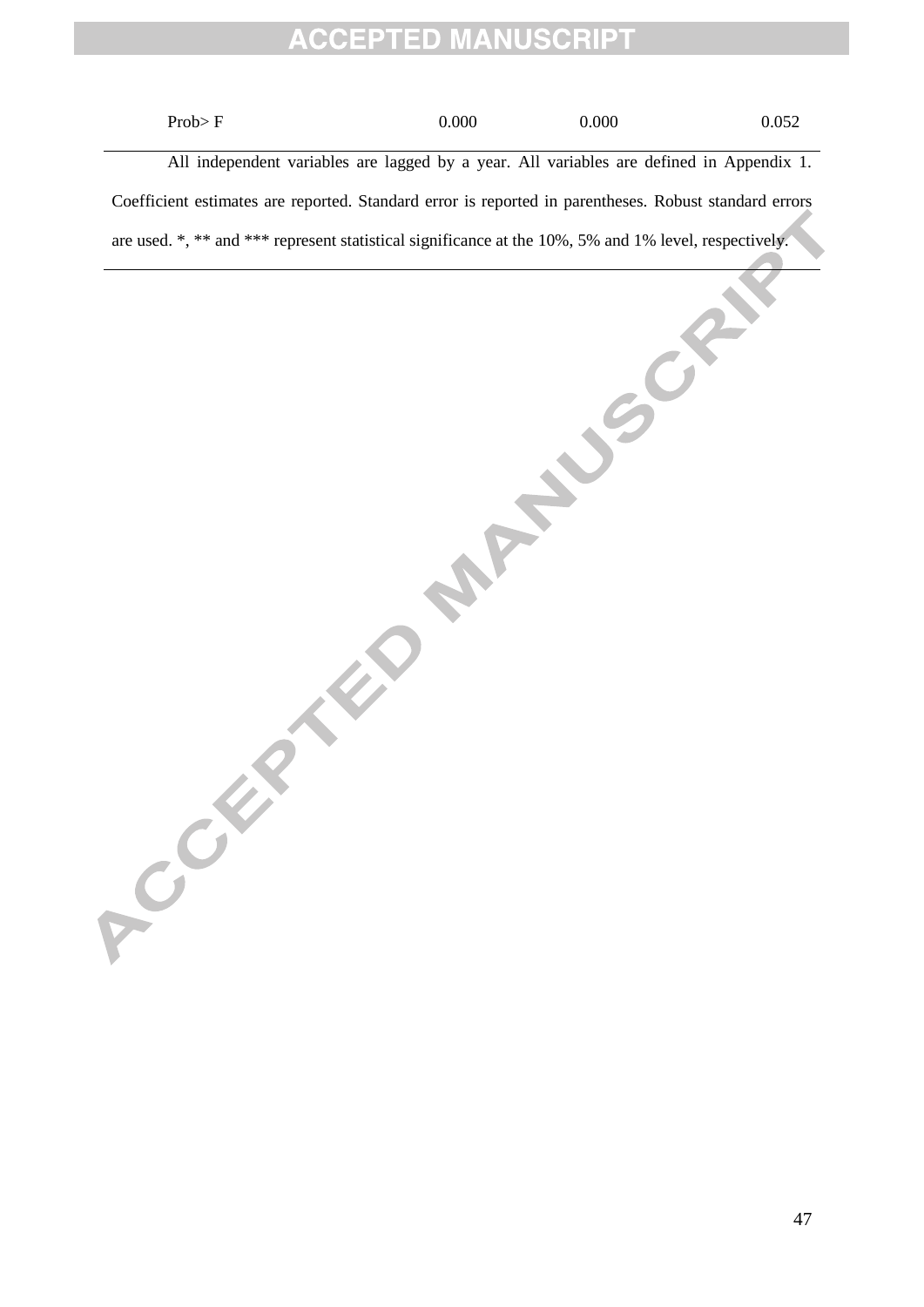#### **Appendix 1: Variable Definitions**

| Panel A: Percentage held by blockholders (%) |                                               |
|----------------------------------------------|-----------------------------------------------|
| <b>SUMBLKS</b>                               | Percentage Held by all Blockholders for       |
|                                              | that Firm-Year                                |
| <b>SUMAFLIN</b>                              | by<br>all<br>Held<br>Affiliated<br>Percentage |
|                                              | Blockholders                                  |
| <b>SUMDIR</b>                                | Percentage Held by all non-Officer            |
|                                              | <b>Director Blockholders</b>                  |
| <b>SUMESOP</b>                               | Percentage Held by all ESOP-related           |
|                                              | <b>Blockholders</b>                           |
| <b>SUMOFF</b>                                | Percentage<br>Held<br>Officer<br>by<br>all    |
|                                              | Blockholders                                  |
| <b>SUMOUT</b>                                | Percentage<br>Held<br>Outside<br>by<br>all    |
|                                              | <b>Blockholders</b>                           |

Panel B: Number of blockholders

**Carl Street** 

|  | <b>NUMBLKS</b>  | Number of all Blockholders for that     |  |  |  |  |  |
|--|-----------------|-----------------------------------------|--|--|--|--|--|
|  |                 | Firm-Year                               |  |  |  |  |  |
|  | <b>NUMAFLIN</b> | Number of Affiliated Blockholders       |  |  |  |  |  |
|  | <b>NUMDIR</b>   | of<br>non-Officer<br>Number<br>Director |  |  |  |  |  |
|  |                 | <b>Blockholders</b>                     |  |  |  |  |  |
|  | <b>NUMESOP</b>  | Number of ESOP (Employee Share)         |  |  |  |  |  |
|  |                 | Ownership Plans) blockholders           |  |  |  |  |  |
|  | <b>NUMOFF</b>   | Number of Officer Blockholders          |  |  |  |  |  |
|  | <b>NUMOUT</b>   | Number of Outside Blockholders          |  |  |  |  |  |
|  |                 |                                         |  |  |  |  |  |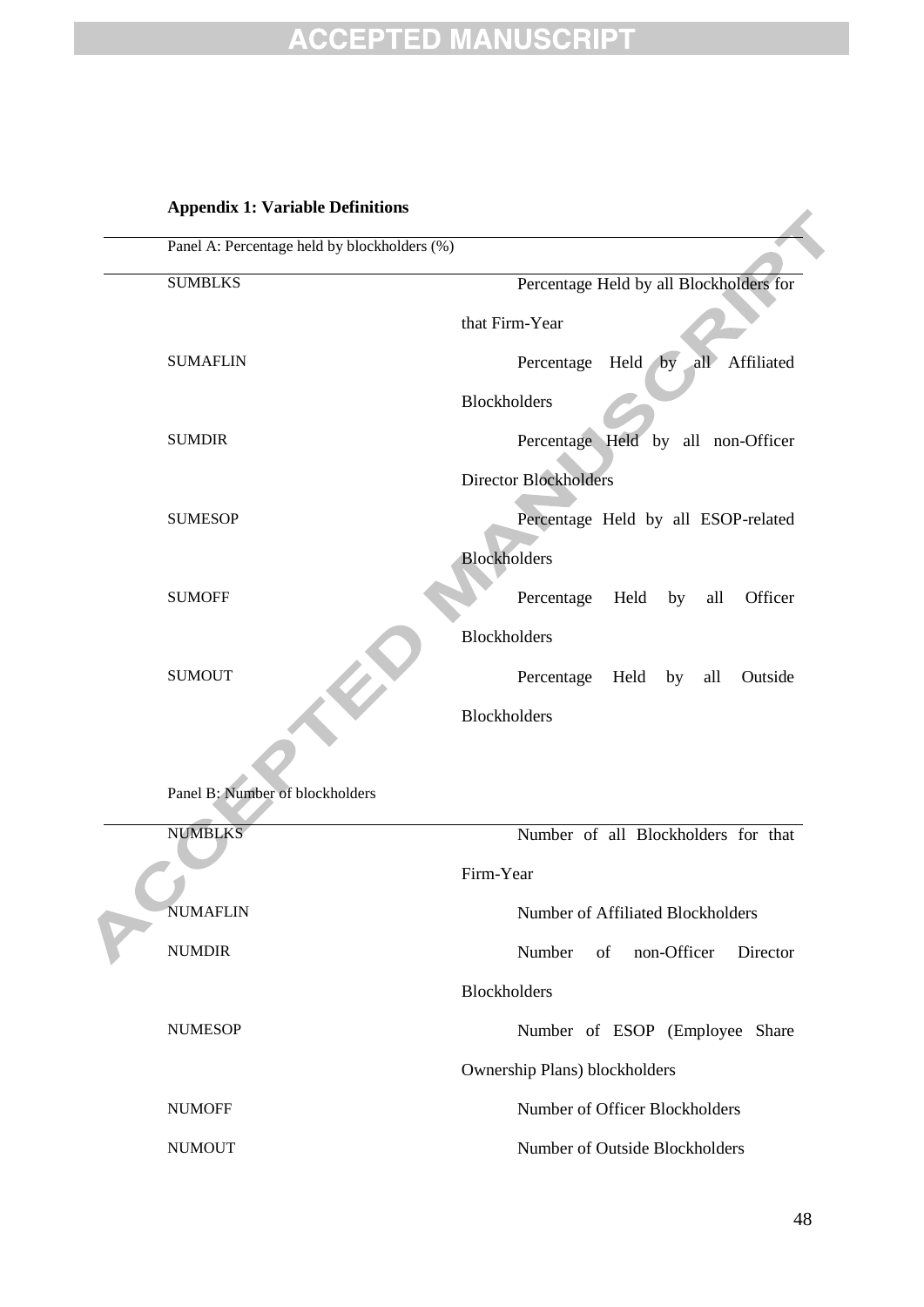| TOBIN_Q                    | $(AT + ME - BE)/AT$                                                       |
|----------------------------|---------------------------------------------------------------------------|
| <b>ROA</b>                 | NI/AT                                                                     |
| $\triangle$ ROA            | $(ROA(t) - ROA(t-1))/ROA(t-1)$                                            |
| <b>BHR</b>                 | $\exp\left[\sum_{n=1}^{\infty}\ln(1 + \text{CRSP monthly return})\right]$ |
| <b>BHR_SPRTRN</b>          | $\exp\left[\sum_{n=1}^{N} \ln(1 + \text{S\&P500 monthly return})\right]$  |
| <b>EXCESS_BHR</b>          | <b>BHR-BHR_SPRTRN</b>                                                     |
| Panel D: Control Variables |                                                                           |
| AT                         | Assets-Total                                                              |
| <b>TANGIBILITY</b>         | PPENT/AT                                                                  |
| <b>GROWTH</b>              | $(Sale(t)/Sale(t-1))-1$                                                   |
| ALTMAN_Z                   | $3.3*(EBIT/AT)$<br>$+0.99*(SALE/AT)$                                      |
|                            | +0.6*(ME/LT) +1.2*(ACT/AT) +1.4*(RE/AT)                                   |
| <b>TURNOVER</b>            | Trading Volume/Shares Outstanding on                                      |
|                            | a monthly basis                                                           |
| <b>AVG_TURNOVER</b>        | Yearly average of TURNOVER                                                |
| <b>LEVERAGE</b>            | (DLTT+DLC)/SEQ where DLTT =                                               |
|                            | Long-Term Debt-Total; DLC Debt in Current                                 |
|                            | Liabilities-Total                                                         |
| Panel E: Other Variables   |                                                                           |
|                            |                                                                           |

Panel C: Performance Variables

ME PRCC\_C\*CSHO BE sum(SEQ, TXDB, ITCB, -PREF)